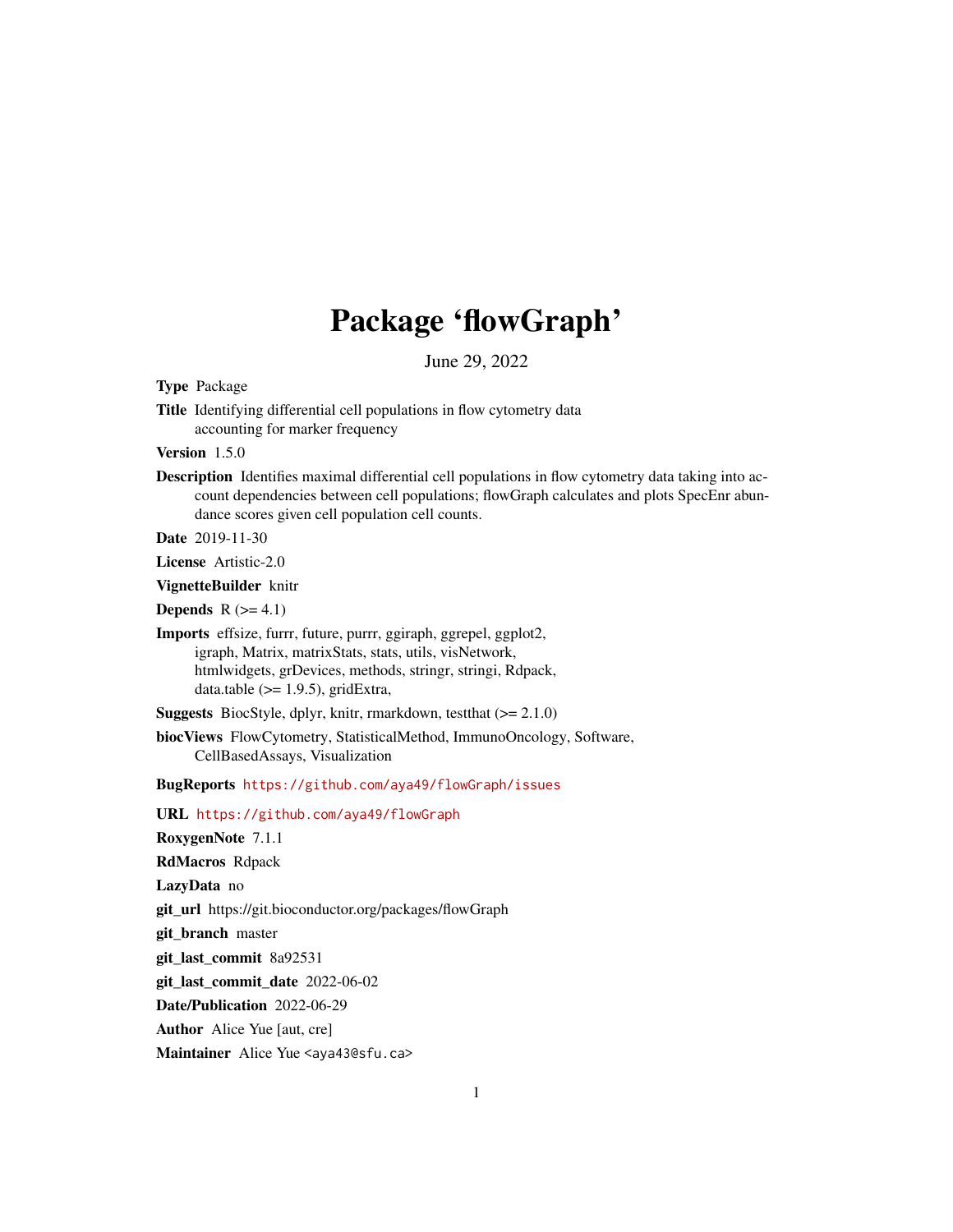# R topics documented:

|                                                                                                                 | 3              |
|-----------------------------------------------------------------------------------------------------------------|----------------|
|                                                                                                                 | $\overline{4}$ |
|                                                                                                                 | $\overline{4}$ |
|                                                                                                                 | 6              |
|                                                                                                                 | 8              |
|                                                                                                                 | 8              |
|                                                                                                                 | 9              |
|                                                                                                                 | 10             |
|                                                                                                                 | 11             |
|                                                                                                                 | 11             |
|                                                                                                                 | 12             |
|                                                                                                                 | 13             |
|                                                                                                                 | 13             |
|                                                                                                                 | 14             |
|                                                                                                                 | 15             |
|                                                                                                                 | 16             |
|                                                                                                                 | -17            |
|                                                                                                                 | <sup>18</sup>  |
|                                                                                                                 | - 19           |
|                                                                                                                 | 21             |
| $fg\_get\_feature\_desc \ldots \ldots \ldots \ldots \ldots \ldots \ldots \ldots \ldots \ldots$                  | 22             |
|                                                                                                                 | 22             |
|                                                                                                                 |                |
|                                                                                                                 |                |
| $fg\_get\_meta \dots \dots \dots \dots \dots \dots \dots \dots \dots \dots \dots \dots \dots \dots \dots \dots$ | 25             |
|                                                                                                                 | 26             |
| $fg\_get\_summary\_desc \ldots \ldots \ldots \ldots \ldots \ldots \ldots \ldots \ldots \ldots \ldots \ldots 29$ |                |
|                                                                                                                 | 30             |
|                                                                                                                 | 31             |
|                                                                                                                 | 32             |
|                                                                                                                 |                |
|                                                                                                                 | 34             |
|                                                                                                                 | 35             |
|                                                                                                                 | 36             |
|                                                                                                                 | 37             |
|                                                                                                                 | - 40           |
|                                                                                                                 | 42             |
|                                                                                                                 | 44             |
|                                                                                                                 | 46             |
|                                                                                                                 | 47             |
|                                                                                                                 | 48             |
| fg save                                                                                                         | 49             |
|                                                                                                                 | 50             |
|                                                                                                                 | 52             |
|                                                                                                                 | 53             |
|                                                                                                                 | 55             |
|                                                                                                                 |                |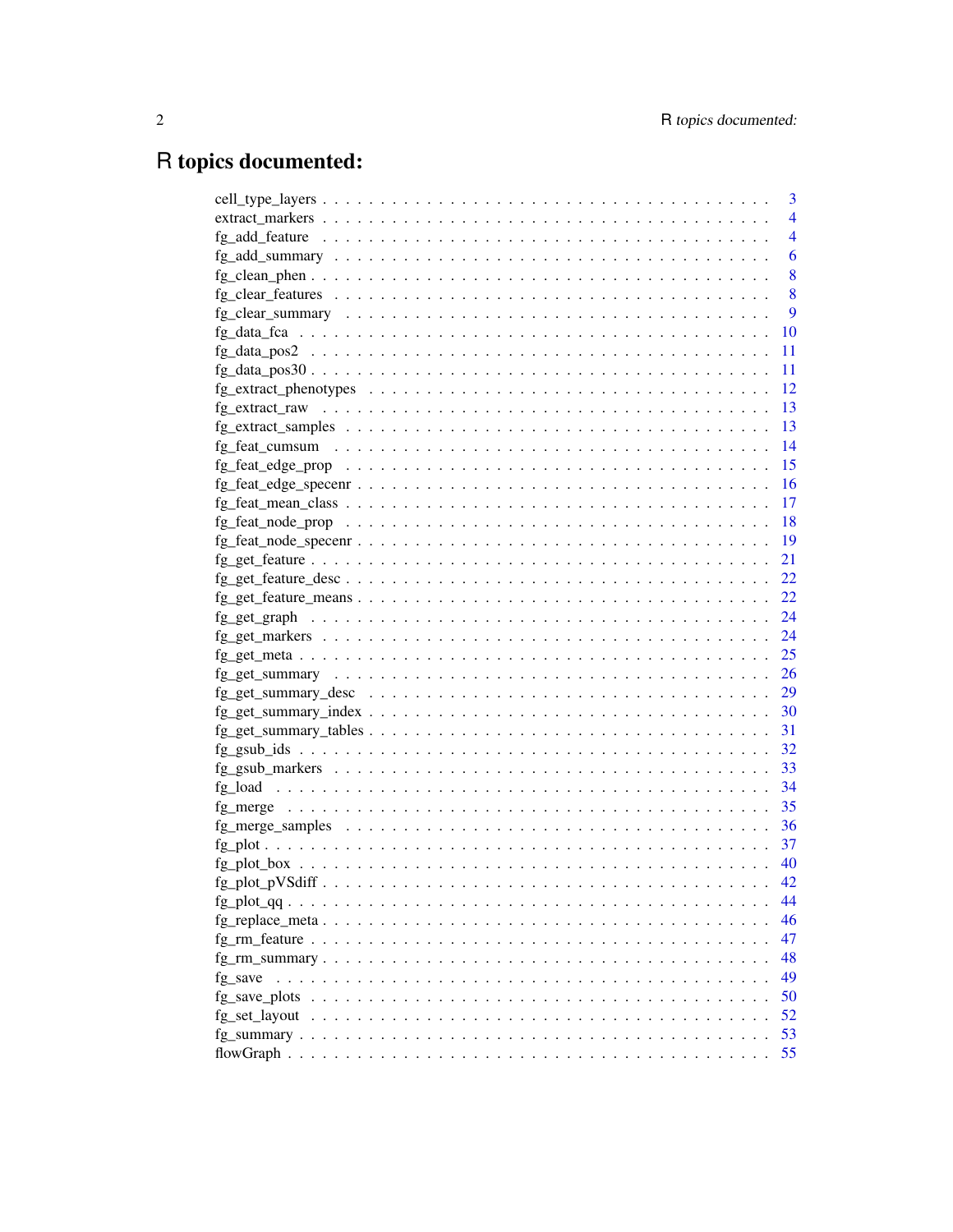<span id="page-2-0"></span>

| Index | 78 |
|-------|----|

cell\_type\_layers *Determines the layer on which a phenotype resides.*

# Description

Determines the layer on which the given phenotypes reside.

#### Usage

```
cell_type_layers(phen)
```
# Arguments

phen A string vector of phenotype or cell population name labels.

# Details

Given a vector of phenotypes, returns an equal length vector of the number of markers in each phenotype.

# Value

A numeric vector with the same length as phen indicating which layer each phenotype resides on.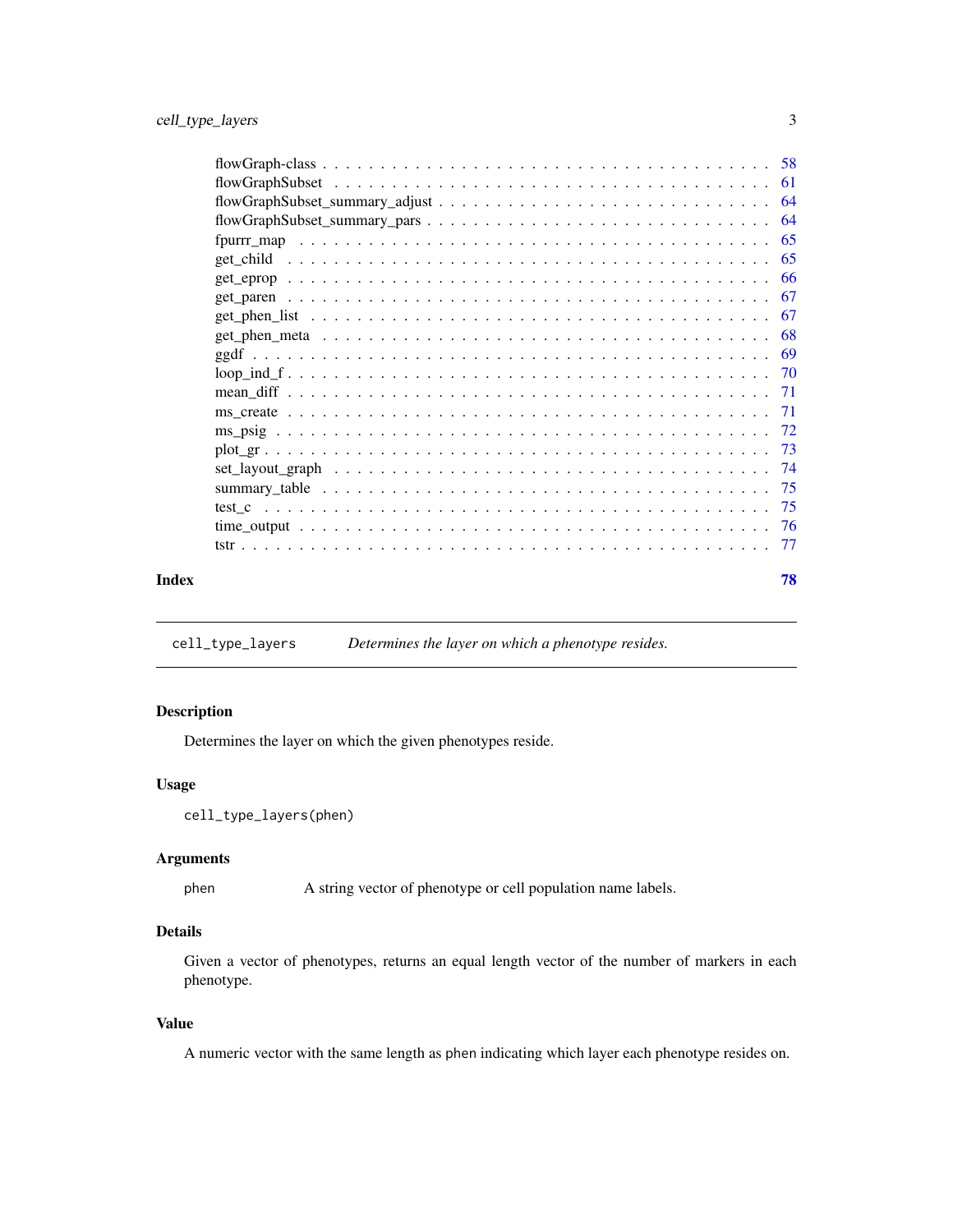# See Also

[get\\_phen\\_list](#page-66-1) [get\\_phen\\_meta](#page-67-1)

#### Examples

```
phen <- c('A+B+C-D++', 'A+B-', '', 'B++D-E+')
cell_type_layers(phen)
```
extract\_markers *Extracts markers from cell population phenotypes*

# Description

Extracts all unique markers from cell population phenotypes

#### Usage

```
extract_markers(phen)
```
#### Arguments

phen A vector of cell population phenotypes.

#### Value

A vector of unique markers

#### See Also

[str\\_split](#page-0-0)

<span id="page-3-1"></span>fg\_add\_feature *Adds a feature.*

# Description

Adds a feature created using feat\_fun from fg OR m into a given flowGraph object. Only use this function if you cannot generate the desired features using the existing flowGraph functions starting with fg\_feat\_<feature name>.

<span id="page-3-0"></span>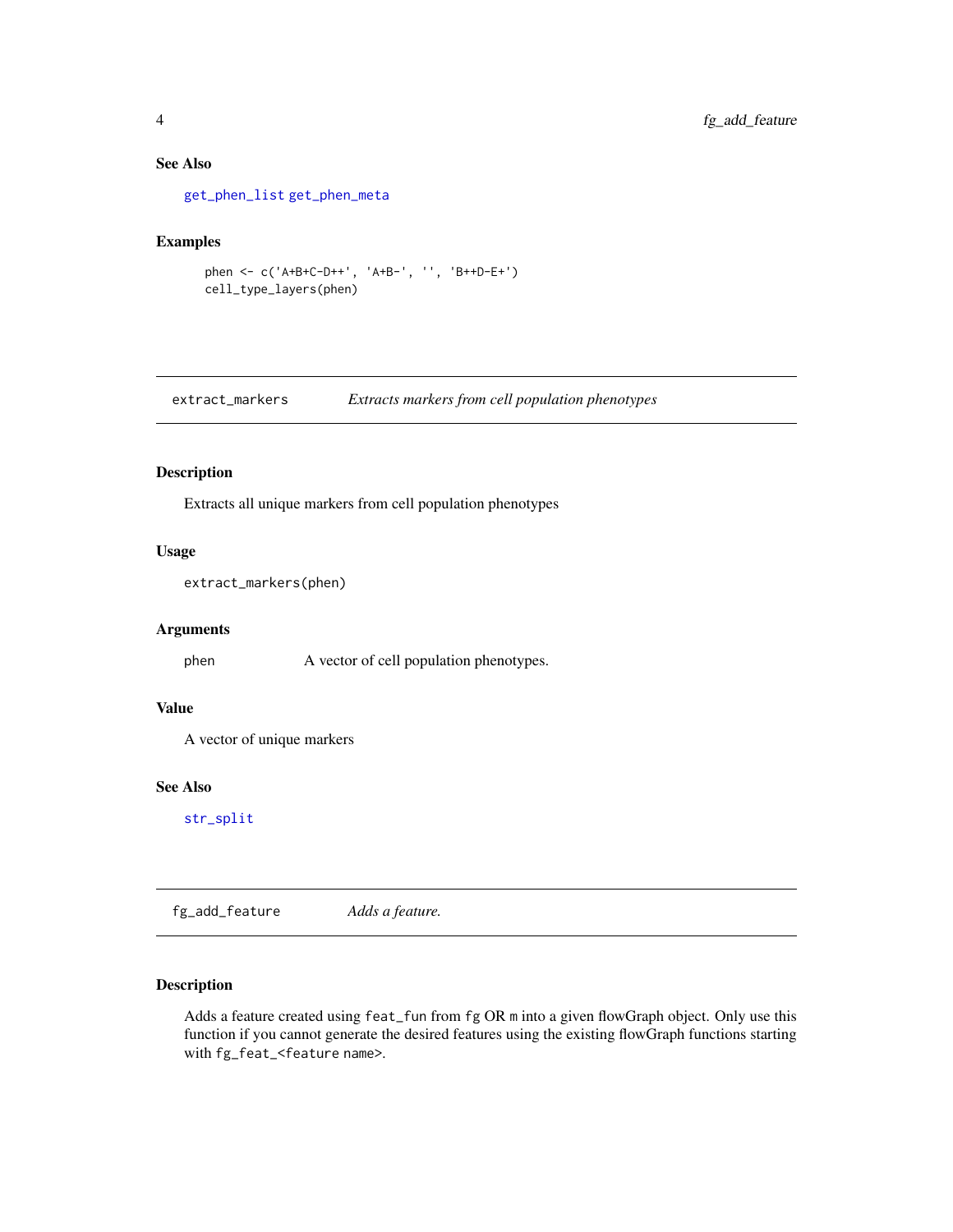fg\_add\_feature 5

# Usage

```
fg_add_feature(
  fg,
  type = "node",
  feature,
 m = NULL,feat_fun = NULL,
  overwrite = FALSE,
  ...
)
```
# Arguments

| fg        | flowGraph object.                                                                                                                                                                                                                                                                                                                                                                                                                |
|-----------|----------------------------------------------------------------------------------------------------------------------------------------------------------------------------------------------------------------------------------------------------------------------------------------------------------------------------------------------------------------------------------------------------------------------------------|
| type      | A string specifying the type of the feature being added i.e. 'node' or 'edge'.                                                                                                                                                                                                                                                                                                                                                   |
| feature   | A string indicating the unique name of the feature added.                                                                                                                                                                                                                                                                                                                                                                        |
| m         | A numeric matrix with feature values; it should contain the same sample id's<br>on row names as in fg_get_meta(fg)\$id and node or edge names as col-<br>umn names (i.e. if m is a node feature, it would have the same column names<br>as those in fg_get_graph(fg)\$v\$phenotype; if it is an edge feature, its col-<br>umn names should be the same as $past@(fg_get_graph(fg)$ \$e\$from, '_',<br>fg_get_graph(fg)\$e\$to)). |
| feat_fun  | A function that ouputs a feature matrix as in m given fg and other optional pa-<br>rameters.                                                                                                                                                                                                                                                                                                                                     |
| overwrite | A logical variable indicating whether or not the function should replace the ex-<br>isting feature with the same name if one is already in fg.                                                                                                                                                                                                                                                                                   |
|           | Other parameters that would be used as input into feat_fun.                                                                                                                                                                                                                                                                                                                                                                      |

# Details

fg\_add\_feature adds the given new feature matrix to the given flowGraph object fg updating slots feat and feat\_desc. See [flowGraph-class](#page-57-1) slot feat and feat\_desc for what should be in these slots. We do not recommend users to directly use this method unless there is a clear understanding on how the row and column names should be specified. Instead, we recommend users to use the functions listed in the "See also" sections prefixed with "fg\_feat\_".

# Value

flowGraph object.

# See Also

[flowGraph-class](#page-57-1) [fg\\_feat\\_node\\_prop](#page-17-1) [fg\\_feat\\_node\\_specenr](#page-18-1) [fg\\_get\\_feature](#page-20-1) [fg\\_rm\\_feature](#page-46-1) [fg\\_get\\_feature\\_desc](#page-21-1)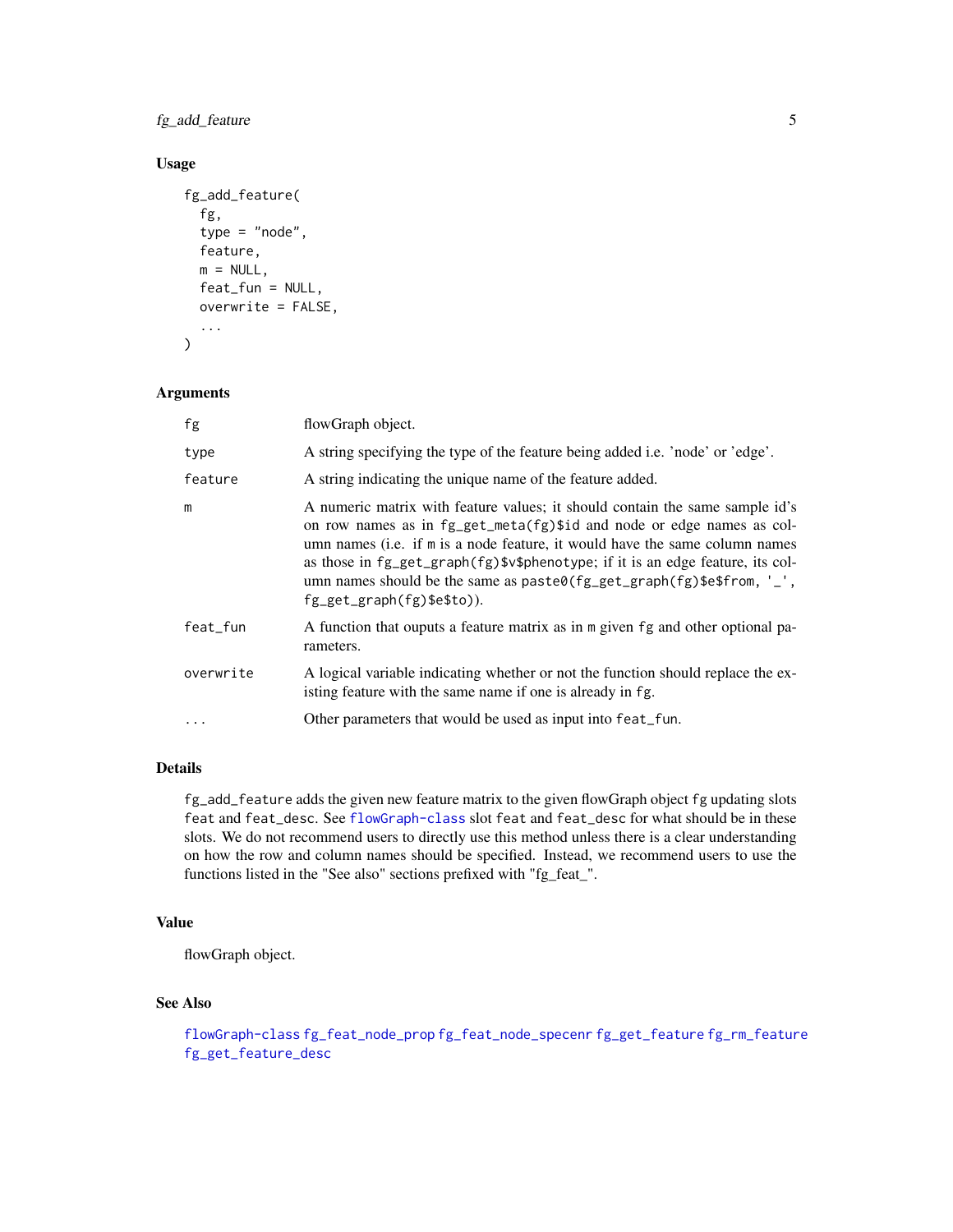# Examples

```
no_cores <- 1
data(fg_data_pos30)
fg <- flowGraph(fg_data_pos30$count, class=fg_data_pos30$meta$class,
                prop=FALSE, specenr=FALSE,
                no_cores=no_cores)
fg_get_feature_desc(fg)
fg <- fg_add_feature(fg, type="node", feature="count_copy",
                     m=fg_data_pos30$count)
fg_get_feature_desc(fg)
```
<span id="page-5-1"></span>fg\_add\_summary *Adds a feature summary.*

# Description

Adds a feature summary into a given flowGraph object. Only use this function if your summary statistic cannot be calcuated using the [fg\\_summary](#page-52-1) function.

#### Usage

```
fg_add_summary(
  fg,
  type = "node",
  summary_meta = NULL,
 p = NULL,summ_fun = NULL,
 overwrite = FALSE,
  ...
)
```
# Arguments

| fg           | flowGraph object.                                                                                                                                                                                                                                                                                                                                                                         |
|--------------|-------------------------------------------------------------------------------------------------------------------------------------------------------------------------------------------------------------------------------------------------------------------------------------------------------------------------------------------------------------------------------------------|
| type         | A string indicating feature type the summary was created for; 'node' or 'edge'.                                                                                                                                                                                                                                                                                                           |
| summary_meta | The user must provide type and summary_meta.                                                                                                                                                                                                                                                                                                                                              |
|              | summary_meta is a list containing feature (feature name), test_name (sum-<br>mary statistic name), class (class), label1, and label2 (class labels com-<br>pared). See fg_get_summary_desc for details.                                                                                                                                                                                   |
| p            | A list containing summary values; this list contains elements: values (a vector<br>containing summary statistics e.g. p-values; this vector should be named by their<br>associated phenotype or edge name), test_custom (a function of the statistical<br>test used), and adjust_custom (a function of the p-value correction method<br>used). This list must contain the values element. |

<span id="page-5-0"></span>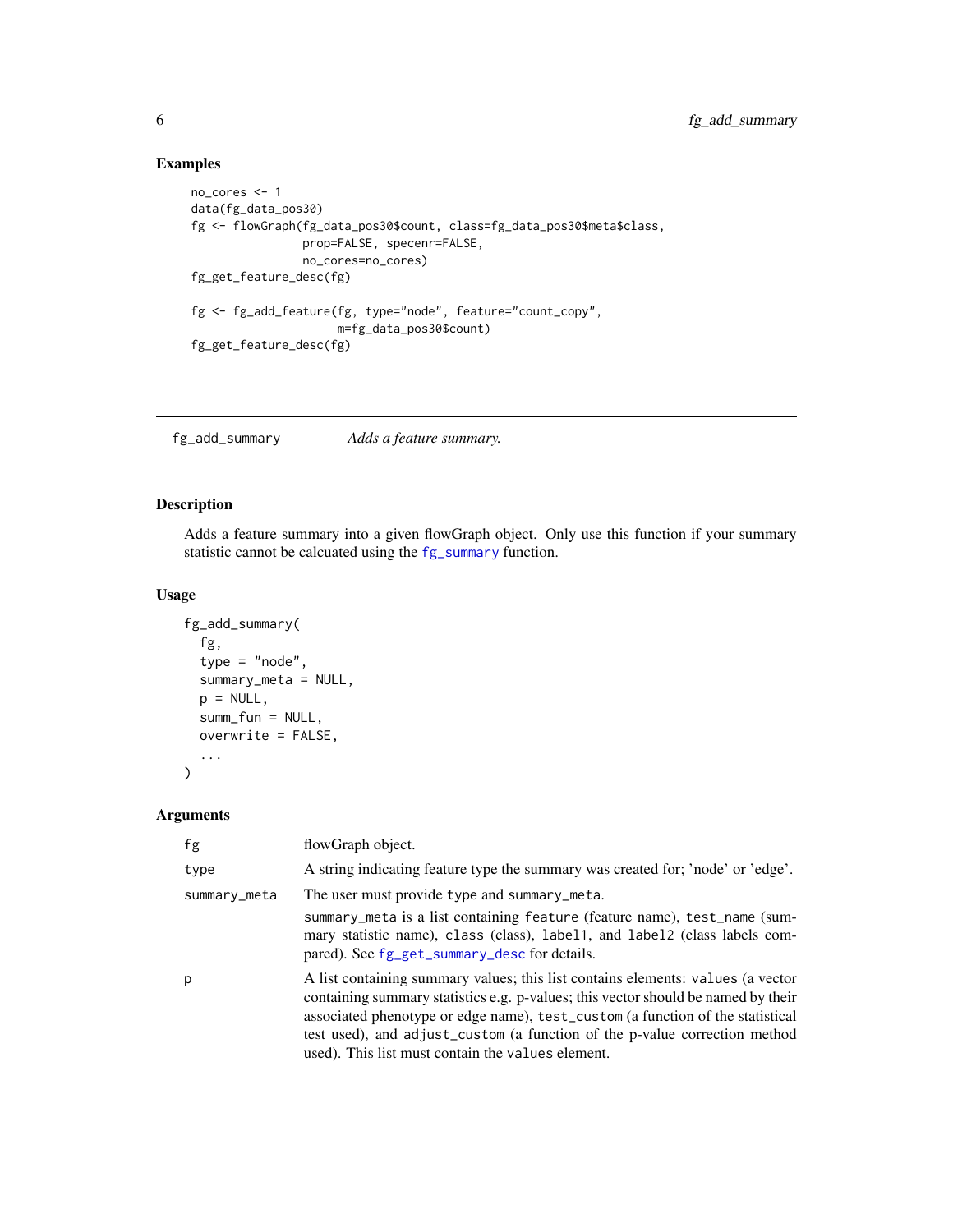| summ_fun  | A function that ouputs a feature summary matrix as in p given fg and other<br>optional parameters.                                                     |
|-----------|--------------------------------------------------------------------------------------------------------------------------------------------------------|
| overwrite | A logical variable indicating whether or not the function should replace the ex-<br>isting feature summary with the same name if one is already in fg. |
| $\ddots$  | Other parameters that would be used as input into summ_fun.                                                                                            |

# Details

fg\_add\_summary adds the given feature summary list p or the output of the given function summ\_fun to the given flowGraph object fg updating slots summary and summary\_desc. See [flowGraph-class](#page-57-1) slot summary and summary\_desc for what should be in these slots. We do not recommend users directly use this function unless what is required is duly in the above slots is well understood — note these slots are used in plotting functions e.g. [fg\\_plot](#page-36-1). We instead recommend users to use the [fg\\_summary](#page-52-1) function.

#### Value

flowGraph object.

#### See Also

[flowGraph-class](#page-57-1) [fg\\_summary](#page-52-1) [fg\\_get\\_summary](#page-25-1) [fg\\_rm\\_summary](#page-47-1) [fg\\_get\\_summary\\_desc](#page-28-1) [fg\\_add\\_feature](#page-3-1)

```
no_cores <- 1
data(fg_data_pos30)
fg <- flowGraph(fg_data_pos30$count, class=fg_data_pos30$meta$class,
                no_cores=no_cores)
# get samples that we are going to compare
m <- fg_get_feature(fg, type="node", feature="prop")
m1_ <- m[fg_data_pos30$meta$class=="control",,drop=FALSE]
m2_ <- m[fg_data_pos30$meta$class=="exp",,drop=FALSE]
# define test or summary function to conduct comparison
test\_custom \leftarrow function(x, y)tryCatch(stats::t.test(x,y)$p.value, error=function(e) 1)
values_p \leq sapply(seq_len(ncol(m)), function(j)
    test\_custom(m1_, j], m2_, j]))
values_p <- p.adjust(values_p , method="BY")
# the user can choose to fill either parameter "p" or "summ_fun",
# the latter of which must output a list with the same elements as "p".
# see documentation for ?flowGraph-class, slot "summary" for
# details on what should be in "p".
p <- list(values=values_p, test_fun=test_custom, adjust_fun="BY")
fg <- fg_add_summary(fg, type="node", summary_meta=list(
     feature="prop", test_name="wilcox_BY",
     class="class", label1="control", label2="exp"), p=p)
```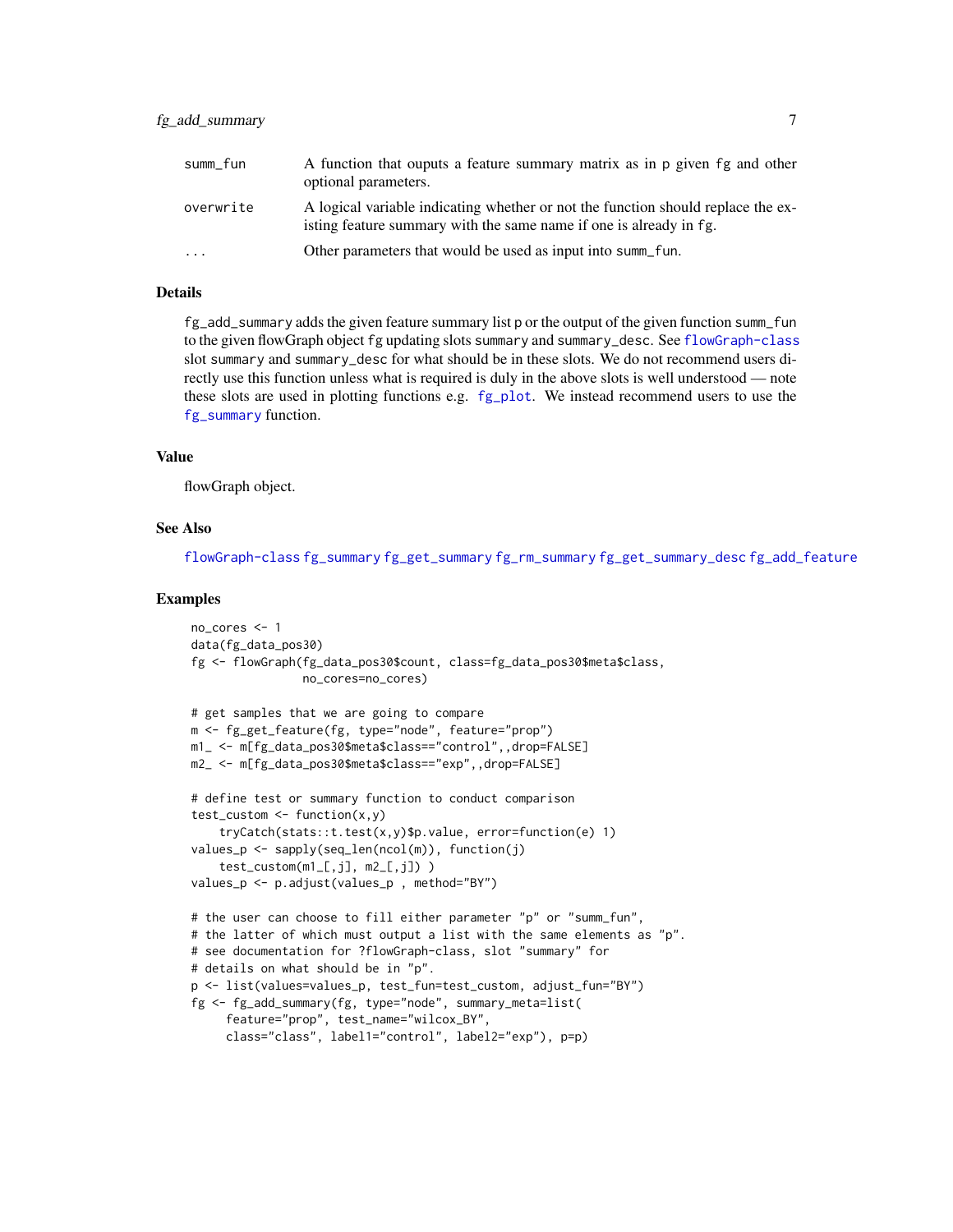```
fg_get_summary_desc(fg)
```
fg\_clean\_phen *Reformats phenotype*

# Description

Reformats cell population phenotypes into flowGraph format

# Usage

fg\_clean\_phen(phen, markers = NULL)

#### Arguments

| phen    | Vector of cell population phenotype names as character strings. |
|---------|-----------------------------------------------------------------|
| markers | markers extracted from phen.                                    |

#### Value

Vector with the same length as phen containing reformatted and not necessarily changed cell population phenotype names.

# See Also

[str\\_extract](#page-0-0),[str\\_split](#page-0-0)

# Examples

# fg\_clean\_phen(c("A+\_B+","B+\_notC","A-\_C"))

fg\_clear\_features *Clears all featuresin a flowGraph object.*

# Description

Returns a flowGraph object with only the count feature.

# Usage

fg\_clear\_features(fg)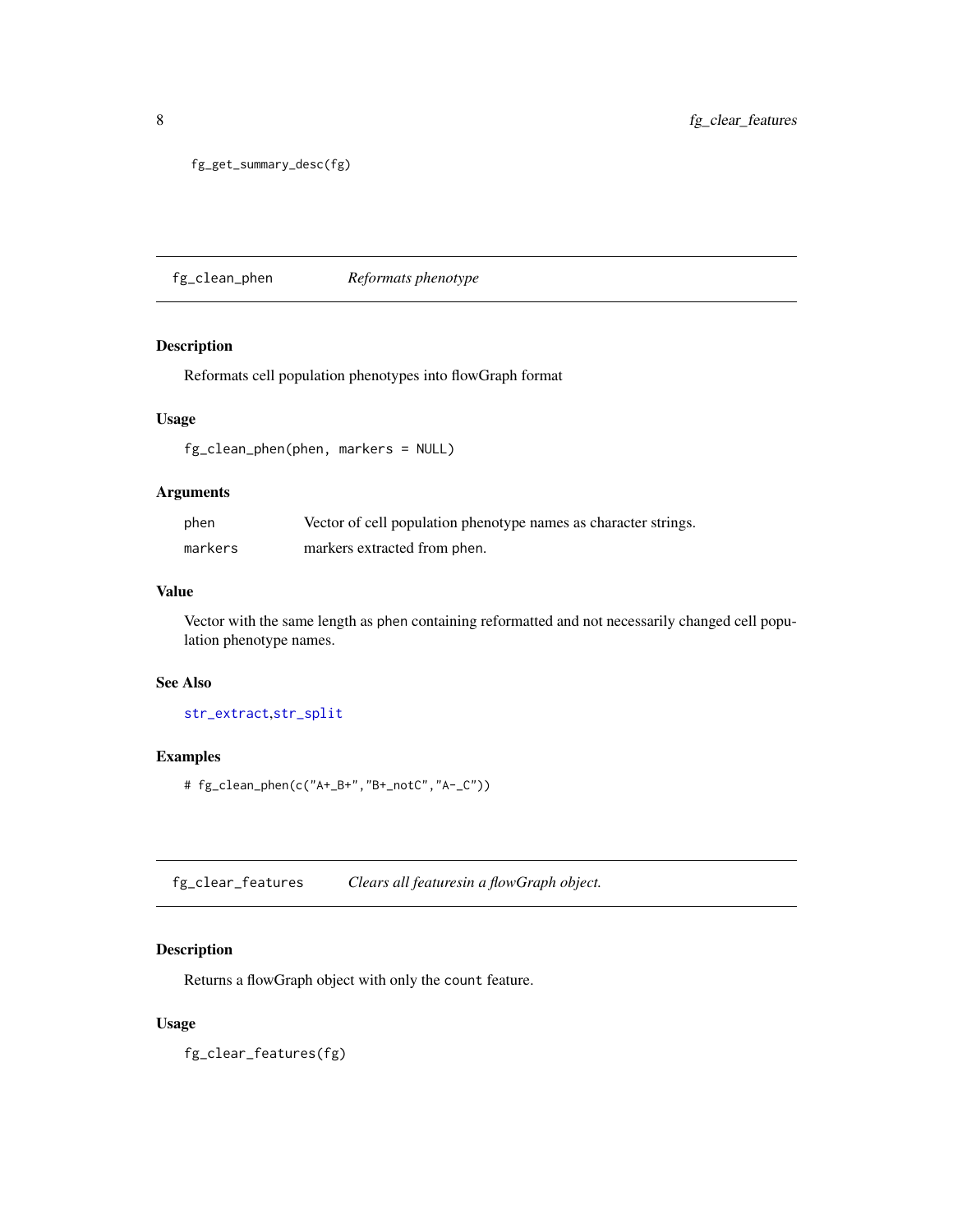# <span id="page-8-0"></span>Arguments

fg flowGraph object.

# Value

flowGraph object with only the count node feature.

# See Also

[flowGraph-class](#page-57-1)

#### Examples

```
no_cores <- 1
data(fg_data_pos30)
fg <- flowGraph(fg_data_pos30$count, class=fg_data_pos30$meta$class,
                no_cores=no_cores)
fg <- fg_clear_features(fg)
fg_get_summary_desc(fg)
```
<span id="page-8-1"></span>fg\_clear\_summary *Removes all summary statistics.*

# Description

Removes all summary statistics in a flowGraph object; we recommend doing this to save space.

# Usage

```
fg_clear_summary(fg)
```
# Arguments

fg flowGraph object.

#### Value

flowGraph object with an empty summary slot.

# See Also

[flowGraph-class](#page-57-1) [fg\\_summary](#page-52-1)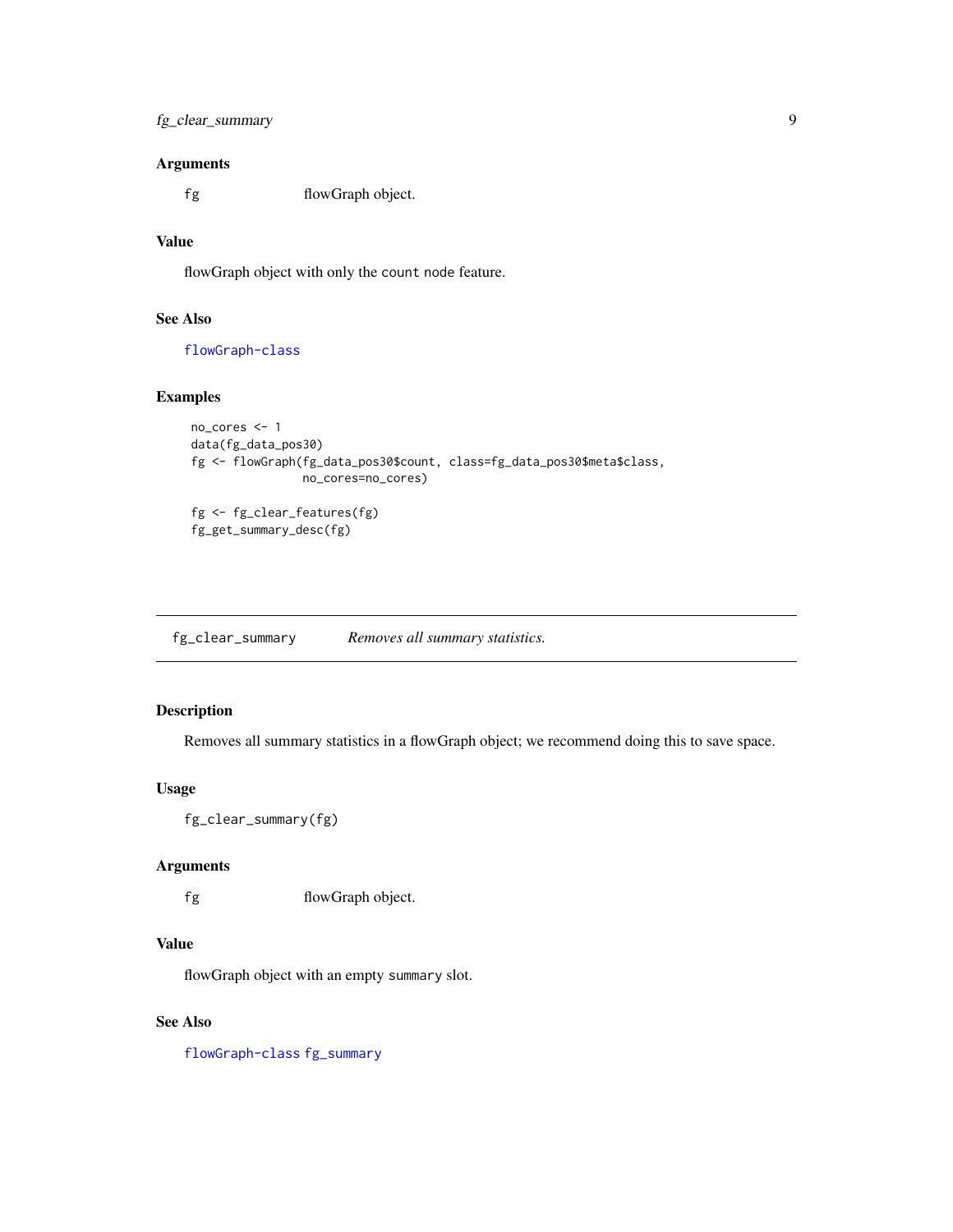#### Examples

```
no_cores <- 1
data(fg_data_pos30)
fg <- flowGraph(fg_data_pos30$count, class=fg_data_pos30$meta$class,
                prop=FALSE, specenr=FALSE,
                no_cores=no_cores, node_features="count")
fg_get_summary_desc(fg)
fg <- fg_clear_summary(fg)
fg_get_summary_desc(fg)
```
fg\_data\_fca *fg\_data\_fca*

#### Description

fg\_data\_fca

#### Usage

fg\_data\_fca

#### Format

A list containing the following elements derived from the flowCAP-II AML data set for cell populations up to layer 3.

- count: A numeric sample x cell population node matrix with cell count values.
- meta: A data frame containing meta information on samples in count; it contains columns:
	- class: a string indicating whether a sample is from a "control" or "aml" subject.
	- id: a string containing sample id's.
	- train: a logical variable indicating whether a sample is from the train or test set.
	- subject: a numeric variable containing the id of the subject from whom the sample came from.
	- tube: the tube or panel number; all samples in this data set is analyzed under the 6th panel.

#### Source

Aghaeepour N, Finak G, Hoos H, Mosmann TR, Brinkman R, Gottardo R, Scheuermann RH, Consortium F, Consortium DREAM, others (2013). "Critical assessment of automated flow cytometry data analysis techniques." *Nature methods*, 10(3), 228–238.

<span id="page-9-0"></span>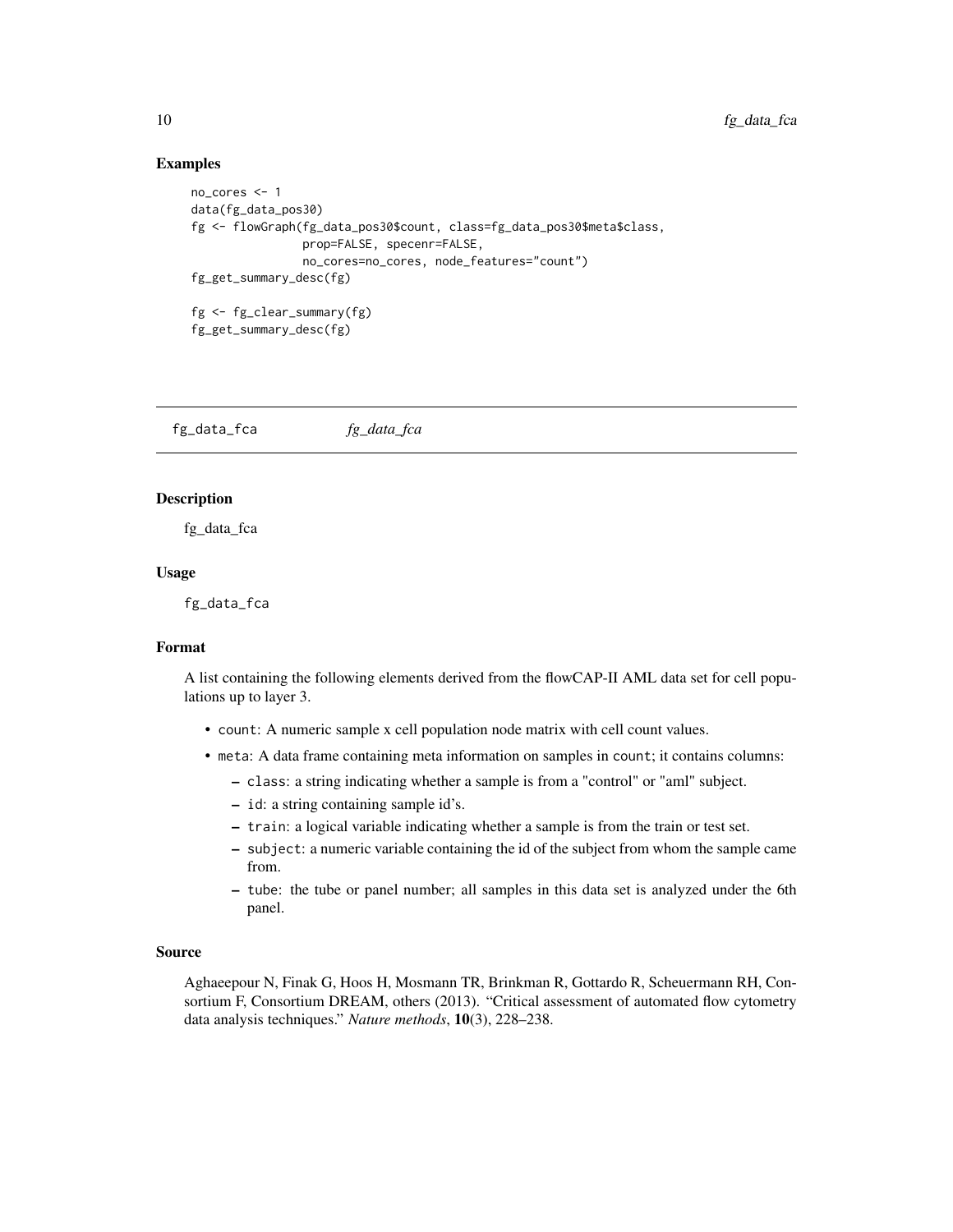<span id="page-10-0"></span>fg\_data\_pos2 *fg\_data\_pos2*

#### Description

fg\_data\_pos2

#### Usage

fg\_data\_pos2

#### Format

A list containing the following elements for a positive control data set with markers A, B, C, D. This is a positive control data set where node A+B+C+ increased by 50

- count: A numeric sample x cell population node matrix with cell count values
- meta: A data frame containing meta information on samples in count; it contains columns:
	- id: a string containing sample id's.
	- class: a string indicating whether a sample is from a "control" or "exp" (experiment) subject.

fg\_data\_pos30 *fg\_data\_pos30*

# **Description**

fg\_data\_pos30

#### Usage

fg\_data\_pos30

#### Format

A list containing the following elements for a positive control data set with markers A, B, C, D; note it was made with two and three thresholds for markers A and B to test functions with multiple thresholds (this is a positive control data set where nodes A+..B+..C+ increased by 50

- count: A numeric sample x cell population node matrix with cell count values
- meta: A data frame containing meta information on samples in count; it contains columns:
	- id: a string containing sample id's.
	- class: a string indicating whether a sample is from a "control" or "exp" (experiment) subject.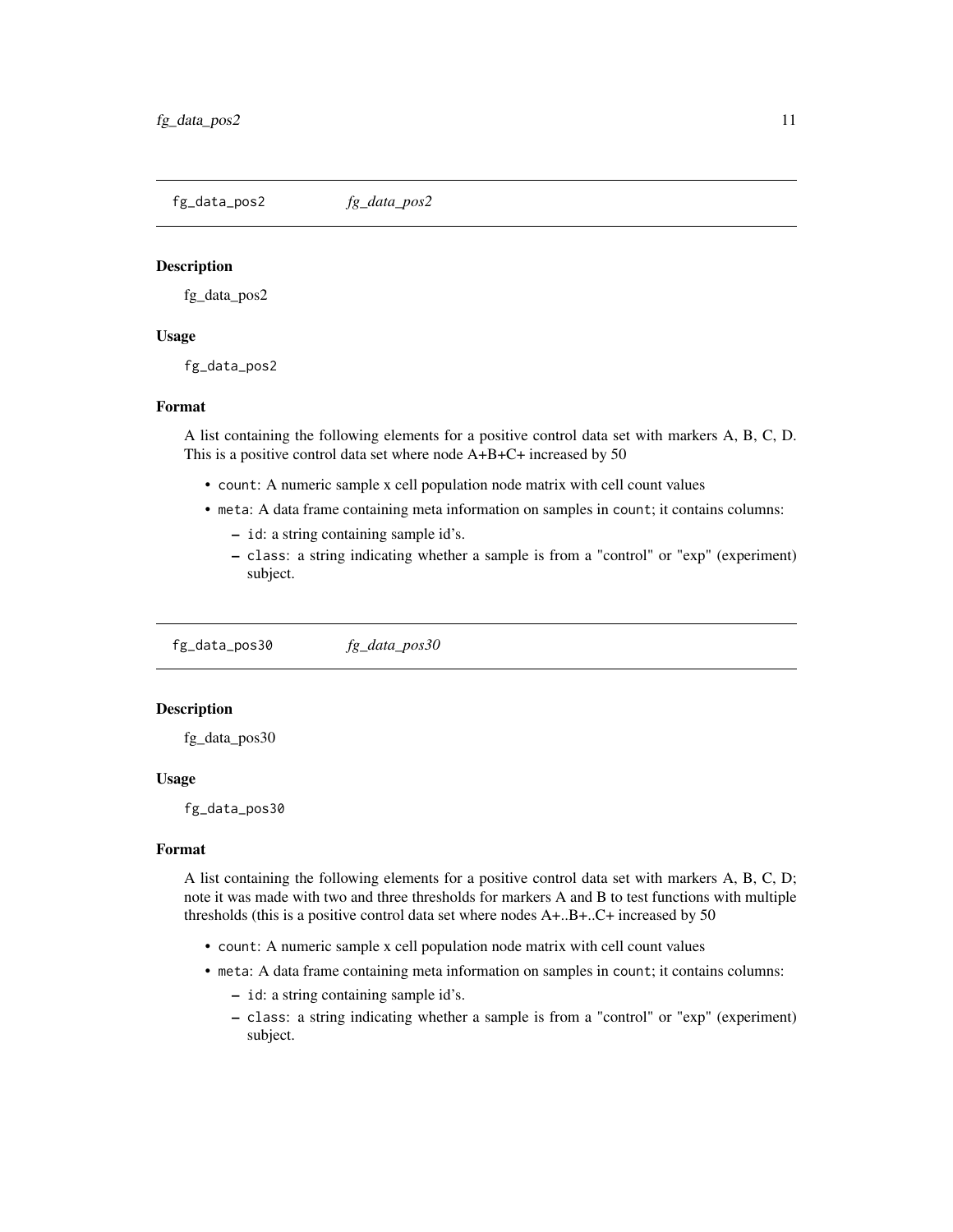<span id="page-11-1"></span><span id="page-11-0"></span>fg\_extract\_phenotypes *Extracts a set of phenotypes from a flowGraph object.*

# Description

Extracts or removes a specified set of phenotypes from a flowGraph object.

#### Usage

fg\_extract\_phenotypes(fg, phenotypes)

# Arguments

| fg         | flowGraph object.                                            |
|------------|--------------------------------------------------------------|
| phenotypes | A string vector of phenotype or cell population name labels. |

# Details

The summary in fg will not be modified; we recommend users recalculate them.

# Value

flowGraph object.

# See Also

[flowGraph-class](#page-57-1) [fg\\_get\\_feature\\_desc](#page-21-1) [fg\\_merge](#page-34-1) [fg\\_extract\\_samples](#page-12-1) [fg\\_merge\\_samples](#page-35-1)

```
no_cores <- 1
data(fg_data_pos30)
fg0 <- flowGraph(fg_data_pos30$count, class=fg_data_pos30$meta$class,
                prop=FALSE, specenr=FALSE,
                no_cores=no_cores)
fg_get_feature_desc(fg0)
fg <- fg_extract_phenotypes(fg0, fg_get_graph(fg0)$v$phenotype[1:10])
fg_get_feature_desc(fg)
```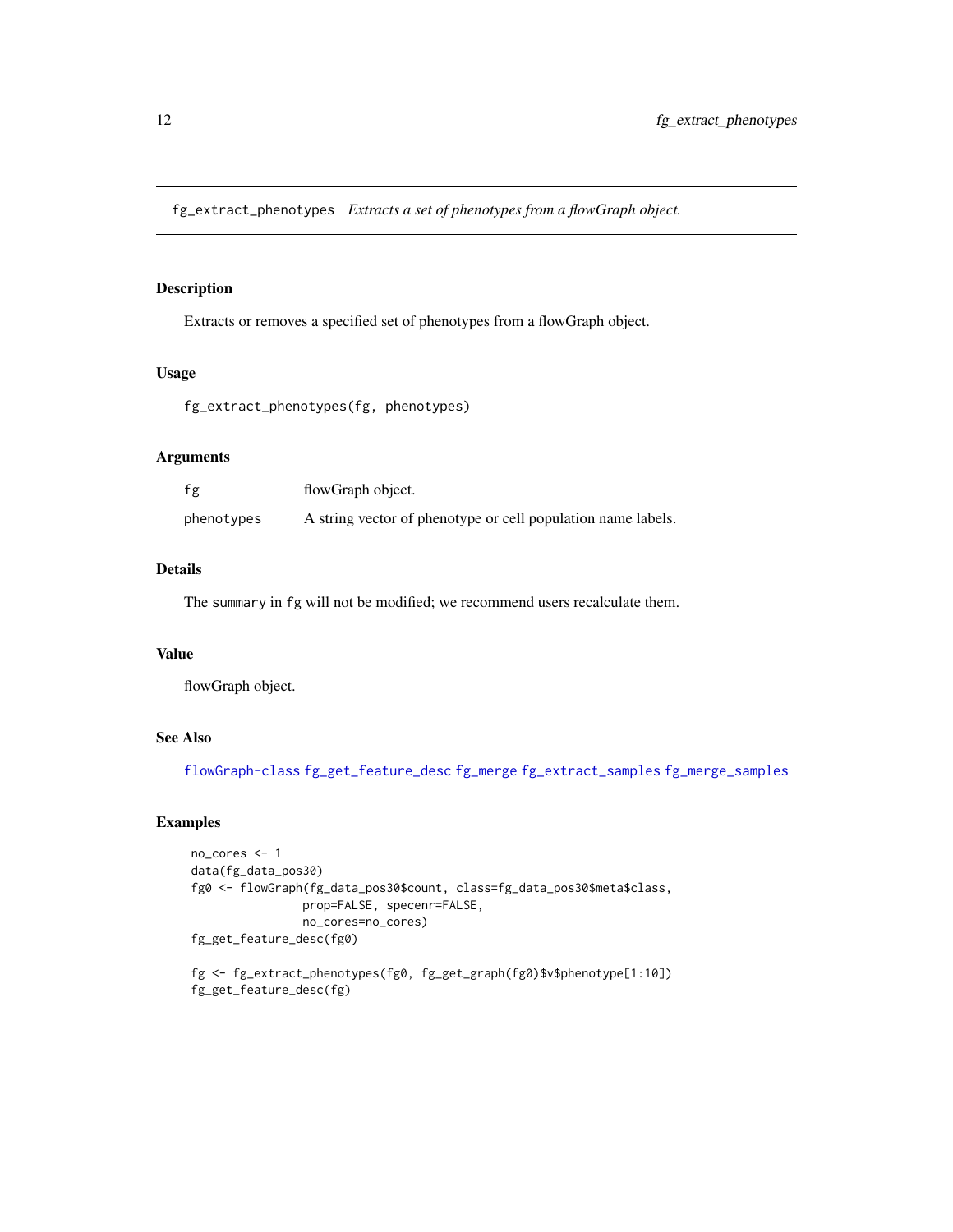<span id="page-12-0"></span>

#### Description

Returns a flowGraph object with only the count feature and meta data. This function clears all other features and feature summaries to save space.

# Usage

fg\_extract\_raw(fg)

#### Arguments

fg flowGraph object.

# Value

flowGraph object with all summary statistics and feature values removed except for the node count feature.

#### See Also

[flowGraph-class](#page-57-1)

#### Examples

```
no_cores <- 1
data(fg_data_pos30)
fg <- flowGraph(fg_data_pos30$count, class=fg_data_pos30$meta$class,
                no_cores=no_cores)
fg <- fg_extract_raw(fg)
show(fg)
```
<span id="page-12-1"></span>fg\_extract\_samples *Extracts a set of samples from a flowGraph object.*

#### Description

Extracts or removes a specified set of samples from a flowGraph object.

#### Usage

```
fg_extract_samples(fg, sample_ids, rm_summary = TRUE)
```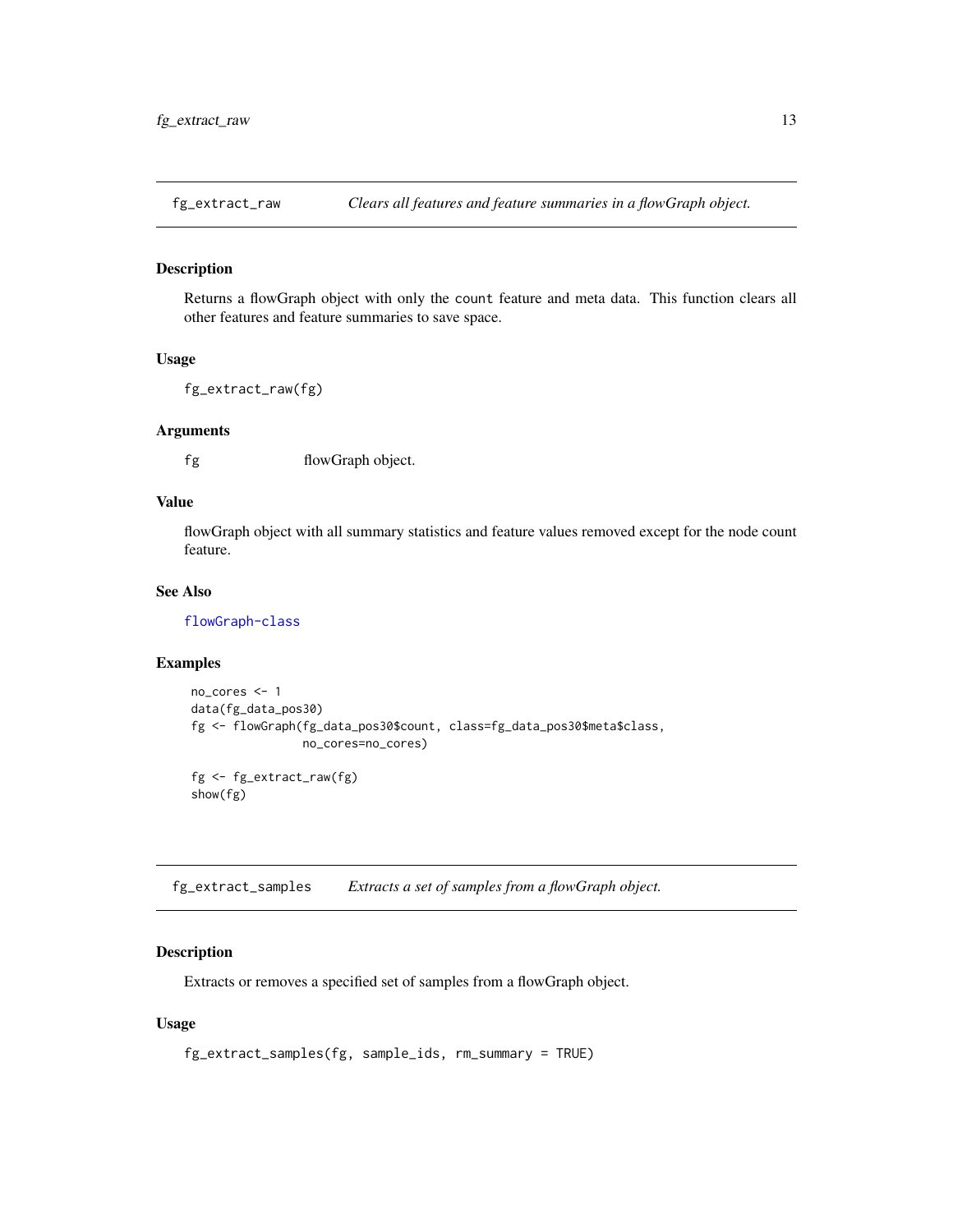#### <span id="page-13-0"></span>Arguments

| fg         | flowGraph object.                                                 |
|------------|-------------------------------------------------------------------|
| sample_ids | A string vector of sample id's that the user wants to keep in fg. |
| rm_summary | A logical indicating whether or not to clear summary.             |

# Details

The summaries in fg will not be modified; we recommend the user recalculates them.

# Value

flowGraph object.

# See Also

[flowGraph-class](#page-57-1) [fg\\_get\\_feature\\_desc](#page-21-1) [fg\\_merge](#page-34-1) [fg\\_extract\\_phenotypes](#page-11-1)

#### Examples

```
no_cores <- 1
data(fg_data_pos30)
fg0 <- flowGraph(fg_data_pos30$count, class=fg_data_pos30$meta$class,
                prop=FALSE, specenr=FALSE,
                no_cores=no_cores)
fg_get_feature_desc(fg0)
fg <- fg_extract_samples(fg0, fg_get_meta(fg0)$id[1:5])
fg_get_feature_desc(fg)
```
fg\_feat\_cumsum *Converts cell counts into cumulated cell counts.*

# Description

Converts the cell counts in a flowGraph object into cumulated cell counts; this is optional and can be done only for there is more than one threshold for one or more markers. This should also only be ran when initializing a flowGraph object as converting back and forth is computationally expensive. If the user is interested in seeing non- and cumulated counts, we recommend keeping two flowGraph objects, one for each version. This function simply converts e.g. the count of  $A+$  or  $A++$  into the sum of count of A+, A++, and A+++ or A++, and A+++.

#### Usage

fg\_feat\_cumsum(fg, no\_cores)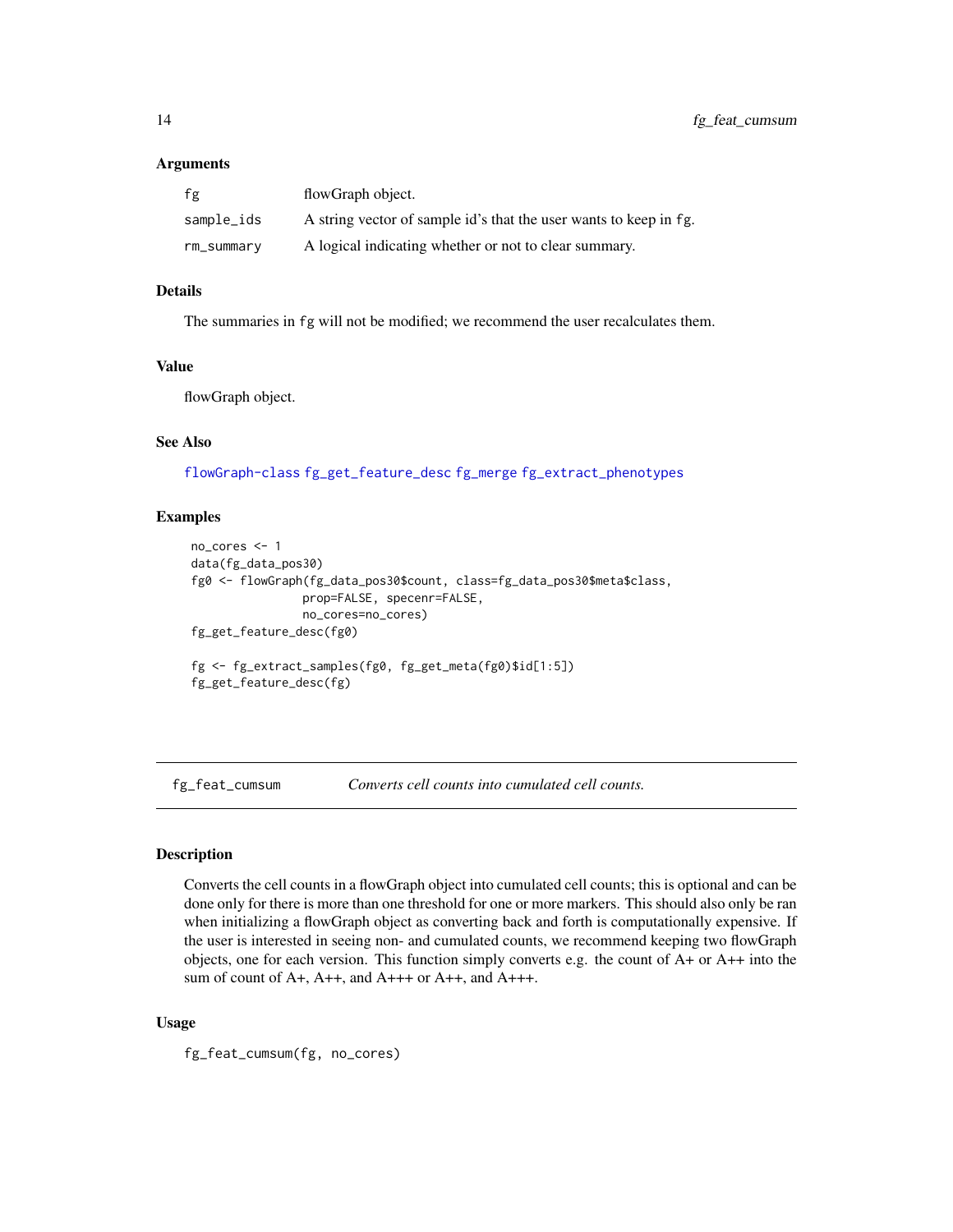# <span id="page-14-0"></span>Arguments

| fg       | flowGraph object.                                       |
|----------|---------------------------------------------------------|
| no_cores | An integer indicating how many cores to parallelize on. |

#### Details

fg\_feat\_cumsum returns the given flowGraph object with an adjusted count feature. As in our example,

#### Value

flowGraph object with cumulated counts.

# See Also

[flowGraph-class](#page-57-1) [Matrix](#page-0-0)

# Examples

```
no_cores <- 1
data(fg_data_pos30)
fg <- flowGraph(fg_data_pos30$count, class=fg_data_pos30$meta$class,
                prop=FALSE, specenr=FALSE,
                no_cores=no_cores)
```
fg <- flowGraph:::fg\_feat\_cumsum(fg, no\_cores=no\_cores)

fg\_feat\_edge\_prop *Generates the proportion edge feature.*

# Description

Generates the proportion edge feature and returns it inside the flowGraph object.

#### Usage

```
fg_feat_edge_prop(fg, no_cores = 1, overwrite = FALSE)
```
# Arguments

| fg        | flowGraph object.                                                                                        |
|-----------|----------------------------------------------------------------------------------------------------------|
| no cores  | An integer indicating how many cores to parallelize on.                                                  |
| overwrite | A logical variable indicating whether to overwrite the existing proportion edge<br>feature if it exists. |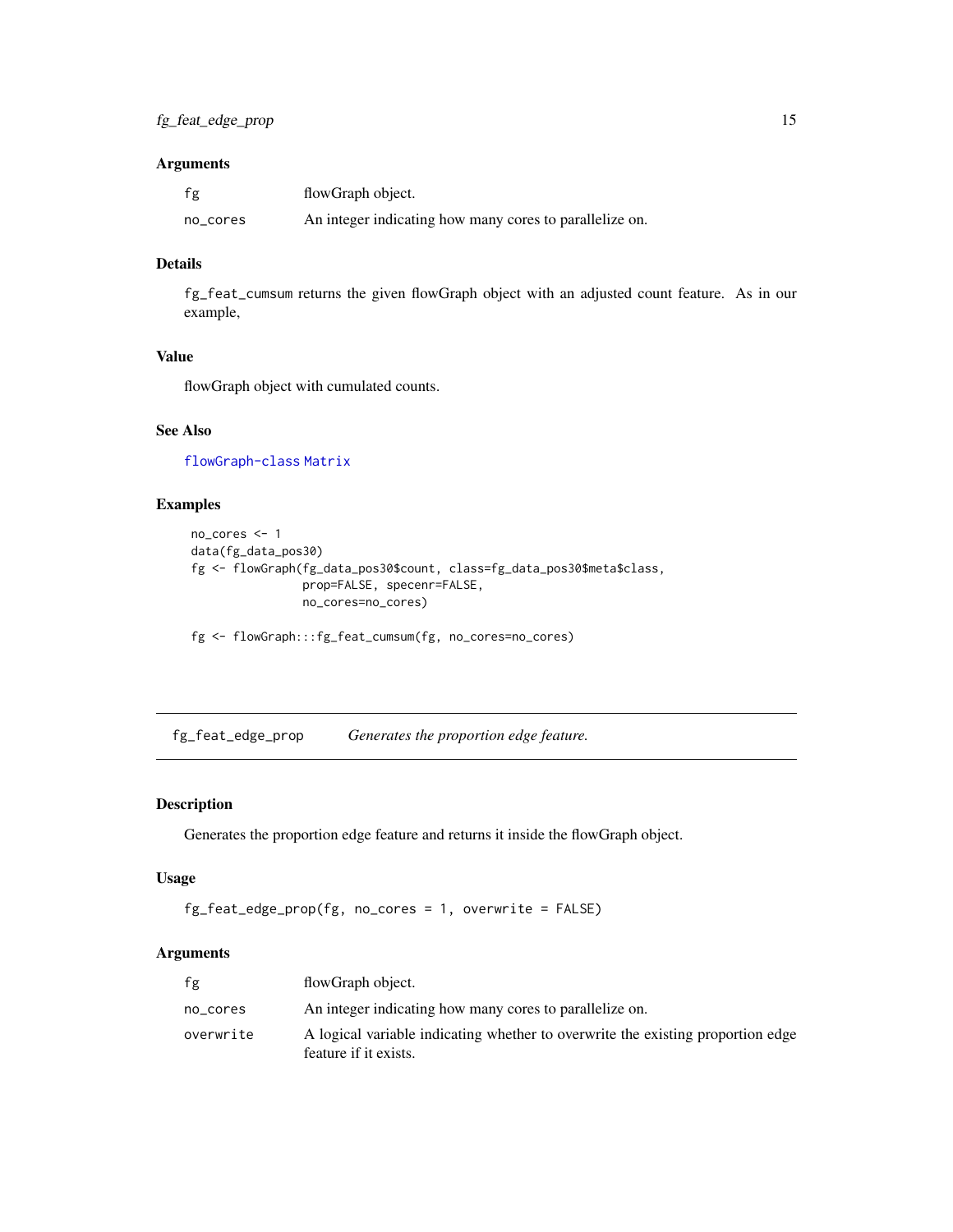# Details

Given a flowGraph object, fg\_feat\_edge\_prop returns the same flowGraph object with an additional proportions prop edge feature and its meta data. The proportions feature is made using the node count feature and is the cell count of each cell population (e.g. A+B+) over the cell count of its parent (e.g. A+); each edge then corresponds with such a relationship. The edge feature matrix has column names <from>\_<to> e.g. A+\_A+B+.

# Value

flowGraph object containing the proportion edge feature.

#### See Also

```
flowGraph-class fg_feat_node_prop fg_feat_node_specenr fg_add_feature fg_get_feature
fg_rm_feature fg_get_feature_desc
```
# Examples

```
no_cores <- 1
data(fg_data_pos30)
fg <- flowGraph(fg_data_pos30$count, class=fg_data_pos30$meta$class,
                prop=FALSE, specenr=FALSE,
                no_cores=no_cores)
```

```
fg <- fg_feat_edge_prop(fg)
```
fg\_feat\_edge\_specenr *Generates the SpecEnr edge feature.*

# Description

Generates the SpecEnr edge feature and returns it inside the flowGraph object.

#### Usage

```
fg_feat_edge_specenr(fg, no_cores = 1, overwrite = FALSE)
```
# Arguments

| fg        | flowGraph object.                                                                                        |
|-----------|----------------------------------------------------------------------------------------------------------|
| no_cores  | An integer indicating how many cores to parallelize on.                                                  |
| overwrite | A logical variable indicating whether to overwrite the existing proportion edge<br>feature if it exists. |

<span id="page-15-0"></span>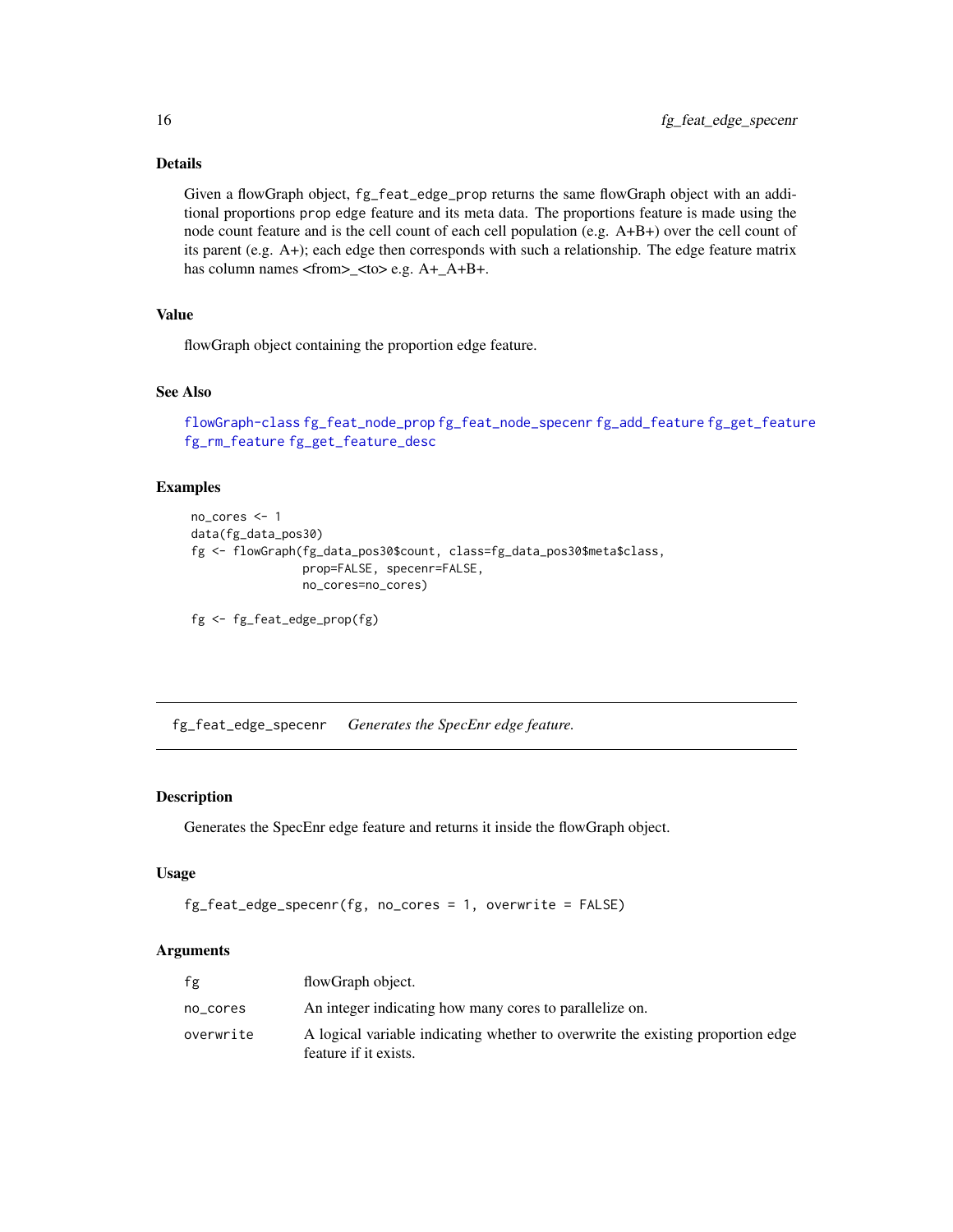# <span id="page-16-0"></span>Details

Given a flowGraph object, fg\_feat\_edge\_SpecEnr returns the same flowGraph object with an additional SpecEnr and expected proportions expect\_prop edge feature and its meta data. The expected proportions edge feature is calculated by taking the ratio of the child nodes' (e.g. A+B+) expected proportion value over its parent nodes' (e.g. A+) actual proportion value. The SpecEnr feature is the actual over expected proportion ratio, logged. The edge feature matrix has column names <from>\_<to> e.g. A+\_A+B+.

# Value

flowGraph object containing the proportion edge feature.

#### See Also

```
flowGraph-class fg_feat_node_prop fg_feat_node_specenr fg_add_feature fg_get_feature
fg_rm_feature fg_get_feature_desc
```
#### Examples

```
no_cores <- 1
data(fg_data_pos30)
fg <- flowGraph(fg_data_pos30$count, class=fg_data_pos30$meta$class,
                prop=FALSE, specenr=FALSE,
                no_cores=no_cores)
```

```
fg <- fg_feat_edge_specenr(fg)
```
fg\_feat\_mean\_class *Normalizes all features for class.*

#### Description

For each class label in column class of meta, fg\_feat\_mean\_class takes the column mean of the rows in the given feature matrices (as specified in node\_features and edge\_features) associated with that class; it then takes the difference point by point between these means and the original rows for that class.

FUNCTION\_DESCRIPTION

#### Usage

```
fg_feat_mean_class(
  fg,
 class,
  no\_cores = 1,
 node_features = NULL,
  edge_features = NULL
)
```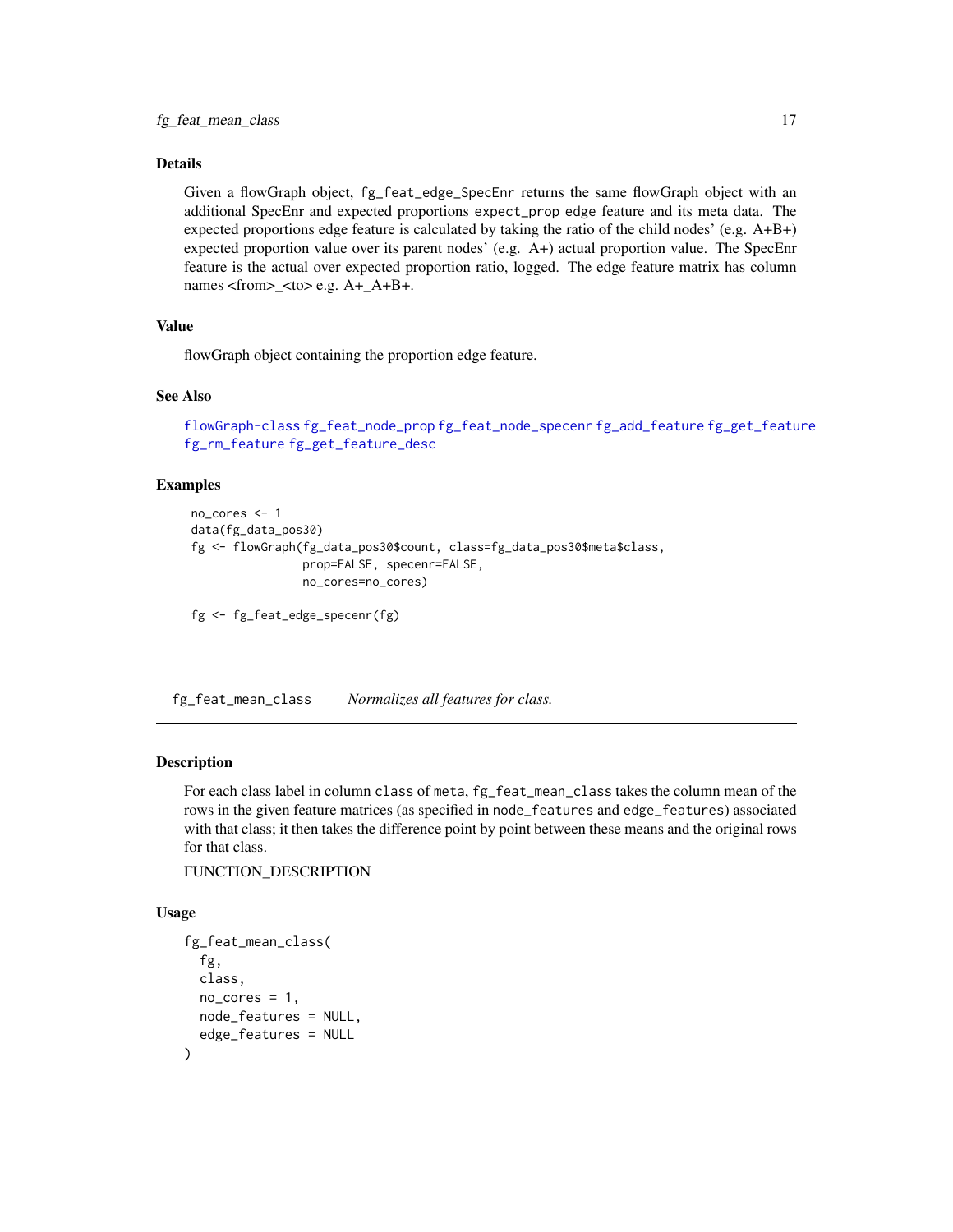#### <span id="page-17-0"></span>Arguments

| fg            | PARAM DESCRIPTION                                                                                                                                      |
|---------------|--------------------------------------------------------------------------------------------------------------------------------------------------------|
| class         | a column name in $fg\_get\_meta(fg)$ indicating the meta data that should be<br>used as the class label of each sample while conudcting normalization. |
| no_cores      | An integer indicating how many cores to parallelize on.                                                                                                |
| node_features | A string vector indicating the node features to perform normalization on; set as<br>NULL to normalize all.                                             |
| edge_features | A string vector indicating the edge features to perform normalization on; set as<br>NULL to normalize all.                                             |

# Details

For all features in the given flowGraph object and for each class label in column class of meta, fg\_feat\_mean\_class. It takes the column mean of the rows in the given feature matrices (as specified in node\_features and edge\_features) associated with that class; it then takes the difference point by point between these means and the original rows for that class. fg\_feat\_mean\_class

# Value

A numeric matrix whose dimensions equate to that of the input and whose values are normalized per class.

flowGraph object with normalized features.

## See Also

[flowGraph-class](#page-57-1)

#### Examples

```
no_cores <- 1
data(fg_data_pos30)
fg <- flowGraph(fg_data_pos30$count, class=fg_data_pos30$meta$class,
                prop=FALSE, specenr=FALSE,
                no_cores=no_cores)
fg <- fg_feat_mean_class(fg, class="class", node_features="count",
                       no_cores=no_cores)
```
<span id="page-17-1"></span>fg\_feat\_node\_prop *Generates the proportion node feature.*

## Description

Generates the proportion node feature and returns it inside the returned flowGraph object.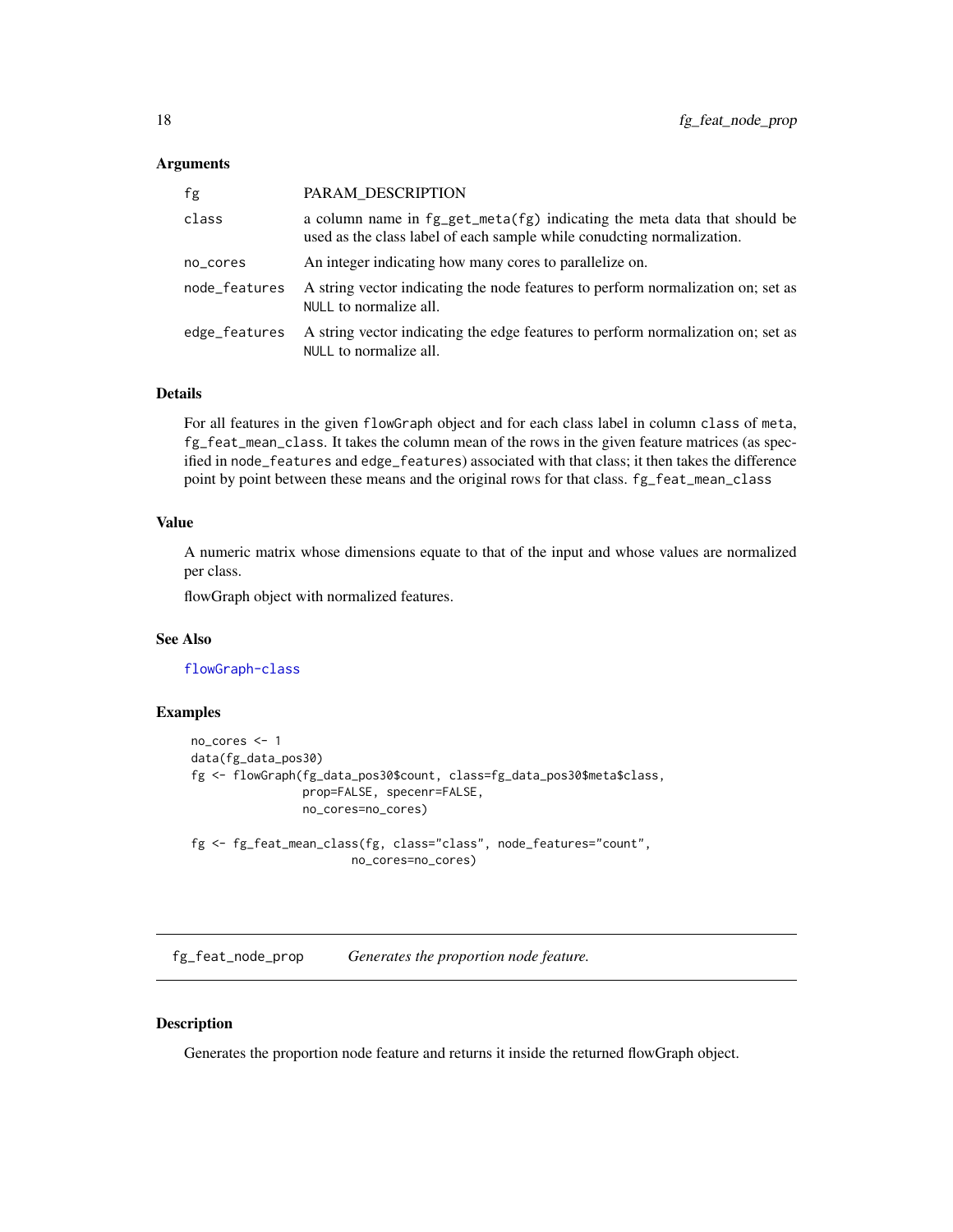# <span id="page-18-0"></span>fg\_feat\_node\_specenr 19

#### Usage

fg\_feat\_node\_prop(fg, overwrite = FALSE)

#### Arguments

| fg        | flowGraph object.                                                                                        |
|-----------|----------------------------------------------------------------------------------------------------------|
| overwrite | A logical variable indicating whether to overwrite the existing proportion node<br>feature if it exists. |

# Details

Given a flowGraph object, fg\_feat\_node\_prop returns the same flowGraph object, inside of which is an additional proportions prop node feature and its meta data. The proportions feature is made using the node count feature and is the cell count of each cell population over the total cell count.

# Value

flowGraph object containing the proportion node feature.

# See Also

[flowGraph-class](#page-57-1) [fg\\_feat\\_node\\_specenr](#page-18-1) [fg\\_add\\_feature](#page-3-1) [fg\\_get\\_feature](#page-20-1) [fg\\_rm\\_feature](#page-46-1) [fg\\_get\\_feature\\_desc](#page-21-1)

# Examples

```
no_cores <- 1
data(fg_data_pos30)
fg <- flowGraph(fg_data_pos30$count, class=fg_data_pos30$meta$class,
                prop=FALSE, specenr=FALSE,
                no_cores=no_cores)
```
fg <- fg\_feat\_node\_prop(fg)

<span id="page-18-1"></span>fg\_feat\_node\_specenr *Generates the SpecEnr node feature.*

#### Description

Generates the SpecEnr node feature and returns it inside the returned flowGraph object.

#### Usage

```
fg_feat_node_specenr(fg, no_cores = 1, feature = "prop", overwrite = FALSE)
```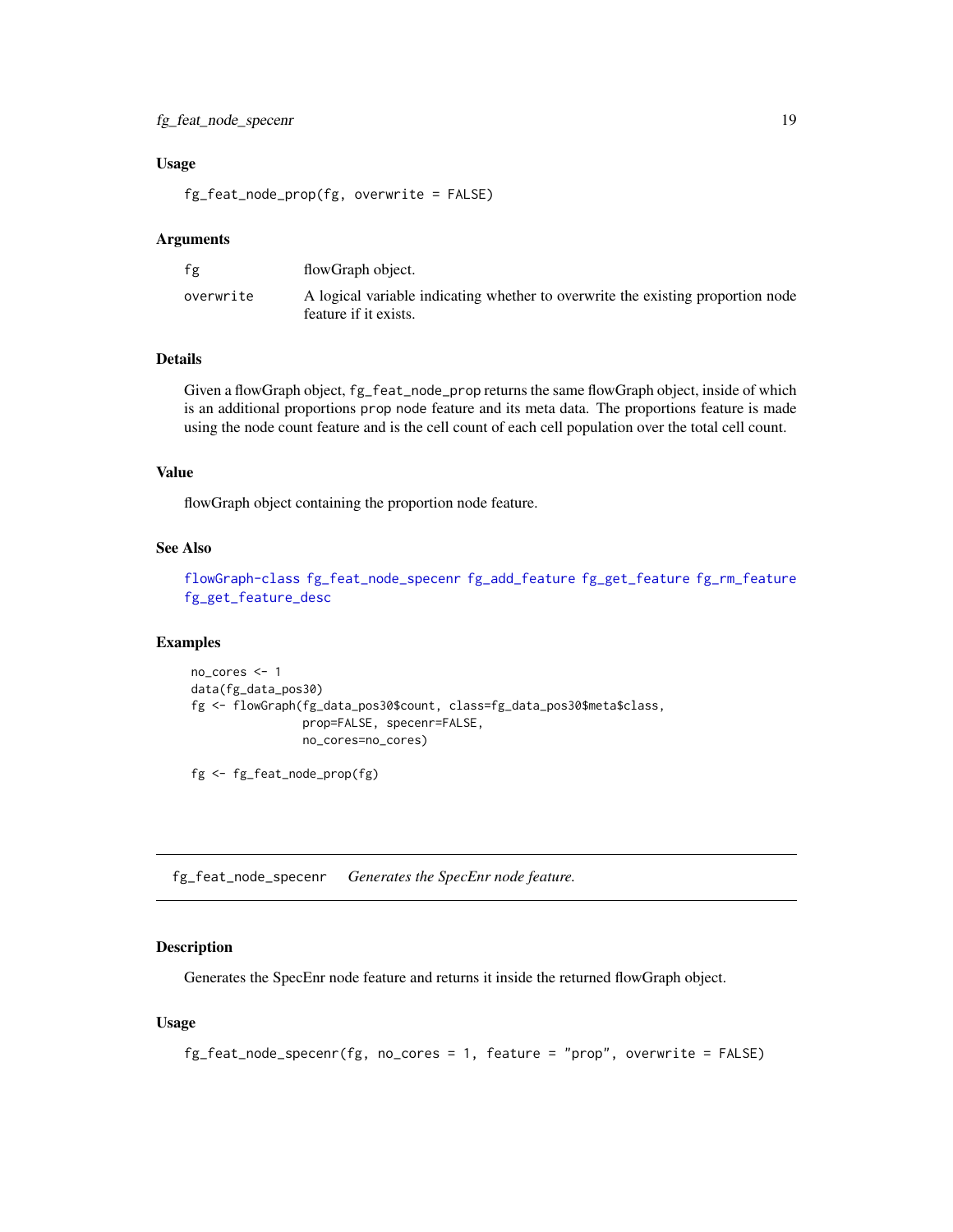#### Arguments

| fg        | flowGraph object                                                                                      |
|-----------|-------------------------------------------------------------------------------------------------------|
| no_cores  | An integer indicating how many cores to parallelize on.                                               |
| feature   | A string indicating feature name; this is the feature SpecEnr will be calculated<br>on.               |
| overwrite | A logical variable indicating whether to overwrite the existing SpecEnr node<br>feature if it exists. |

#### Details

Given a flowGraph object, fg\_feat\_node\_specenr returns the same flowGraph object with an additional SpecEnr and expect\_prop node feature and its meta data. The expected proportions feature is made using the prop node and edge features; therefore, the returned flowGraph will also contain these two features. For details on how these feature is calculated.

#### Value

flowGraph object containing the SpecEnr node feature.

#### References

Yue A, Chauve C, Libbrecht M, Brinkman R (2019). "Identifying differential cell populations in flow cytometry data accounting for marker frequency." *BioRxiv*, 837765.

#### See Also

[flowGraph-class](#page-57-1) [fg\\_feat\\_node\\_prop](#page-17-1) [fg\\_add\\_feature](#page-3-1) [fg\\_get\\_feature](#page-20-1) [fg\\_rm\\_feature](#page-46-1) [fg\\_get\\_feature\\_desc](#page-21-1)

```
no_cores <- 1
data(fg_data_pos30)
fg <- flowGraph(fg_data_pos30$count, class=fg_data_pos30$meta$class,
                prop=FALSE, specenr=FALSE,
                no_cores=no_cores)
# SpecEnr is by default calculated based on proportions
fg <- fg_feat_node_specenr(fg, no_cores=no_cores)
# SpecEnr can be calculated for other feature values too
fg <- fg_feat_node_specenr(fg, feature="count")
show(fg)
```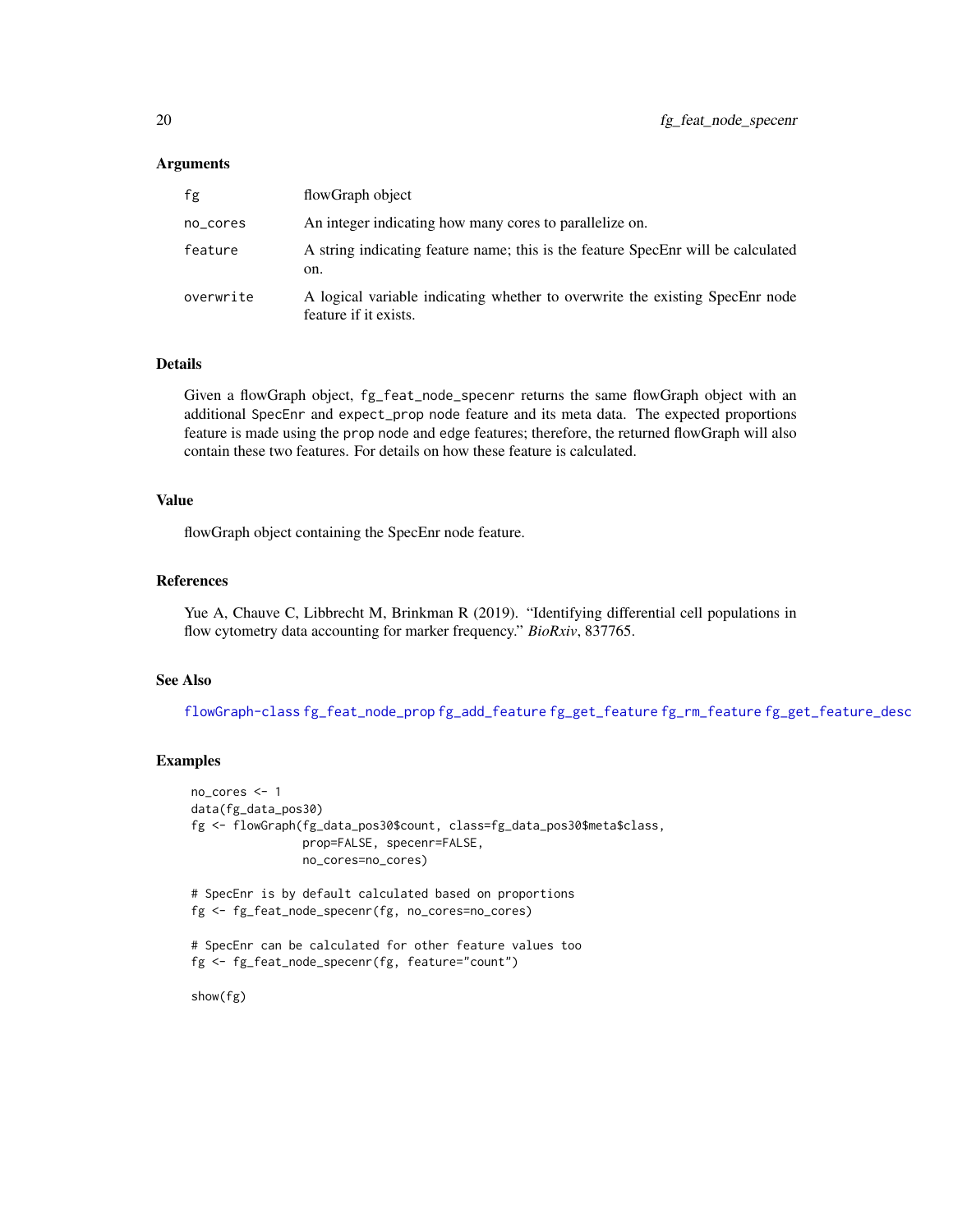# <span id="page-20-1"></span><span id="page-20-0"></span>Description

Retrieves a feature matrix from a given flowGraph object, the feature type, and feature name.

# Usage

```
fg_get_feature(fg, type = "node", feature = "count")
```
# Arguments

| fg      | flowGraph object.                                  |
|---------|----------------------------------------------------|
| type    | A string indicating feature type 'node' or 'edge'. |
| feature | A string indicating feature name;                  |

# Details

Returns NULL if the requested feature does not exist.

# Value

A numeric matrix of the specified feature values.

# See Also

[flowGraph-class](#page-57-1) [fg\\_get\\_feature\\_desc](#page-21-1) [fg\\_add\\_feature](#page-3-1) [fg\\_rm\\_feature](#page-46-1) [fg\\_get\\_summary](#page-25-1)

```
data(fg_data_pos30)
fg <- flowGraph(fg_data_pos30$count, class=fg_data_pos30$meta$class,
                prop=FALSE, specenr=FALSE,
                no_cores=1)
feature_matrix <- fg_get_feature(fg, type='node', feature='count')
```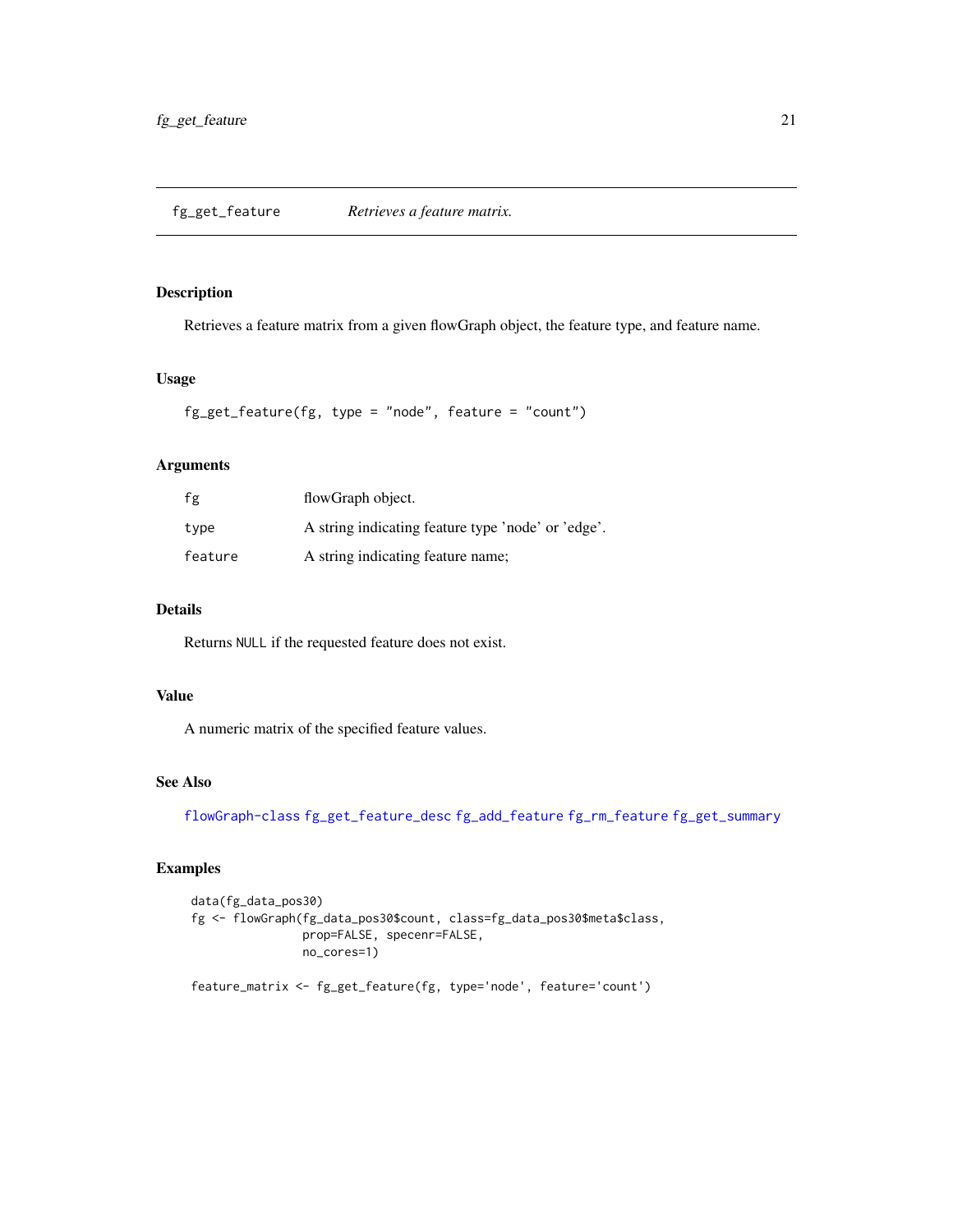<span id="page-21-1"></span><span id="page-21-0"></span>fg\_get\_feature\_desc *Retrieves and/or recalculates a feature description table.*

#### Description

Retrieves and/or recalculates a feature description table for a given flowGraph object.

# Usage

```
fg_get_feature_desc(fg, re_calc = FALSE)
```
# Arguments

| fg      | flowGraph object.                                                                                                         |
|---------|---------------------------------------------------------------------------------------------------------------------------|
| re calc | A logical variable specifying whether or not a feature summary should be re-<br>calculated or directly retrieved from fg. |

# Value

A data frame where each row contains information on a feature from the given flowGraph object; its columns is as in the feat\_desc slot of [flowGraph-class](#page-57-1).

# See Also

[flowGraph-class](#page-57-1) [fg\\_get\\_feature](#page-20-1) [fg\\_add\\_feature](#page-3-1) [fg\\_rm\\_feature](#page-46-1) [fg\\_get\\_summary\\_desc](#page-28-1)

# Examples

```
no_cores <- 1
data(fg_data_pos30)
fg <- flowGraph(fg_data_pos30$count, class=fg_data_pos30$meta$class,
                no_cores=no_cores)
```

```
fg_get_feature_desc(fg, re_calc=TRUE)
```
<span id="page-21-2"></span>fg\_get\_feature\_means *Retrieves feature summaries.*

# Description

Retrieves a feature summary (e.g. colMeans) for samples specified by sample id's id OR class label label for class class given a feature specified by type and feat.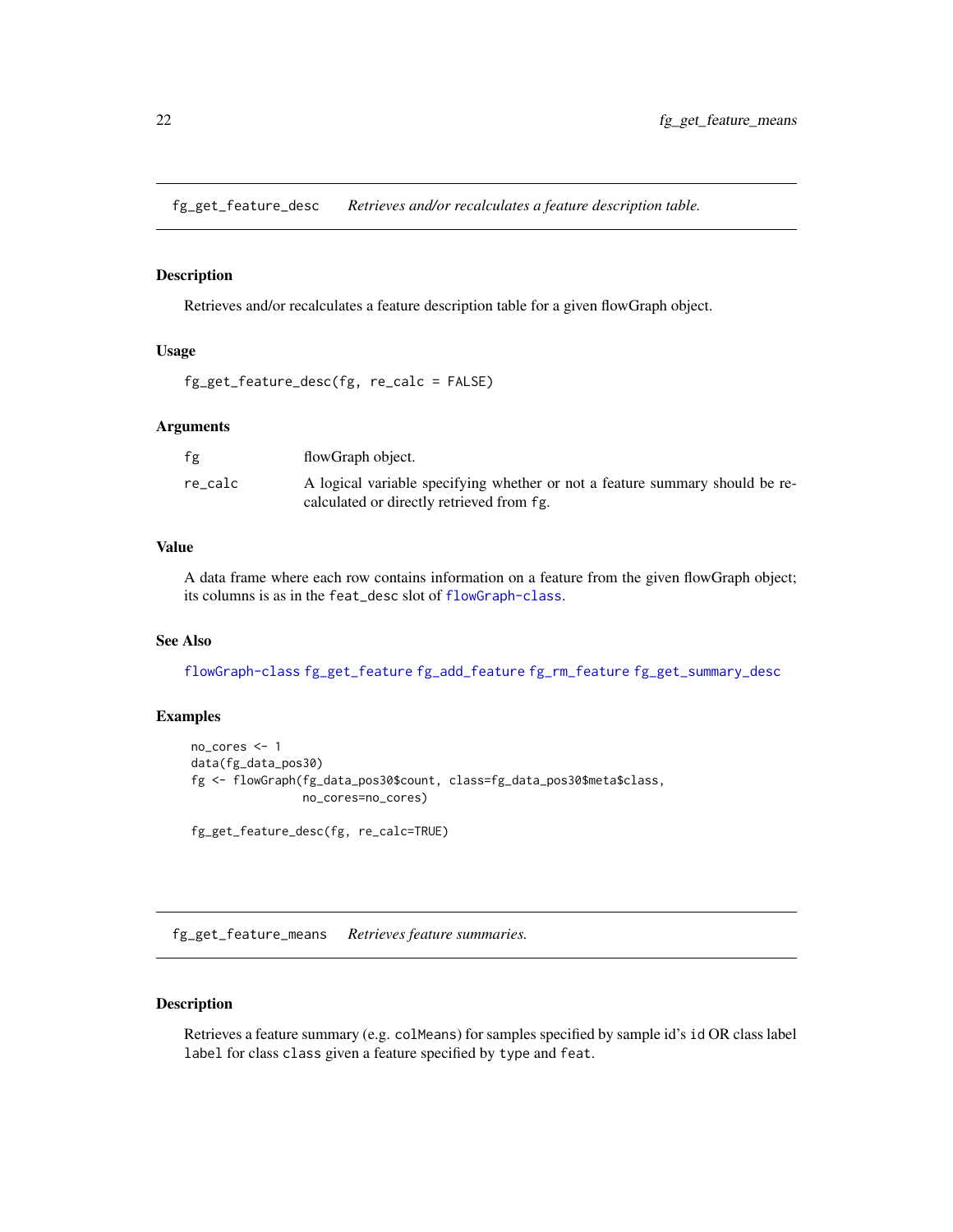fg\_get\_feature\_means 23

# Usage

```
fg_get_feature_means(
  fg,
  type = c("node", "edge"),
  feature = "count",
 class = NULL,
 label = NULL,id = NULL,summary_fun = colMeans
)
```
#### Arguments

| fg          | flowGraph object.                                                                                                                                                                  |
|-------------|------------------------------------------------------------------------------------------------------------------------------------------------------------------------------------|
| type        | A string indicating feature type the summary was created for 'node' or 'edge'.                                                                                                     |
| feature     | A string indicating feature name the summary was created for.                                                                                                                      |
| class       | A string corresponding to a column name of the meta slot of fg whose values<br>represent the class label of each sample on which the summary was created to<br>compare or analyze; |
| label       | A string indicating a class label.                                                                                                                                                 |
| id          | A string vector containing the sample id's corresponding to the 1d column of the<br>meta slot of fg.                                                                               |
| summary_fun | A function that takes in a matrix and outputs a vector the same length as the<br>number of columns this matrix has.                                                                |

#### Value

A list containing two numeric vectors calculated using the summary\_fun function on the subset of samples specified by sample id's id OR class label label for class class from a feature matrix specified by type and feat.

# See Also

[flowGraph-class](#page-57-1) [fg\\_get\\_summary\\_desc](#page-28-1) [fg\\_add\\_summary](#page-5-1) [fg\\_rm\\_summary](#page-47-1) [fg\\_get\\_summary](#page-25-1)

```
no_cores <- 1
data(fg_data_pos30)
fg <- flowGraph(fg_data_pos30$count, class=fg_data_pos30$meta$class,
               no_cores=no_cores)
fg <- fg_summary(fg, no_cores=no_cores, class="class", label1="control",
                overwrite=FALSE, test_name="t", diminish=FALSE)
show(fg)
feat_mean <- fg_get_feature_means(fg, type="node", feature="count",
                                 class="class", label="control")
```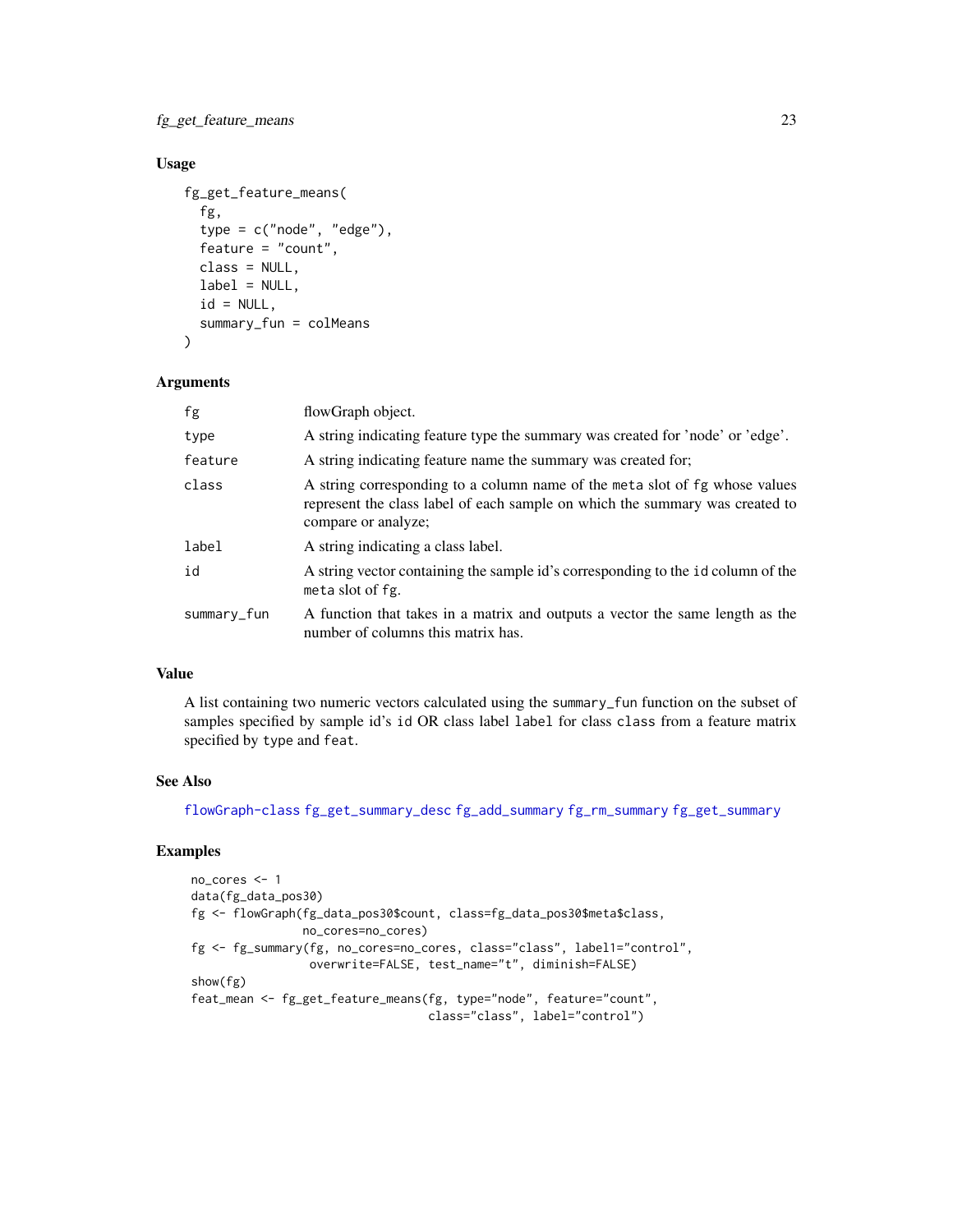<span id="page-23-0"></span>

#### Description

Retrieves a graph list from a given flowGraph object.

#### Usage

```
fg_get_graph(fg)
```
#### Arguments

fg flowGraph object.

#### Value

A list containing two data frames (v and ]codee) from the graph slot of the given flowGraph object containing information on the cell populations phenotype nodes and edges representing relation between cell populations.

# See Also

[flowGraph-class](#page-57-1) [fg\\_plot](#page-36-1) [ggdf](#page-68-1) [plot\\_gr](#page-72-1)

# Examples

```
no_cores <- 1
data(fg_data_pos30)
fg <- flowGraph(fg_data_pos30$count, class=fg_data_pos30$meta$class,
                prop=FALSE, specenr=FALSE,
                no_cores=no_cores)
gr <- fg_get_graph(fg)
head(gr$v)
head(gr$e)
```
fg\_get\_markers *Retrieves the markers from a given flowGraph object.*

# Description

Retrieves the markers from a given flowGraph object.

#### Usage

fg\_get\_markers(fg)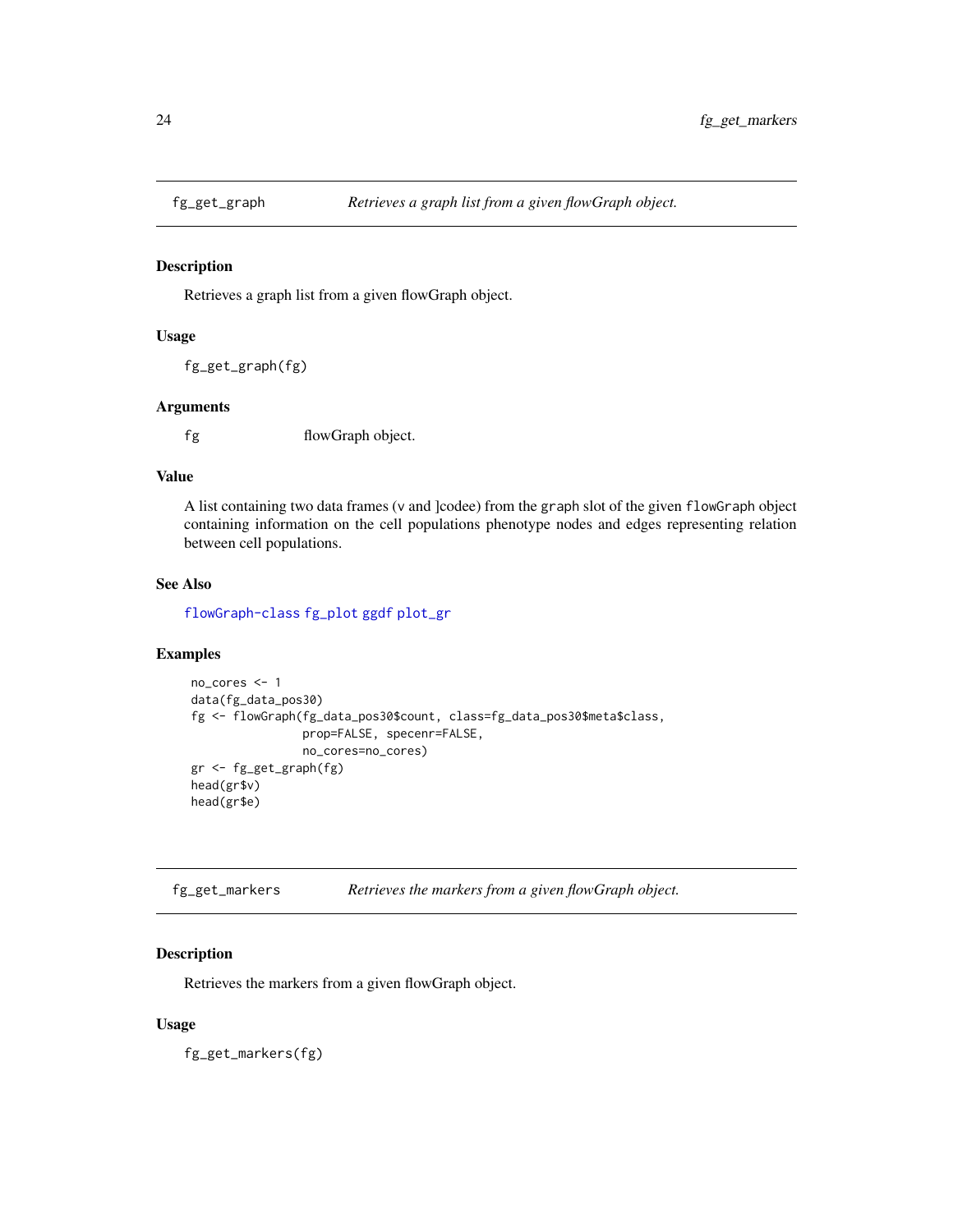# <span id="page-24-0"></span>fg\_get\_meta 25

### Arguments

fg flowGraph object.

# Value

A character vector containing the markers used in a flowGraph object.

# See Also

[flowGraph-class](#page-57-1)

# Examples

```
no_cores <- 1
data(fg_data_pos30)
fg <- flowGraph(fg_data_pos30$count, class=fg_data_pos30$meta$class,
                prop=FALSE, specenr=FALSE,
                no_cores=no_cores)
fg_get_markers(fg)
```

| fg_get_meta | Retrieves sample meta. |
|-------------|------------------------|
|             |                        |

# Description

Retrieves sample meta from a given flowGraph object.

#### Usage

fg\_get\_meta(fg)

# Arguments

fg flowGraph object.

# Value

A data frame containing sample meta data.

# See Also

[flowGraph-class](#page-57-1) [fg\\_replace\\_meta](#page-45-1)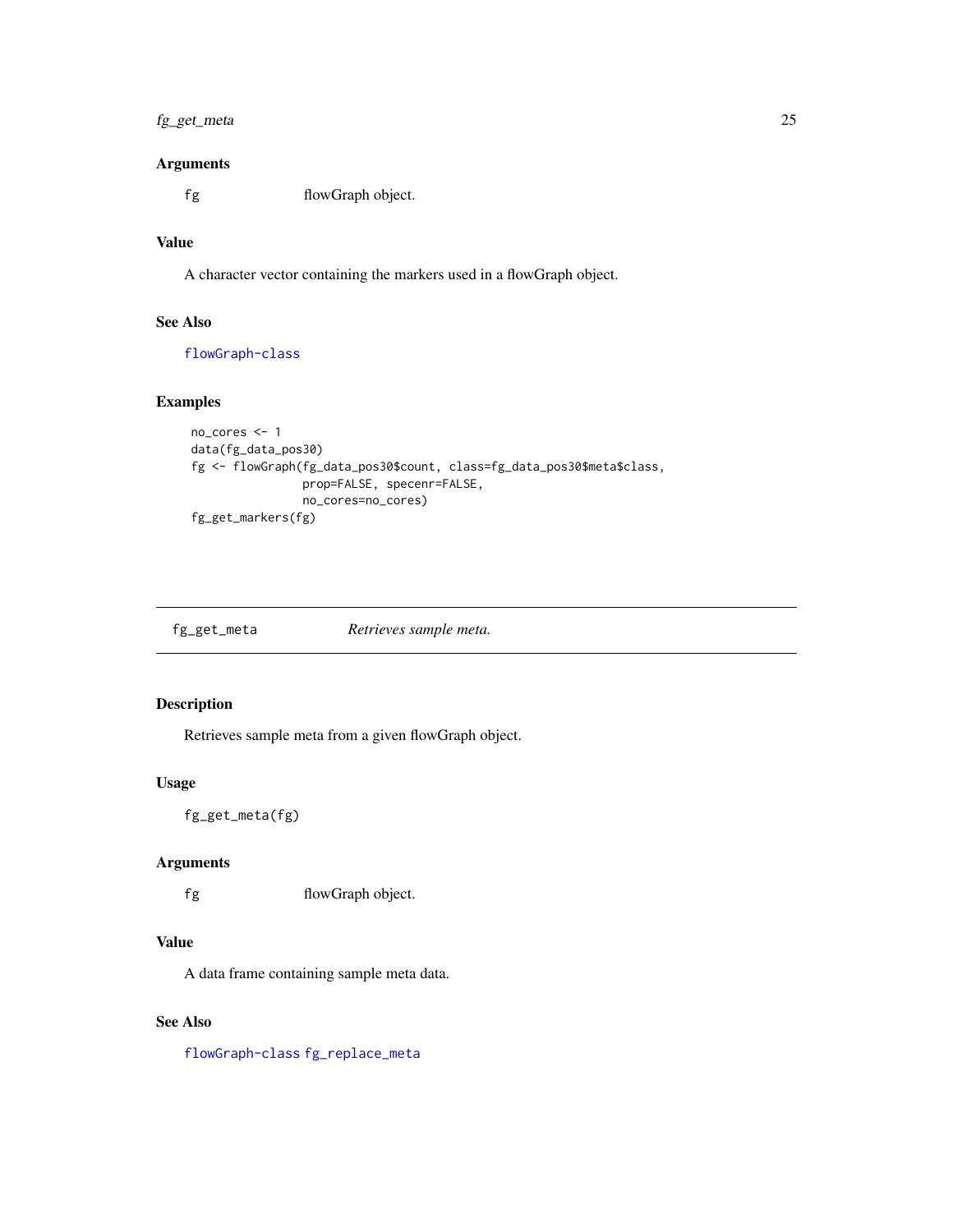# Examples

```
no_cores <- 1
data(fg_data_pos30)
fg <- flowGraph(fg_data_pos30$count, class=fg_data_pos30$meta$class,
                prop=FALSE, specenr=FALSE,
                no_cores=no_cores)
head(fg_get_meta(fg))
```
<span id="page-25-1"></span>fg\_get\_summary *Retrieves a summary statistic.*

# Description

Retrieves a summary statistic from a given flowGraph object; while fg is required, the user can choose to input parameters summary\_meta, index, or all of type, feat, test\_name, class, label1, and label2. See [fg\\_get\\_summary\\_desc](#page-28-1) for details.

#### Usage

```
fg_get_summary(
  fg,
  type = "node",
  index = NULL,summary_meta = NULL,
  adjust_custom = "byLayer",
  SpecEnr_filt = TRUE,
  summary_fun = colMeans,
  adjust0_l = c(-0.1, 0.1),filter_adjust0 = 1,
  filter_es = 0,
  filter_btwn_tpthres = 0.05,
  filter_btwn_es = 0.5,
  default_p_thres = 1
)
```
# Arguments

| fg           | flowGraph object.                                                                                                                                                  |
|--------------|--------------------------------------------------------------------------------------------------------------------------------------------------------------------|
| type         | A string indicating feature type the summary was created for 'node' or 'edge'.                                                                                     |
| index        | The user must provide type and additionally, one of summary_meta or index.                                                                                         |
|              | index is an integer indicating the row in fg_get_summary_desc( <flowgraph>)<br/>of the corresponding type and summary the user would like to retrieve.</flowgraph> |
| summary_meta | The user must provide type and additionally, one of summary_meta or index.<br>summary_meta is a list containing feat (feature name), test_name (summary            |
|              | statistic name), class (class), label1, and label2 (class labels compared). See<br>fg_get_summary_desc for details.                                                |

<span id="page-25-0"></span>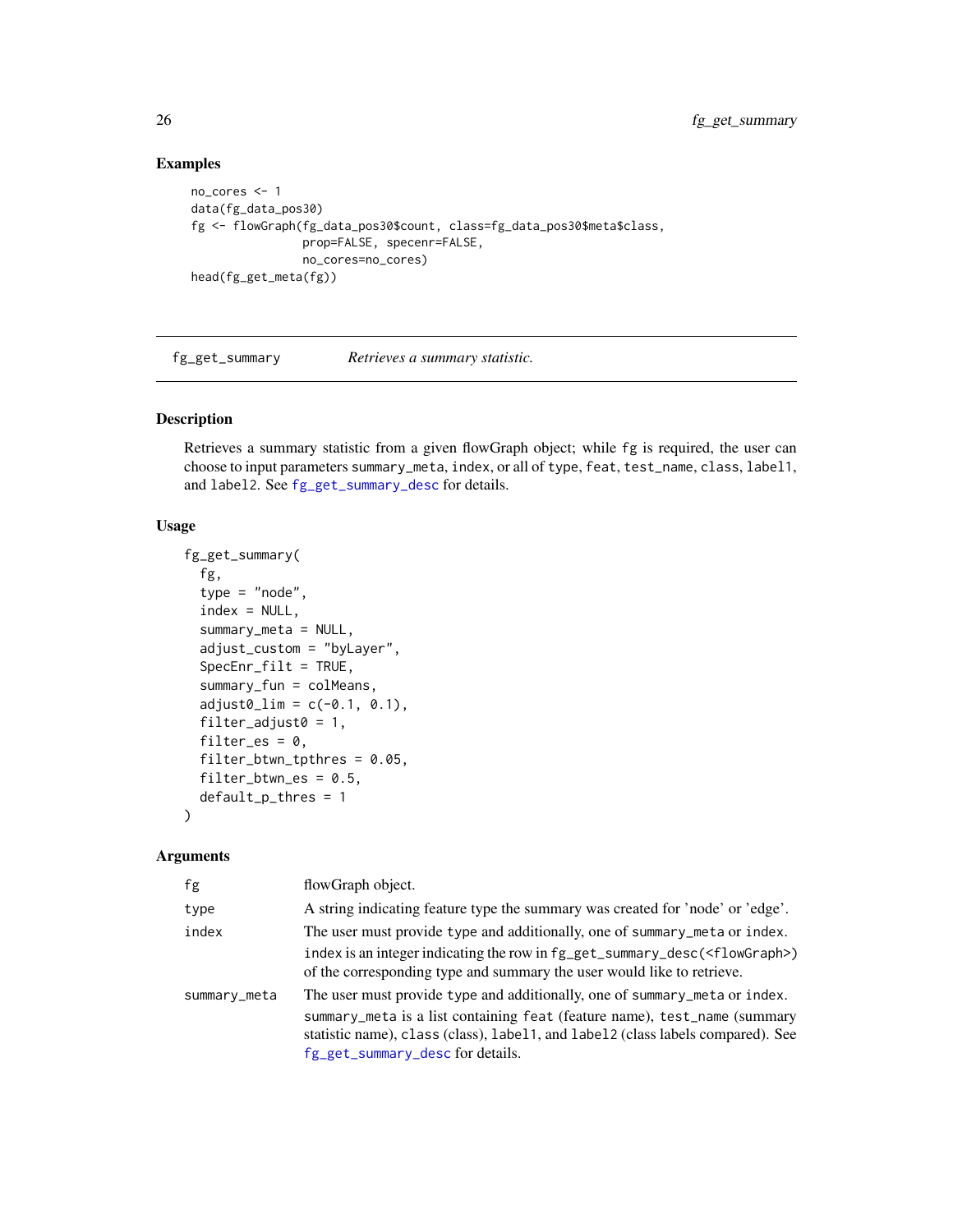- adjust\_custom A function or a string indicating the test adjustment method to use. If a string is provided, it should be one of c("holm", "hochberg", "hommel", "bonferroni", "BH", "BY", "fdr", "none") (see p.adjust.methods). If a function is provided, it should take as input a numeric vector and output the same vector adjusted.
- SpecEnr\_filt A logicle indicating whether or not to filter p-values for SpecEnr.
- summary\_fun A function that takes in a matrix and outputs a vector the same length as the number of columns this matrix has. Set to NULL to not calculate this summary (i.e. returned list will not contain m1 and m2). See [fg\\_get\\_feature\\_means](#page-21-2).
- adjust0\_lim A vector of two numeric values indicating a range around 0, default set to -0.1 and 0.1.
- filter\_adjust0 A numeric variable indicating what percentage of SpecEnr values compared (minimum) should be not close to 0. Set to 1 to not conduct filtering. Original p-values stored in values\_original.
- filter\_es A numeric variable between 0 and 1 indicating what the Cohen's D value of the nodes/edges in question must be greater or equal to, to be significant.

#### filter\_btwn\_tpthres

A numeric variable between 0 and 1 indicating the unadjusted T-test p-value threshold used to test whether the actual and expected feature values used to calculate the specified SpecEnr feature are significantly different for each sample class. Note this only needs to be specified for SpecEnr features. Combined with filter\_btwn\_es, we conduct three tests to understand if there is an actual large difference between actual and expected features: (1,2) T-test of significance between the actual and expected raw feature value (e.g. proportion) for samples in each of the compared classes, (3) and the T-test of significance between the differences of actual and expected feature values of the two classes. If any two of the three tests come out as insignificant, we set the p-value for the associated node/edge to 1.

filter\_btwn\_es A numeric variable between 0 and 1 indicating what the Cohen's D value of the nodes/edges in question must be greater or equal to, to be significant – see filter\_btwn\_tpthres.

default\_p\_thres

A numeric variable indicating the p-value threshold user is using. Currently, all nodes/edges not passing the filter criterion will be defaulted to 1; if this parameter is set, then all of these nodes/edges will be set to a minimum of default\_p\_thres.

#### Value

A list containing elements on feature summary retrieved by the user as in the summary slot of [flowGraph-class](#page-57-1). If summary\_fun is not NULL, this list also includes:

- m1: a numeric vector the same length as values; this is a summary of the samples compared e.g. mean.
- m2: a numeric vector the same length as values; this is a summary of the samples compared e.g. mean.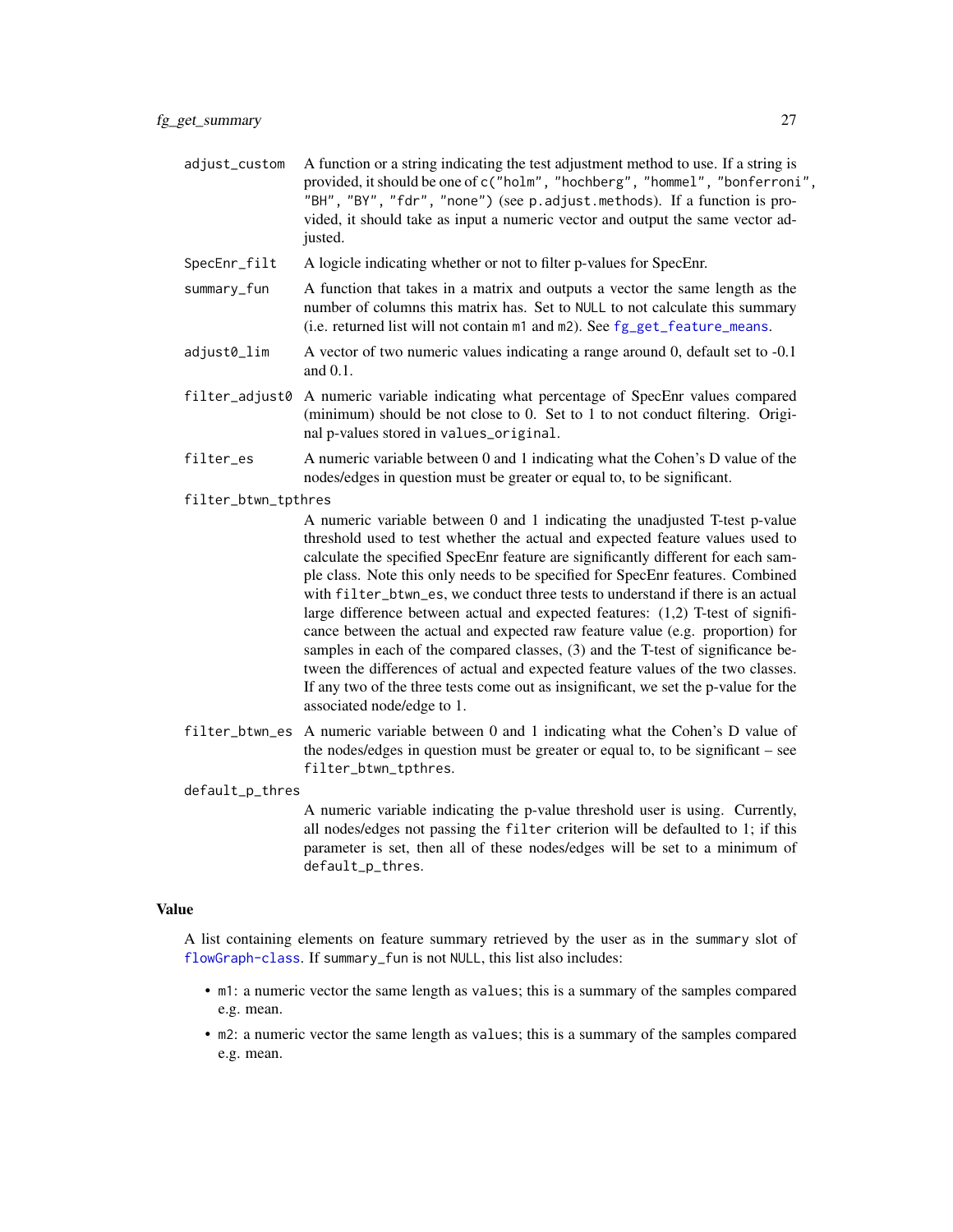- cohensd: a numberic vector indicating cohen's d values considering effect size.
- cohensd\_size: a factor vector interpreting cohen's d values.
- adjust0: a numeric vector indicating the percentage of samples that have a SpecEnr value in the range of adjust0\_lim around 0; if there are two classes of samples being compared, we output the smaller percentage between the two classes.
- btwn: a data frame containing columns:
	- tpv1: unadjusted p-value calculated between the actual and expected raw feature values of class 1.
	- tpv2: unadjusted p-value calculated between the actual and expected raw feature values of class 2.
	- cd1: Cohen's D between the actual and expected raw feature values of class 1.
	- cd2: Cohen's D between the actual and expected raw feature values of class 2.
	- btp: unadjusted p-value calculated between the difference between actual and expected raw feature of the two classes.
	- bcd: Cohen's D calculated between the difference between actual and expected raw feature of the two classes.
	- btp\_: unadjusted p-value calculated between the log ratio between actual and expected raw feature of the two classes.
	- bcd\_: Cohen's D calculated between the log ratio between actual and expected raw feature of the two classes.

# See Also

[flowGraph-class](#page-57-1) [fg\\_get\\_feature\\_means](#page-21-2) [fg\\_get\\_summary\\_desc](#page-28-1) [fg\\_add\\_summary](#page-5-1) [fg\\_rm\\_summary](#page-47-1) [fg\\_get\\_feature](#page-20-1)

```
no_cores <- 1
data(fg_data_pos30)
fg <- flowGraph(fg_data_pos30$count, class=fg_data_pos30$meta$class,
                no_cores=no_cores)
# set features to NULL to apply summary statistic to all features.
fg <- fg_summary(fg, no_cores=no_cores, class="class", label1="control",
                 overwrite=FALSE, test_name="t", diminish=FALSE,
                 node_features=NULL, edge_features=NULL)
show(fg)
feat_summ <- fg_get_summary(fg, type="node", summary_meta=list(
    feature="SpecEnr", test_name="t", class="class",
    label1="control", label2="exp"))
```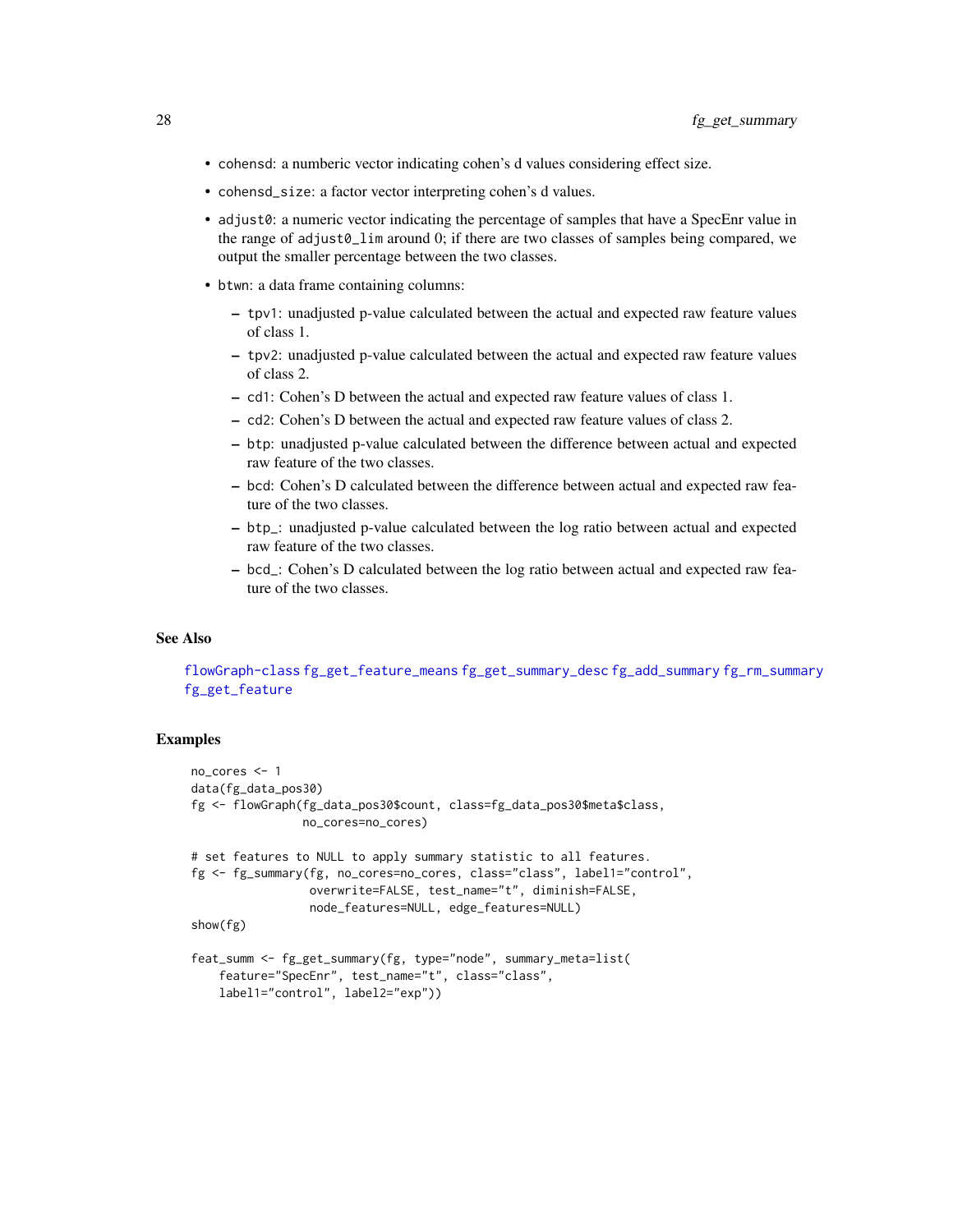<span id="page-28-1"></span><span id="page-28-0"></span>fg\_get\_summary\_desc *Retrieves a feature summary description table.*

#### Description

Retrieves a feature summary description table for a given flowGraph object.

#### Usage

```
fg_get_summary_desc(fg)
```
# Arguments

fg flowGraph object.

#### Value

A data frame where each row contains information on a feature summary from fg:

- type: feature type (i.e. 'node' or 'edge').
- feat: feature name.
- test\_name: summary name.
- class: class or the column name of fg\_get\_meta(fg) whose values represent the class label of each sample on which the summary was created for.
- label1: A string from the class column of the meta slot indicating the label of samples compared.
- label2: A string from the class column of the meta slot indicating the label of samples compared.

#### See Also

[flowGraph-class](#page-57-1) [fg\\_get\\_summary](#page-25-1) [fg\\_add\\_summary](#page-5-1) [fg\\_rm\\_summary](#page-47-1) [fg\\_get\\_feature\\_desc](#page-21-1)

```
no_cores <- 1
data(fg_data_pos30)
fg <- flowGraph(fg_data_pos30$count, class=fg_data_pos30$meta$class,
                no_cores=no_cores)
```

```
fg_get_summary_desc(fg)
```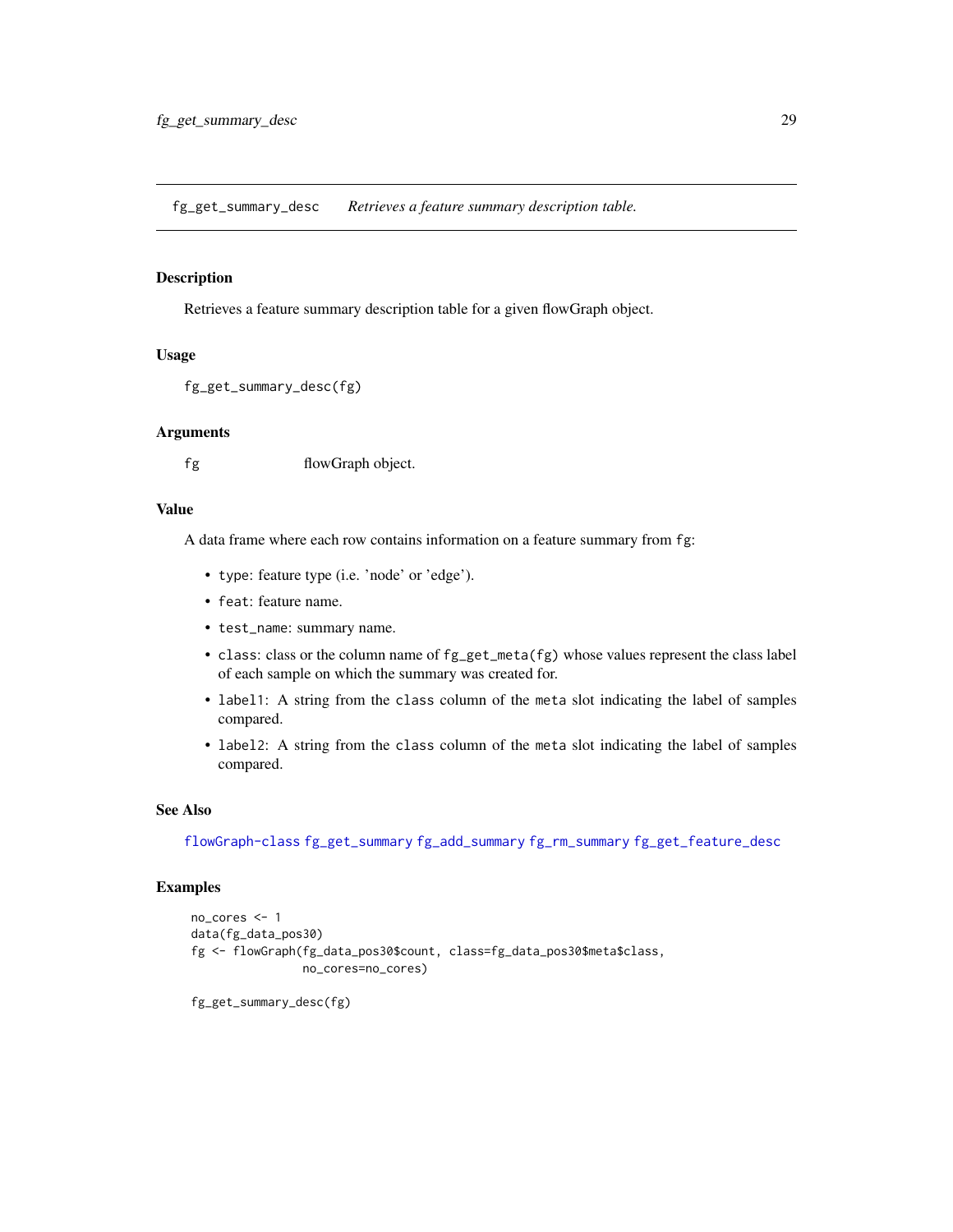<span id="page-29-0"></span>fg\_get\_summary\_index *Retrieves the index of the requested summary.*

# Description

Retrieves the index of the requested summary from a given flowGraph object.

#### Usage

```
fg_get_summary_index(fg, type = "node", index = NULL, summary_meta = NULL)
```
#### Arguments

| fg           | flowGraph object.                                                                                                                                                                                                                                                                                                    |
|--------------|----------------------------------------------------------------------------------------------------------------------------------------------------------------------------------------------------------------------------------------------------------------------------------------------------------------------|
| type         | A string indicating feature type the summary was created for 'node' or 'edge'.                                                                                                                                                                                                                                       |
| index        | The user must provide type and additionally, one of summary_meta or index.                                                                                                                                                                                                                                           |
|              | index is an integer indicating the row in fg_get_summary_desc( <flowgraph>)<br/>of the corresponding type and summary the user would like to retrieve.</flowgraph>                                                                                                                                                   |
| summary_meta | The user must provide type and additionally, one of summary_meta or index.<br>summary_meta is a list containing type (feature type: node or edge), feature<br>(feature name), test_name (summary statistic name), class (class), lable1,<br>and label2 (class labels compared). See fg_get_summary_desc for details. |

#### Value

An integer analagous to index. If both index and summary\_meta are NULL, returns 1.

#### See Also

[flowGraph-class](#page-57-1) [fg\\_get\\_summary\\_desc](#page-28-1) [fg\\_add\\_summary](#page-5-1) [fg\\_rm\\_summary](#page-47-1) [fg\\_plot](#page-36-1)

```
no_cores <- 1
data(fg_data_pos30)
fg <- flowGraph(fg_data_pos30$count, class=fg_data_pos30$meta$class,
                no_cores=no_cores)
# set features to NULL to apply summary statistic to all features.
fg <- fg_summary(fg, no_cores=no_cores, class="class", label1="control",
                 overwrite=FALSE, test_name="t", diminish=FALSE,
                 node_features=NULL, edge_features=NULL)
show(fg)
index <- flowGraph:::fg_get_summary_index(
 fg, type="node", summary_meta=list(
   feature="SpecEnr", test_name="t", class="class",
   label1="control", label2="exp"))
```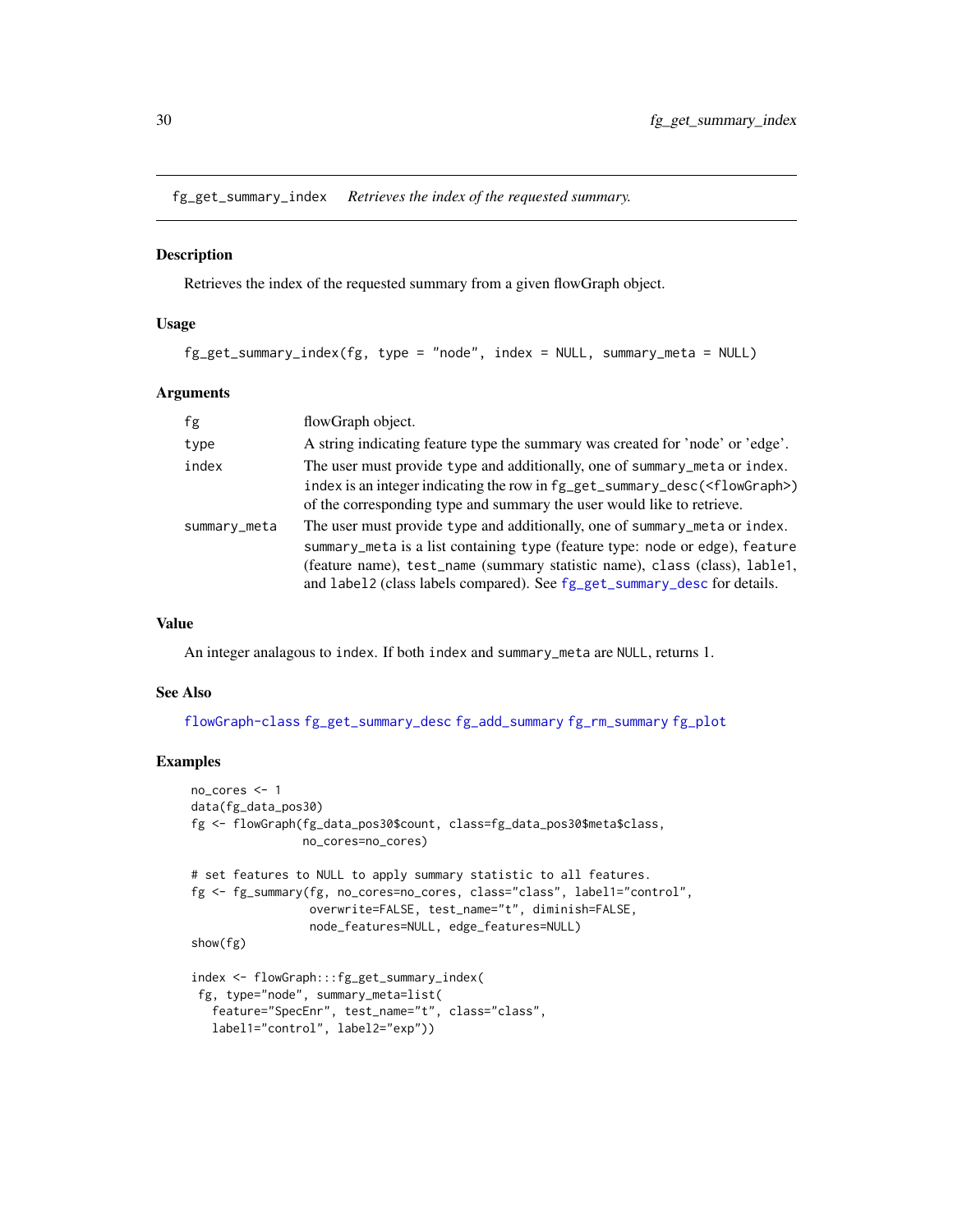<span id="page-30-0"></span>fg\_get\_summary\_tables *Retrieves a table containing all node or edge summary statistics.*

# Description

Retrieves a table containing all node or edge summary statistics given a flowGraph object.

#### Usage

```
fg_get_summary_tables(fg, type = "node")
```
#### Arguments

| fg   | flowGraph object.                                                                                                |
|------|------------------------------------------------------------------------------------------------------------------|
| type | A string indicating feature type the summaries the user wants to retrieve were<br>created for, 'node' or 'edge'. |

#### Value

A list; this output is the same as that of function fg\_get\_graph with additional columns. These columns contain summary statistics from the summary slot of the flowGraph object. These columns are named: <feature type: node/edge>.<feature>.<summary name>.<class>.<class labels>.

#### See Also

[flowGraph-class](#page-57-1) [fg\\_get\\_feature\\_means](#page-21-2) [fg\\_get\\_summary\\_desc](#page-28-1) [fg\\_add\\_summary](#page-5-1) [fg\\_rm\\_summary](#page-47-1) [fg\\_get\\_summary](#page-25-1) [fg\\_get\\_feature](#page-20-1)

```
no_cores <- 1
data(fg_data_pos30)
fg <- flowGraph(fg_data_pos30$count, class=fg_data_pos30$meta$class,
                no_cores=no_cores)
fg <- fg_summary(fg, no_cores=no_cores, class="class", label1="control",
                 overwrite=FALSE, test_name="t", diminish=FALSE)
show(fg)
feat_summ_table_node <- fg_get_summary_tables(fg, type="node")
head(feat_summ_table_node)
```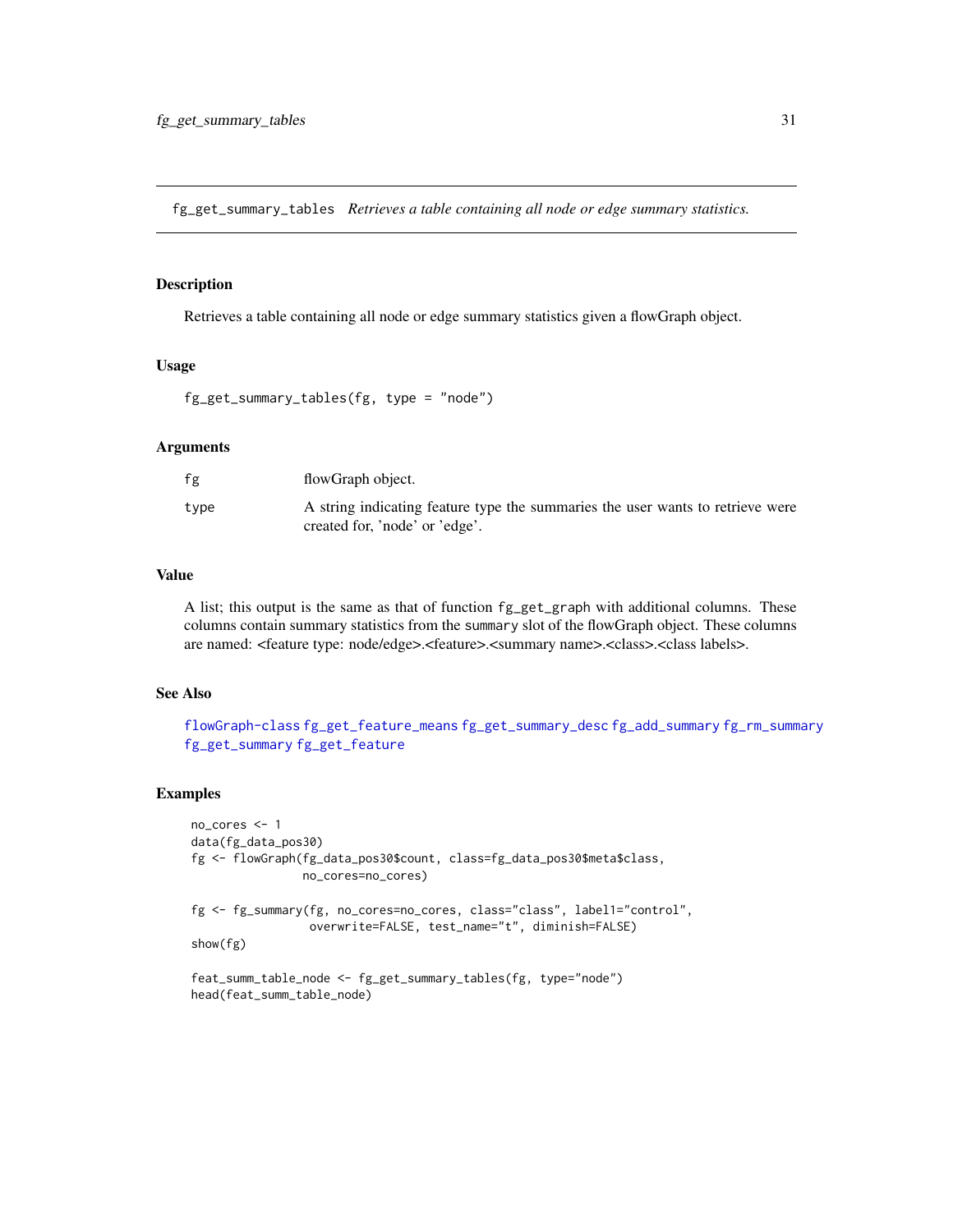<span id="page-31-1"></span><span id="page-31-0"></span>

# Description

Replace sample id's in a flowGraph object.

#### Usage

fg\_gsub\_ids(fg, ids\_new, ids\_old = NULL)

# Arguments

| fg      | flowGraph object.                                                                                                                                                                                                                                    |
|---------|------------------------------------------------------------------------------------------------------------------------------------------------------------------------------------------------------------------------------------------------------|
| ids_new | A string vector of new sample id's; if ids_old is set to NULL, each id in ids_new<br>should correspond to each id in fg_get_meta(fg)\$id.                                                                                                            |
| ids old | A string vector of old sample id's the user wants to replace; these marker names<br>corresponding to those in $fg\_get\_meta(fg)$ and with the same length as ids_new.<br>If ids_old=NULL, ids_new should be the same length as fg_get_meta(fg)\$id. |

# Value

flowGraph object with sample id's replaced.

# See Also

[flowGraph-class](#page-57-1) [fg\\_get\\_feature\\_desc](#page-21-1) [fg\\_gsub\\_markers](#page-32-1)

# Examples

```
no_cores <- 1
data(fg_data_pos30)
fg <- flowGraph(fg_data_pos30$count, class=fg_data_pos30$meta$class,
                prop=FALSE, specenr=FALSE,
                no_cores=no_cores)
```
fg <- fg\_gsub\_ids(fg, ids\_new=paste0(fg\_get\_meta(fg)\$id, "\_new"))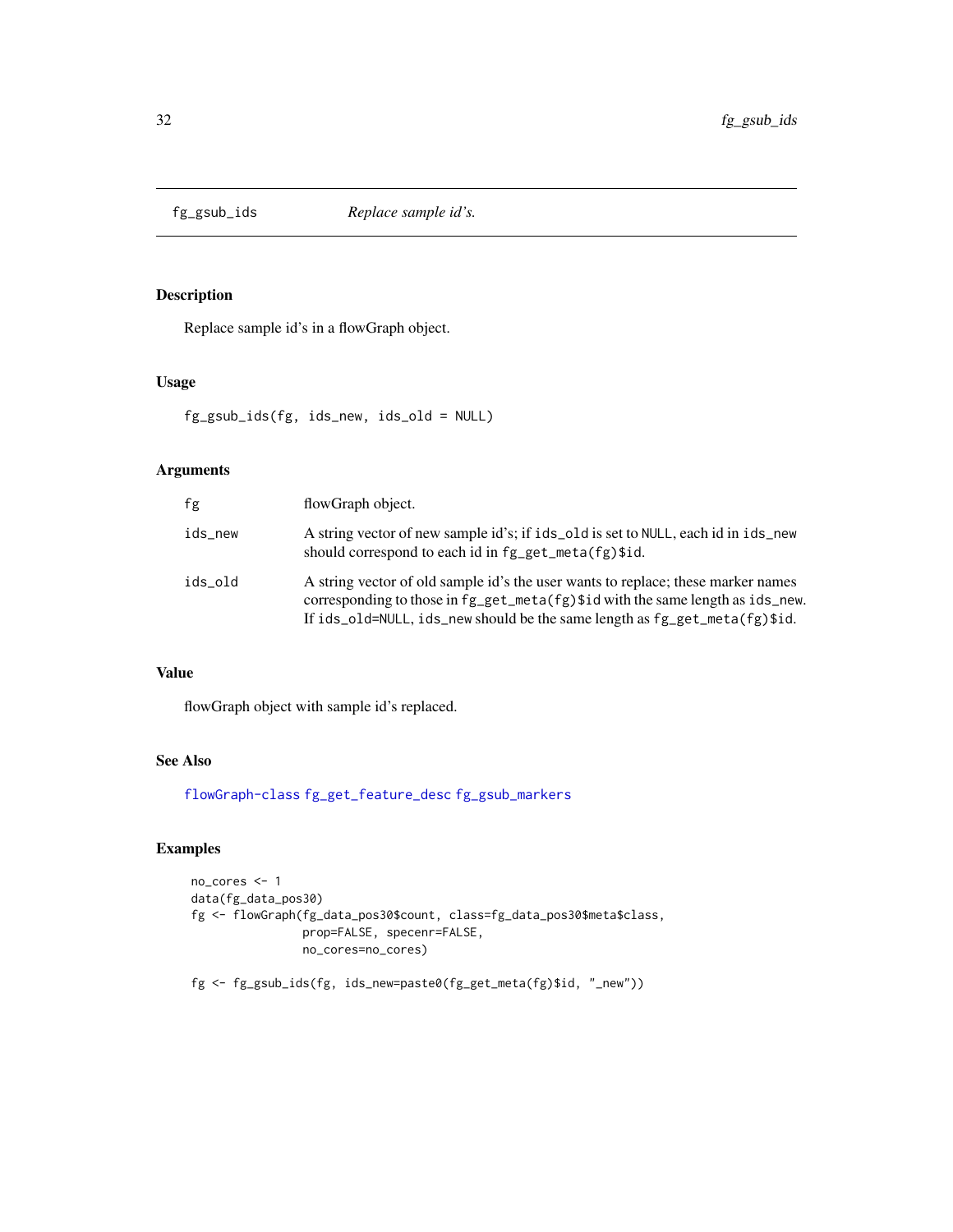<span id="page-32-1"></span><span id="page-32-0"></span>fg\_gsub\_markers *Replace marker names.*

# Description

Replace marker names in a flowGraph object.

# Usage

fg\_gsub\_markers(fg, markers\_new, markers\_old = NULL)

# Arguments

| fg          | flowGraph object.                                                                                                                                                                                                                                            |
|-------------|--------------------------------------------------------------------------------------------------------------------------------------------------------------------------------------------------------------------------------------------------------------|
| markers_new | A string vector of new marker names; if markers_old is set to NULL, each<br>marker in markers_new should correspond to each marker in the markers slot<br>of the flowGraph object.                                                                           |
| markers_old | A string vector of old marker names user wants to replace; these marker names<br>corresponding to those in fg_get_markers(fg) with the same length as markers_new.<br>If markers_old=NULL, markers_new should be the same length as $fg\_get\_markers(fg)$ . |

# Value

flowGraph object with marker names replaced.

# See Also

[flowGraph-class](#page-57-1) [fg\\_gsub\\_ids](#page-31-1)

```
no_cores <- 1
data(fg_data_pos30)
fg <- flowGraph(fg_data_pos30$count, class=fg_data_pos30$meta$class,
               prop=FALSE, specenr=FALSE,
                no_cores=no_cores)
fg <- fg_gsub_markers(fg, c("Anew", "Bnew", "Cnew", "Dnew"))
fg_get_feature_desc(fg)
```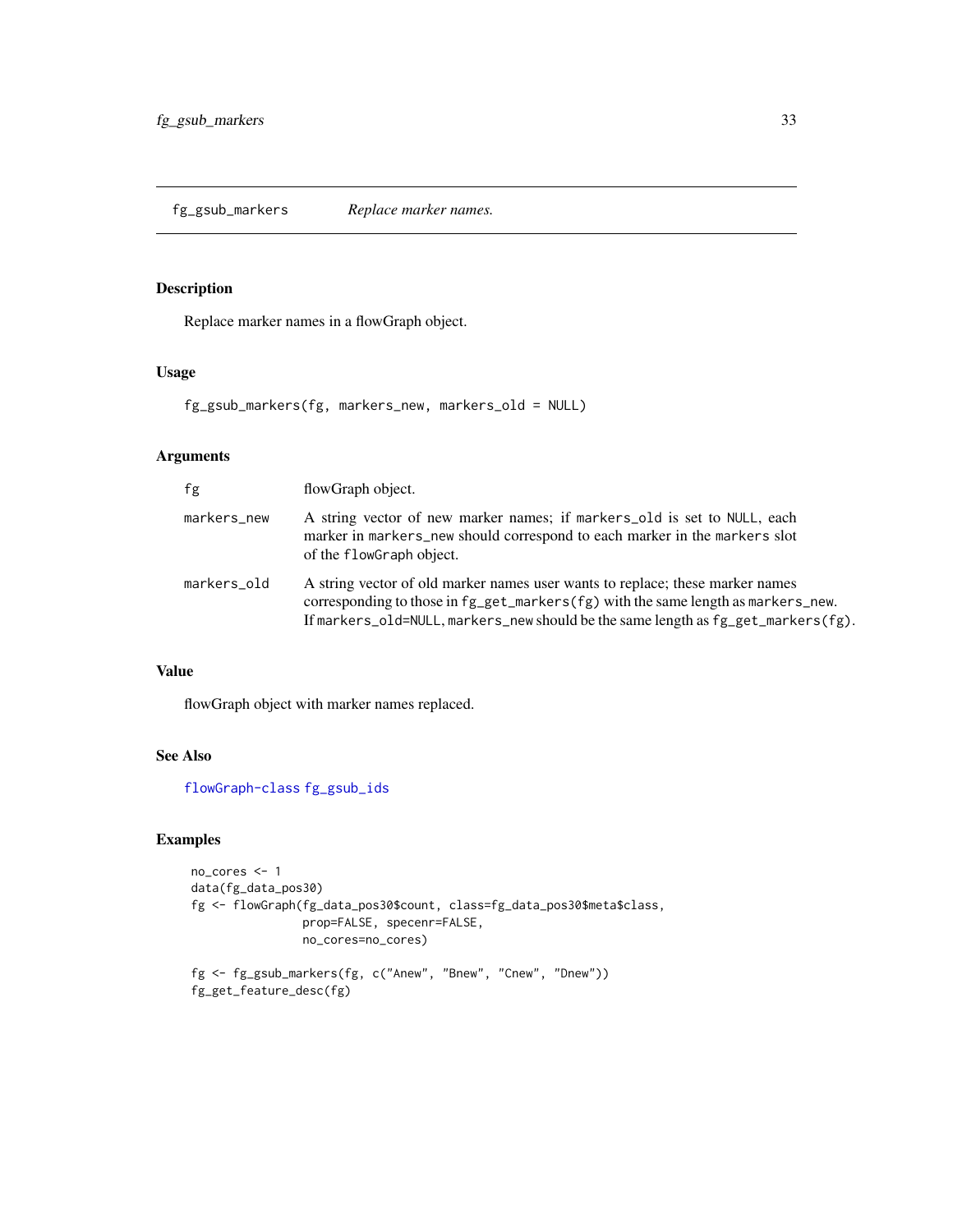<span id="page-33-0"></span>

# Description

Load a flowGraph object from a specified folder path.

## Usage

fg\_load(folder\_path)

# Arguments

| folder_path | A string indicating the folder path to where a flowGraph object was saved using |
|-------------|---------------------------------------------------------------------------------|
|             | the fg_save function.                                                           |

# Details

see function fg\_save

#### Value

flowGraph object

#### See Also

[fg\\_save](#page-48-1)

# Examples

```
no_cores <- 1
data(fg_data_pos2)
fg <- flowGraph(fg_data_pos2$count, class=fg_data_pos2$meta$class,
                no_cores=no_cores)
fg_save(fg, "tmp")
```
fg <- fg\_load("tmp")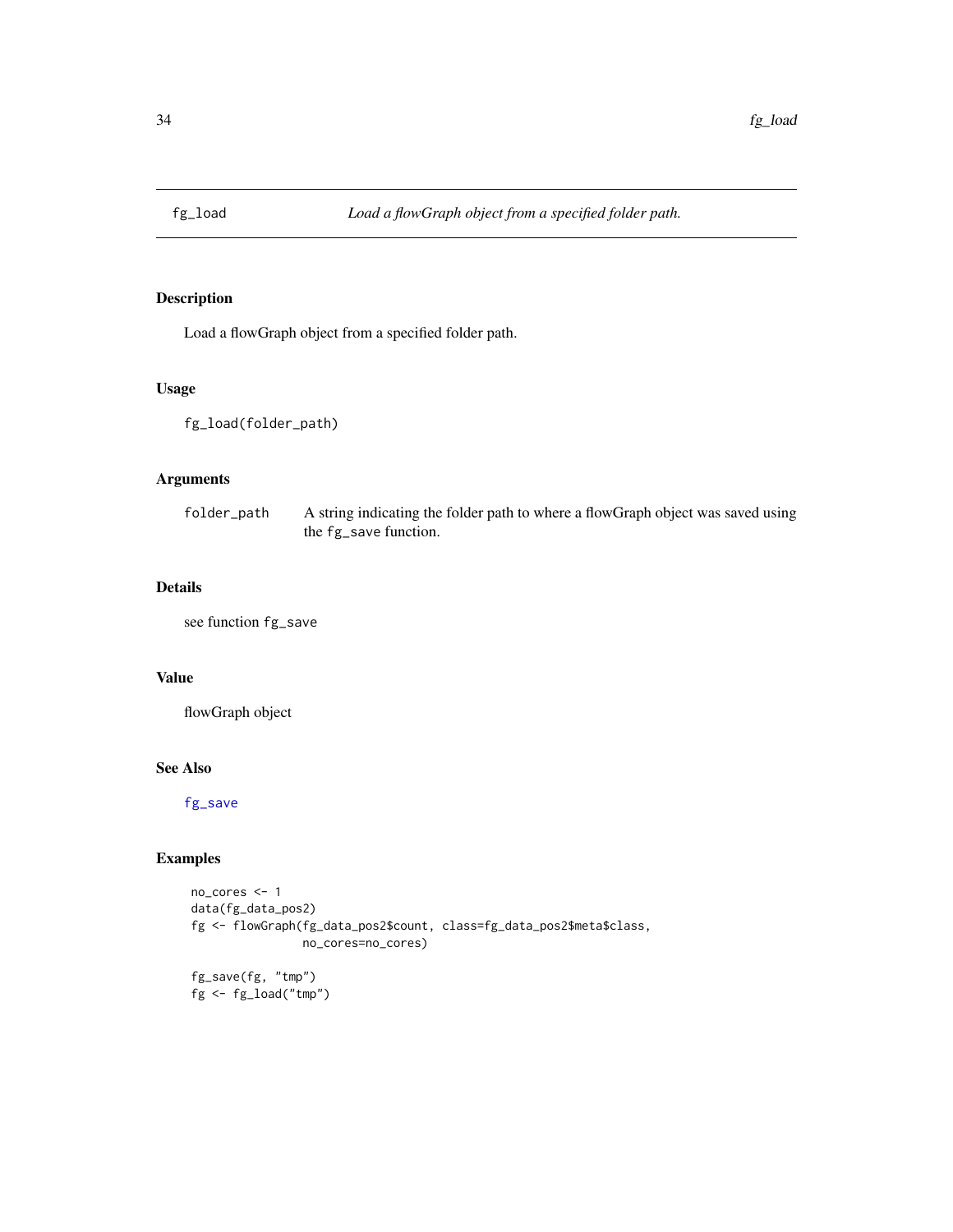<span id="page-34-1"></span><span id="page-34-0"></span>

# Description

Merges two flowGraph objects together.

# Usage

```
fg_merge(
  fg1,
  fg2,
 method_sample = c("union", "intersect", "setdiff", "none"),
 method_phenotype = c("intersect", "setdiff", "none")
)
```
# Arguments

| fg1              | flowGraph object.                                                                                          |
|------------------|------------------------------------------------------------------------------------------------------------|
| fg2              | flowGraph object.                                                                                          |
| method_sample    | A string indicating how samples from flowGraph objects should be merged:                                   |
|                  | • union: keep all samples from both flowGraph objects; in this case method_phenotype<br>must be intersect. |
|                  | • intersect: keep only samples that exist in both fg1 and fg2.                                             |
|                  | • setdiff: keep only samples that exist in fg1 and not in fg2.                                             |
|                  | • none: keep all samples in fg1.                                                                           |
| method_phenotype |                                                                                                            |
|                  | A string indicating how phenotypes from flowGraph objects should be merged:                                |
|                  | • intersect: keep only phenotypes that exist in both fg1 and fg2.                                          |
|                  | • setdiff: keep only phenotypes that exist in fg1 and not in fg2.                                          |
|                  |                                                                                                            |

• none: keep all phenotypes in fg1.

# Details

fg\_merge is a generic function that merges the samples and phenotypes of two flowGraph objects. Note that if method\_sample="union" then method\_phenotype must be set to "intersect".

# Value

flowGraph object.

# See Also

[flowGraph-class](#page-57-1) [fg\\_extract\\_samples](#page-12-1) [fg\\_extract\\_phenotypes](#page-11-1) [fg\\_merge\\_samples](#page-35-1)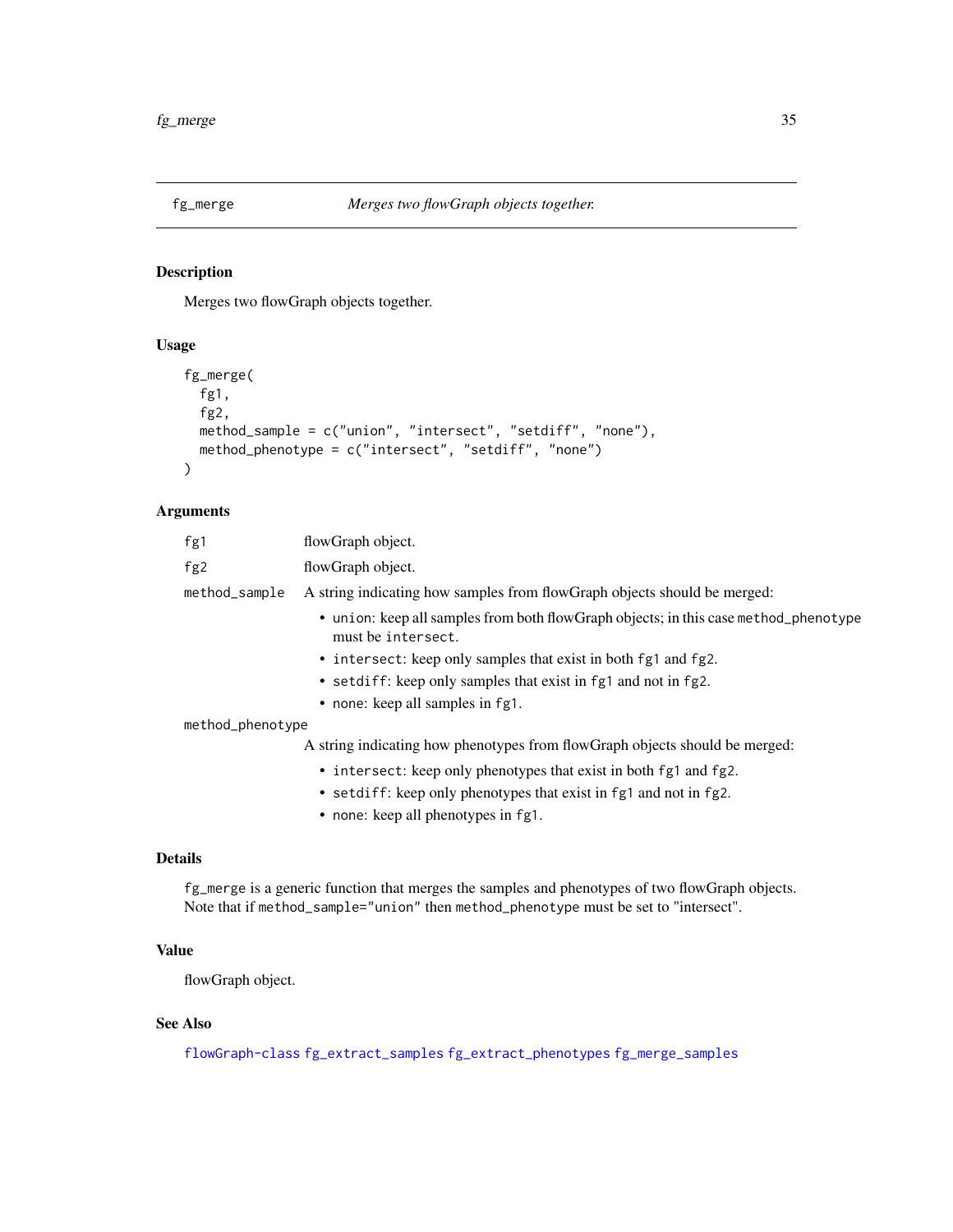# Examples

```
no_cores <- 1
data(fg_data_pos30)
fg0 <- flowGraph(fg_data_pos30$count, class=fg_data_pos30$meta$class,
                prop=FALSE, specenr=FALSE,
                no_cores=no_cores)
fg1 <- fg_extract_samples(fg0, fg_get_meta(fg0)$id[1:5])
fg2 <- fg_extract_samples(fg0, fg_get_meta(fg0)$id[4:7])
fg <- fg_merge(fg1, fg2, method_sample="intersect",
                         method_phenotype="intersect")
fg_get_feature_desc(fg)
```
<span id="page-35-1"></span>fg\_merge\_samples *Merges the samples from two flowGraph objects.*

#### Description

Merges the samples from two flowGraph objects together; we recommend removing all summary statistics from the new flowGraph object as those won't be adjusted: [fg\\_clear\\_summary](#page-8-1).

#### Usage

fg\_merge\_samples(fg1, fg2)

#### Arguments

| fg1 | flowGraph object. |
|-----|-------------------|
| fg2 | flowGraph object. |

#### Details

Appends the samples from fg2 onto those in fg1. This function requires that the two flowGraph objects must have the same phenotypes. Therefore, we recommend users to use, instead, [fg\\_merge](#page-34-1).

# Value

flowGraph object.

#### See Also

[flowGraph-class](#page-57-1) [fg\\_get\\_feature\\_desc](#page-21-1) [fg\\_merge](#page-34-1) [fg\\_extract\\_samples](#page-12-1)

<span id="page-35-0"></span>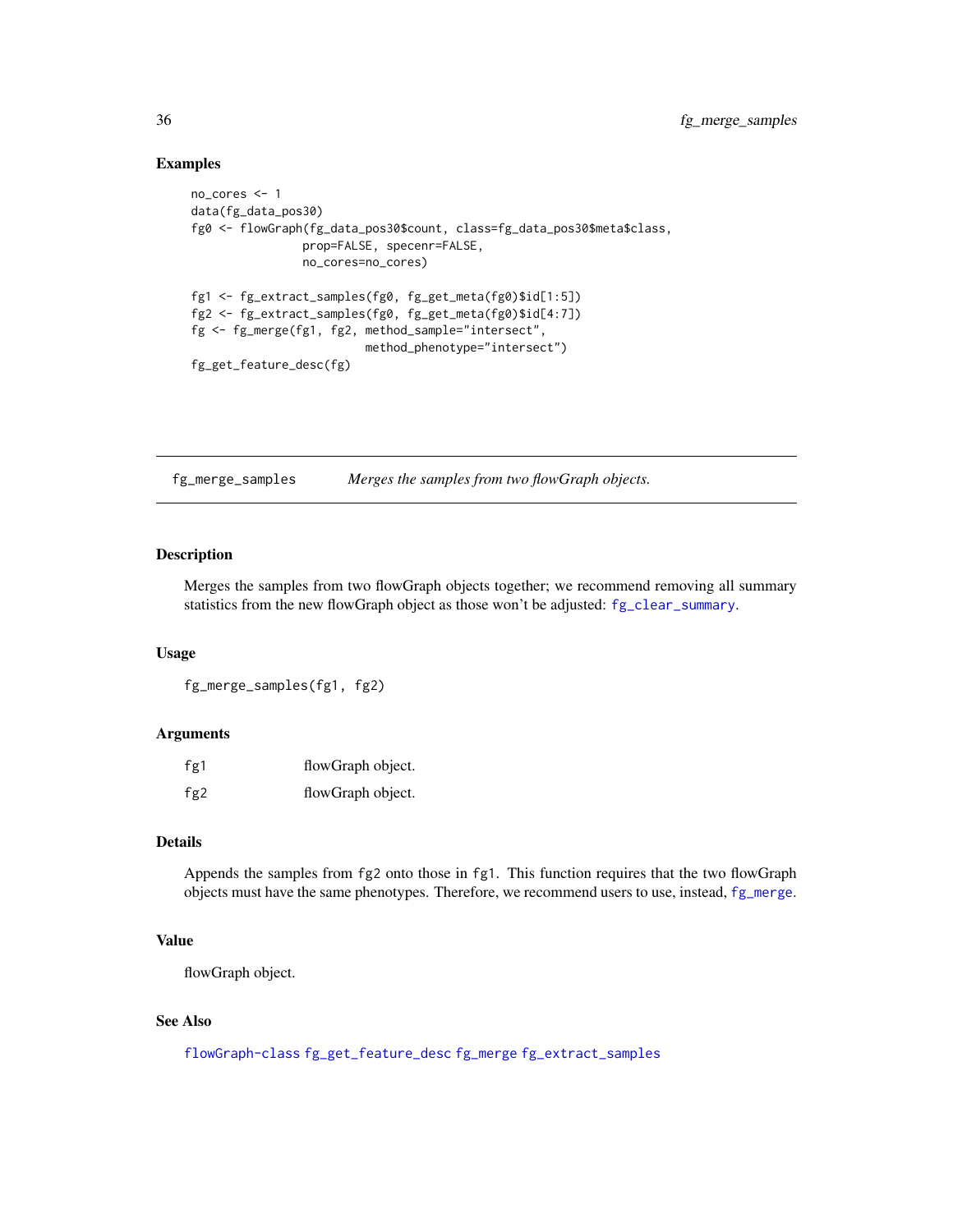#### fg\_plot 37

#### Examples

```
no_cores <- 1
data(fg_data_pos30)
fg0 <- flowGraph(fg_data_pos30$count, class=fg_data_pos30$meta$class,
                prop=FALSE, specenr=FALSE,
                no_cores=no_cores)
fg1 <- fg_extract_samples(fg0, fg_get_meta(fg0)$id[1:5])
fg2 <- fg_extract_samples(fg0, fg_get_meta(fg0)$id[4:7])
fg <- fg_merge_samples(fg1, fg2)
fg_get_feature_desc(fg)
```
<span id="page-36-0"></span>

fg\_plot *Creates a cell hierarchy plot.*

# Description

Creates a cell hierarchy plot given a flowGraph object. If a path is not provided for fg\_plot to save the plot, please use plot\_gr to view plot given the output of fg\_plot.

#### Usage

```
fg_plot(
  fg,
  type = "node",
  index = 1,
  summary_meta = NULL,
  adjust_custom = "byLayer",
  show_nodes_edges = NULL,
  label\_max = 30,
  p_{thres} = 0.05,
  filter_adjust0 = 1,
  filter_es = 0,
  filter_btwn_tpthres = 1,
  filter_btwn_es = 0,
  node_labels = c("prop", "expect_prop"),
  summary_fun = colMeans,
  layout_fun = NULL,
  show_bgedges = TRUE,
  main = NULL,interactive = FALSE,
  visNet_plot = TRUE,
  path = NULL,
 width = 9,
  height = 9)
```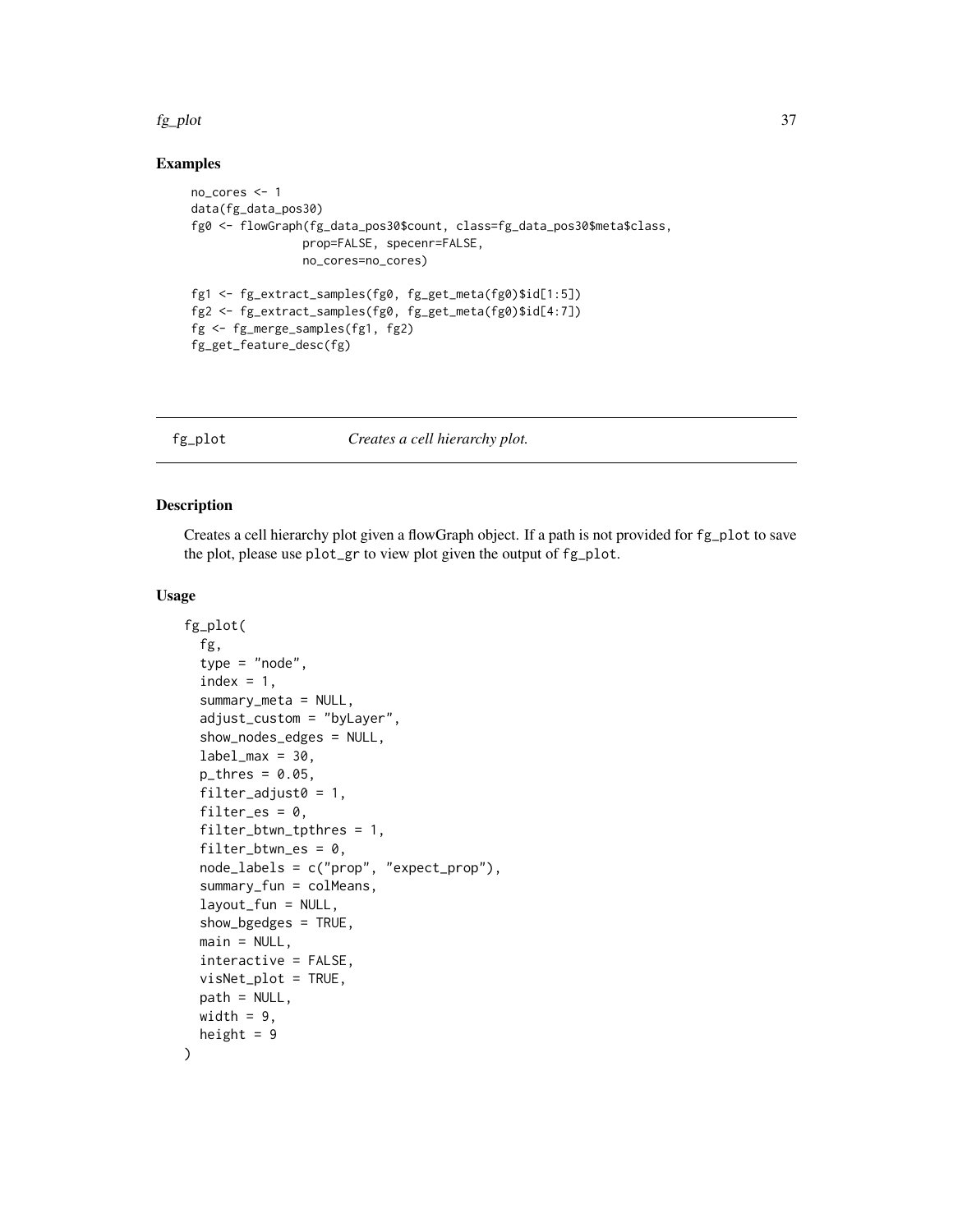# Arguments

| fg                  | flowGraph object.                                                                                                                                                                                                                                                                                                                                                                                                                                                                                                                                                                                                                                                                                                                                                                                                                                                                     |
|---------------------|---------------------------------------------------------------------------------------------------------------------------------------------------------------------------------------------------------------------------------------------------------------------------------------------------------------------------------------------------------------------------------------------------------------------------------------------------------------------------------------------------------------------------------------------------------------------------------------------------------------------------------------------------------------------------------------------------------------------------------------------------------------------------------------------------------------------------------------------------------------------------------------|
| type                | A string indicating feature type the summary was created for 'node' or 'edge'.                                                                                                                                                                                                                                                                                                                                                                                                                                                                                                                                                                                                                                                                                                                                                                                                        |
| index               | The user must provide type and additionally, one of summary_meta or index.<br>index is an integer indicating the row in fg_get_summary_desc( <flowgraph>)<br/>of the corresponding type and summary the user would like to retrieve.</flowgraph>                                                                                                                                                                                                                                                                                                                                                                                                                                                                                                                                                                                                                                      |
| summary_meta        | The user must provide type and additionally, one of summary_meta or index.<br>summary_meta is a list containing feature (feature name), test_name (sum-<br>mary statistic name), class (class), label1, and label2 (class labels com-<br>pared). See fg_get_summary_desc for details.                                                                                                                                                                                                                                                                                                                                                                                                                                                                                                                                                                                                 |
| adjust_custom       | A function or a string indicating the test adjustment method to use. If a string is<br>provided, it should be one of c("holm", "hochberg", "hommel", "bonferroni",<br>"BH", "BY", "fdr", "none") (see p. adjust. methods). If a function is pro-<br>vided, it should take as input a numeric vector and output the same vector ad-<br>justed.                                                                                                                                                                                                                                                                                                                                                                                                                                                                                                                                         |
| show_nodes_edges    |                                                                                                                                                                                                                                                                                                                                                                                                                                                                                                                                                                                                                                                                                                                                                                                                                                                                                       |
|                     | A logical vector indicating which nodes/edges (type) to show in the plot; if this<br>is not specified, only nodes/edges with significant summary statistics will be<br>shown.                                                                                                                                                                                                                                                                                                                                                                                                                                                                                                                                                                                                                                                                                                         |
| label_max           | An integer specifying the maximum number of nodes to label.                                                                                                                                                                                                                                                                                                                                                                                                                                                                                                                                                                                                                                                                                                                                                                                                                           |
| p_thres             | A double indicating a summary statistic threshold e.g. if we are plotting a T test<br>summary statistic, we can set the threshold to .05; nodes with a p-value greater<br>than .05 will not be plotted.                                                                                                                                                                                                                                                                                                                                                                                                                                                                                                                                                                                                                                                                               |
|                     | filter_adjust0 A numeric variable indicating what percentage of SpecEnr values compared<br>(minimum) should be not close to 0. Set to 1 to not conduct filtering.                                                                                                                                                                                                                                                                                                                                                                                                                                                                                                                                                                                                                                                                                                                     |
| filter_es           | A numeric variable between 0 and 1 indicating what the Cohen's D value of the<br>nodes/edges in question must be greater or equal to, to be significant.                                                                                                                                                                                                                                                                                                                                                                                                                                                                                                                                                                                                                                                                                                                              |
| filter_btwn_tpthres |                                                                                                                                                                                                                                                                                                                                                                                                                                                                                                                                                                                                                                                                                                                                                                                                                                                                                       |
|                     | A numeric variable between 0 and 1 indicating the unadjusted T-test p-value<br>threshold used to test whether the actual and expected feature values used to<br>calculate the specified SpecEnr feature are significantly different for each sam-<br>ple class. Note this only needs to be specified for SpecEnr features. Combined<br>with filter_btwn_es, we conduct three tests to understand if there is an actual<br>large difference between actual and expected features: (1,2) T-test of signifi-<br>cance between the actual and expected raw feature value (e.g. proportion) for<br>samples in each of the compared classes, (3) and the T-test of significance be-<br>tween the differences of actual and expected feature values of the two classes.<br>If any two of the three tests come out as insignificant, we set the p-value for the<br>associated node/edge to 1. |
| filter_btwn_es      | A numeric variable between 0 and 1 indicating what the Cohen's D value of<br>the nodes/edges in question must be greater or equal to, to be significant – see<br>filter_btwn_tpthres.                                                                                                                                                                                                                                                                                                                                                                                                                                                                                                                                                                                                                                                                                                 |
| node_labels         | A string vector indicating which node feature(s) should be used to label a node.<br>We recommend keeping the length of this vector to below 2. Set to "NONE" if<br>no p-value labels are needed.                                                                                                                                                                                                                                                                                                                                                                                                                                                                                                                                                                                                                                                                                      |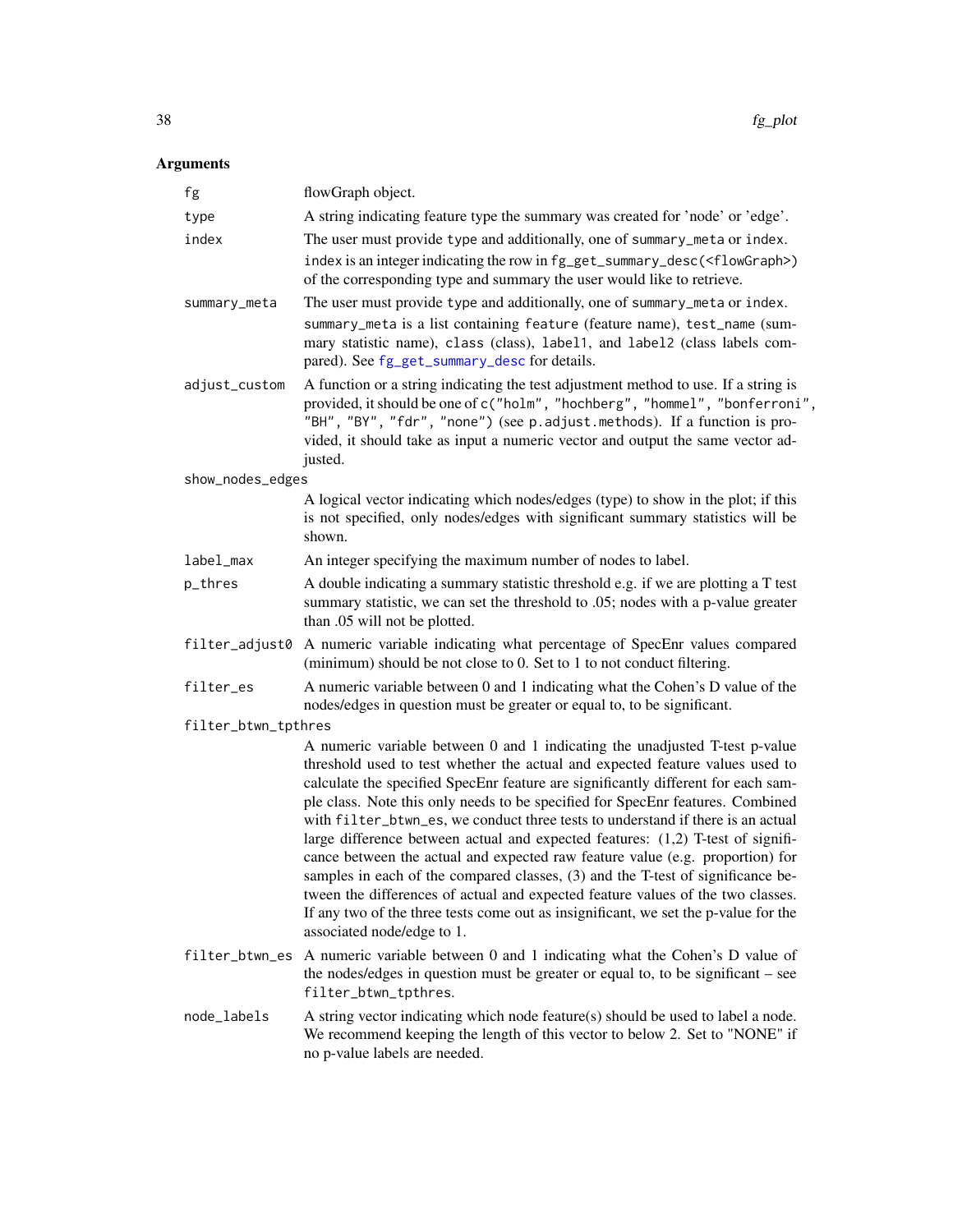#### fg\_plot 39

| summary_fun  | A function that takes in a matrix and outputs a vector the same length as the<br>number of columns this matrix has; see fg_summary.                                                                                                                                                          |
|--------------|----------------------------------------------------------------------------------------------------------------------------------------------------------------------------------------------------------------------------------------------------------------------------------------------|
| layout_fun   | A string representing a function from the igraph package that indicates what<br>layout should be used if a cell hierarchy is to be ploted; all such functions have<br>prefix layout_. Only specify if different from the default one already calculated<br>in the fg flowGraph object given. |
| show_bgedges | A logical variable indicating whether or not edges not specified for plotting<br>should be plotted as light grey in the background.                                                                                                                                                          |
| main         | A string or the title of the plot; if left as NULL, a default title will be applied.                                                                                                                                                                                                         |
| interactive  | A logical variable indicating whether the plot should be an interactive plot; see<br>package ggiraph.                                                                                                                                                                                        |
| visNet_plot  | A logical variable indicating if an interactive plot is chosen, if function should<br>output a visNetwork plot; if set to FALSE, ggplot's girafe will be used instead.                                                                                                                       |
| path         | A string indicating the path to where the function should save the plot; leave as<br>NULL to not save the plot. Static plots are saved as PNG, interactive plots are<br>saved as HTML.                                                                                                       |
| width        | A numeric variable specifying, in inches, what the plot width should be.                                                                                                                                                                                                                     |
| height       | A numeric variable specifying, in inches, what the plot height should be.                                                                                                                                                                                                                    |

#### Details

fg\_plot takes a flowGraph object as input and returns the graph slot of the given object with additional columns to serve as input into [plot\\_gr](#page-72-0) for plotting using functions in the ggplot2 package. Users can choose to save a PNG version of the plot by filling out the path parameter with a full path to the PNG plot. In addition to specifying columns added from [ggdf](#page-68-0), fg\_plot also adds label column(s) whose values serve as labels in the interactive version of the plot.

#### Value

A list of nodes and edges for plotting with the plot\_gr function. Other elements in this list include show\_bgedges, which has the same value as parameter show\_bgedges, and main, the title of the plot.

# See Also

[flowGraph-class](#page-57-0) [get\\_phen\\_meta](#page-67-0) [ggdf](#page-68-0) [plot\\_gr](#page-72-0) [fg\\_get\\_feature](#page-20-0) [fg\\_get\\_summary](#page-25-0)

# Examples

```
no_cores <- 1
data(fg_data_pos2)
fg <- flowGraph(fg_data_pos2$count, class=fg_data_pos2$meta$class,
                no_cores=no_cores)
gr <- fg_plot(fg, type="node", index=1, label_max=30,
  show_nodes_edges=NULL, p_thres=.01, node_labels=c("prop", "expect_prop"),
  path=NULL) # set path to a full path to save plot as a PNG
# plot_gr(gr)
```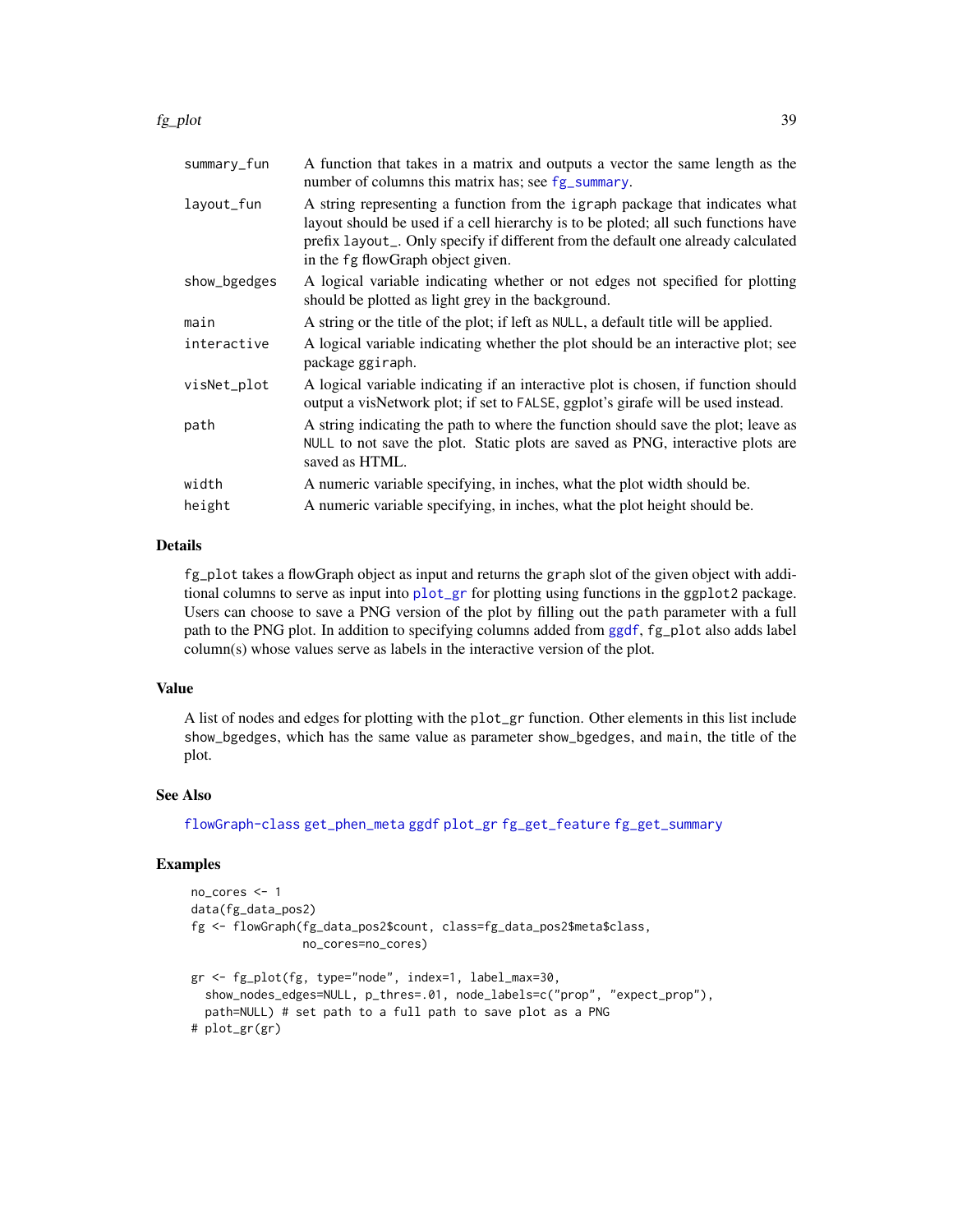<span id="page-39-0"></span>

#### Description

Creates a boxplot comparing the features of samples belonging to different classes corresponding to an existing summary statistic using ggplot2.

# Usage

```
fg_plot_box(
  fg,
  type = "node",
  index = 1,
  summary_meta = NULL,
 node_edge = 1,
 adjust_custom = "byLayer",
 p_{thres} = 0.05,
 filter_adjust0 = 0.5,
 filter_es = 0.5,
  filter_btwn_tpthres = 0.05,
  filter_btwn_es = 0.5,
 paired = FALSE,
 dot = TRUE,outlier = TRUE,
 all_labels = FALSE,
  show_mean = TRUE,
 main = NULL,
 path = NULL
\overline{\phantom{a}}
```
# Arguments

| fg           | flowGraph object.                                                                                                                                                                                                                                                                     |
|--------------|---------------------------------------------------------------------------------------------------------------------------------------------------------------------------------------------------------------------------------------------------------------------------------------|
| type         | A string indicating feature type the summary was created for 'node' or 'edge'.                                                                                                                                                                                                        |
| index        | The user must provide type and additionally, one of summary_meta or index.<br>index is an integer indicating the row in fg_get_summary_desc( <flowgraph>)<br/>of the corresponding type and summary the user would like to retrieve.</flowgraph>                                      |
| summary_meta | The user must provide type and additionally, one of summary_meta or index.<br>summary_meta is a list containing feature (feature name), test_name (sum-<br>mary statistic name), class (class), label1, and label2 (class labels com-<br>pared). See fg_get_summary_desc for details. |
| node_edge    | An integer/index of or a string of the cell population (node) / edge name (edge)<br>the user wants to plot.                                                                                                                                                                           |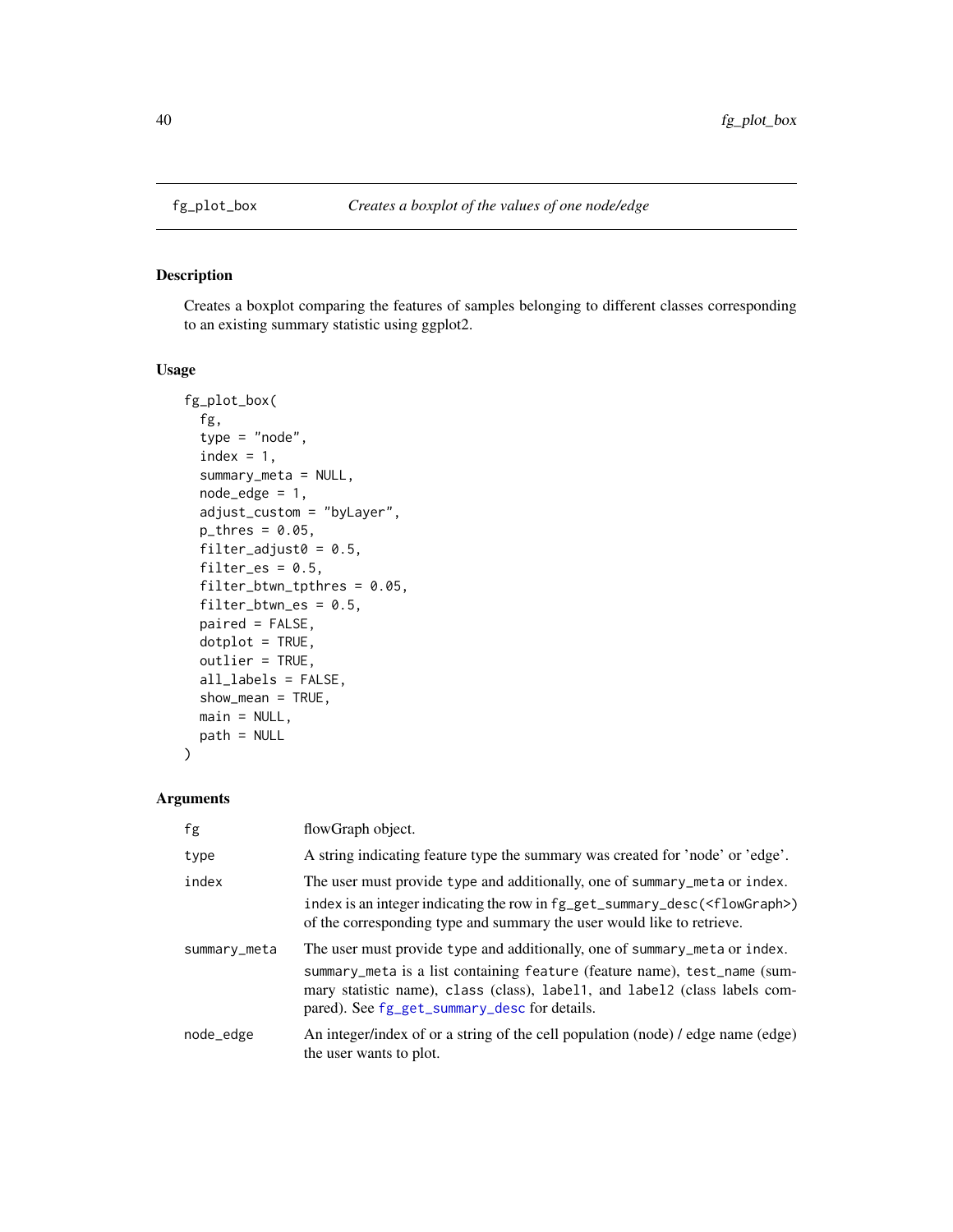| adjust_custom       | A function or a string indicating the test adjustment method to use. If a string is<br>provided, it should be one of c("holm", "hochberg", "hommel", "bonferroni",<br>"BH", "BY", "fdr", "none") (see p.adjust.methods). If a function is pro-<br>vided, it should take as input a numeric vector and output the same vector ad-<br>justed.                                                                                                                                                                                                                                                                                                                                                                                                                                                                                                                                             |
|---------------------|-----------------------------------------------------------------------------------------------------------------------------------------------------------------------------------------------------------------------------------------------------------------------------------------------------------------------------------------------------------------------------------------------------------------------------------------------------------------------------------------------------------------------------------------------------------------------------------------------------------------------------------------------------------------------------------------------------------------------------------------------------------------------------------------------------------------------------------------------------------------------------------------|
| p_thres             | A numeric variable indicating a p-value threshold                                                                                                                                                                                                                                                                                                                                                                                                                                                                                                                                                                                                                                                                                                                                                                                                                                       |
| filter_adjust0      | A numeric variable indicating what percentage of SpecEnr values compared<br>(minimum) should be not close to 0. Set to 1 to not conduct filtering.                                                                                                                                                                                                                                                                                                                                                                                                                                                                                                                                                                                                                                                                                                                                      |
| filter_es           | A numeric variable between 0 and 1 indicating what the Cohen's D value of the<br>nodes/edges in question must be greater or equal to, to be significant.                                                                                                                                                                                                                                                                                                                                                                                                                                                                                                                                                                                                                                                                                                                                |
| filter_btwn_tpthres |                                                                                                                                                                                                                                                                                                                                                                                                                                                                                                                                                                                                                                                                                                                                                                                                                                                                                         |
|                     | A numeric variable between 0 and 1 indicating the unadjusted T-test p-value<br>threshold used to test whether the actual and expected feature values used to<br>calculate the specified SpecEnr feature are significantly different for each sam-<br>ple class. Note this only needs to be specified for SpecEnr features. Combined<br>with filter_btwn_es, we conduct three tests to understand if there is an actual<br>large difference between actual and expected features: $(1,2)$ T-test of signifi-<br>cance between the actual and expected raw feature value (e.g. proportion) for<br>samples in each of the compared classes, (3) and the T-test of significance be-<br>tween the differences of actual and expected feature values of the two classes.<br>If any two of the three tests come out as insignificant, we set the p-value for the<br>associated node/edge to 1. |
| filter_btwn_es      | A numeric variable between 0 and 1 indicating what the Cohen's D value of<br>the nodes/edges in question must be greater or equal to, to be significant $-$ see<br>filter_btwn_tpthres.                                                                                                                                                                                                                                                                                                                                                                                                                                                                                                                                                                                                                                                                                                 |
| paired              | A logical indicating whether the summary is paired.                                                                                                                                                                                                                                                                                                                                                                                                                                                                                                                                                                                                                                                                                                                                                                                                                                     |
| dotplot             | A logical indicating whether or not to plot sample points.                                                                                                                                                                                                                                                                                                                                                                                                                                                                                                                                                                                                                                                                                                                                                                                                                              |
| outlier             | A logical indicating whether or not outliers should be plotted.                                                                                                                                                                                                                                                                                                                                                                                                                                                                                                                                                                                                                                                                                                                                                                                                                         |
| all_labels          | A logical indicating whether or not to plot samples of all classes outside of just<br>those used in the summary statistic test.                                                                                                                                                                                                                                                                                                                                                                                                                                                                                                                                                                                                                                                                                                                                                         |
| show_mean           | A logical indicating whether or not to label the mean.                                                                                                                                                                                                                                                                                                                                                                                                                                                                                                                                                                                                                                                                                                                                                                                                                                  |
| main                | A string or the title of the plot; if left as NULL, a default title will be applied.                                                                                                                                                                                                                                                                                                                                                                                                                                                                                                                                                                                                                                                                                                                                                                                                    |
| path                | A string indicating the path to where the function should save the plot; leave as<br>NULL to not save the plot. Static plots are saved as PNG.                                                                                                                                                                                                                                                                                                                                                                                                                                                                                                                                                                                                                                                                                                                                          |

# Details

The plot is made using the ggplot2 package. The interactive version is the same as the static version, it is only here to support the shiny app.

# Value

A static boxplot.

# See Also

[flowGraph-class](#page-57-0) [fg\\_plot](#page-36-0) [plot\\_gr](#page-72-0) [fg\\_get\\_feature](#page-20-0) [fg\\_get\\_summary](#page-25-0) [fg\\_plot\\_qq](#page-43-0)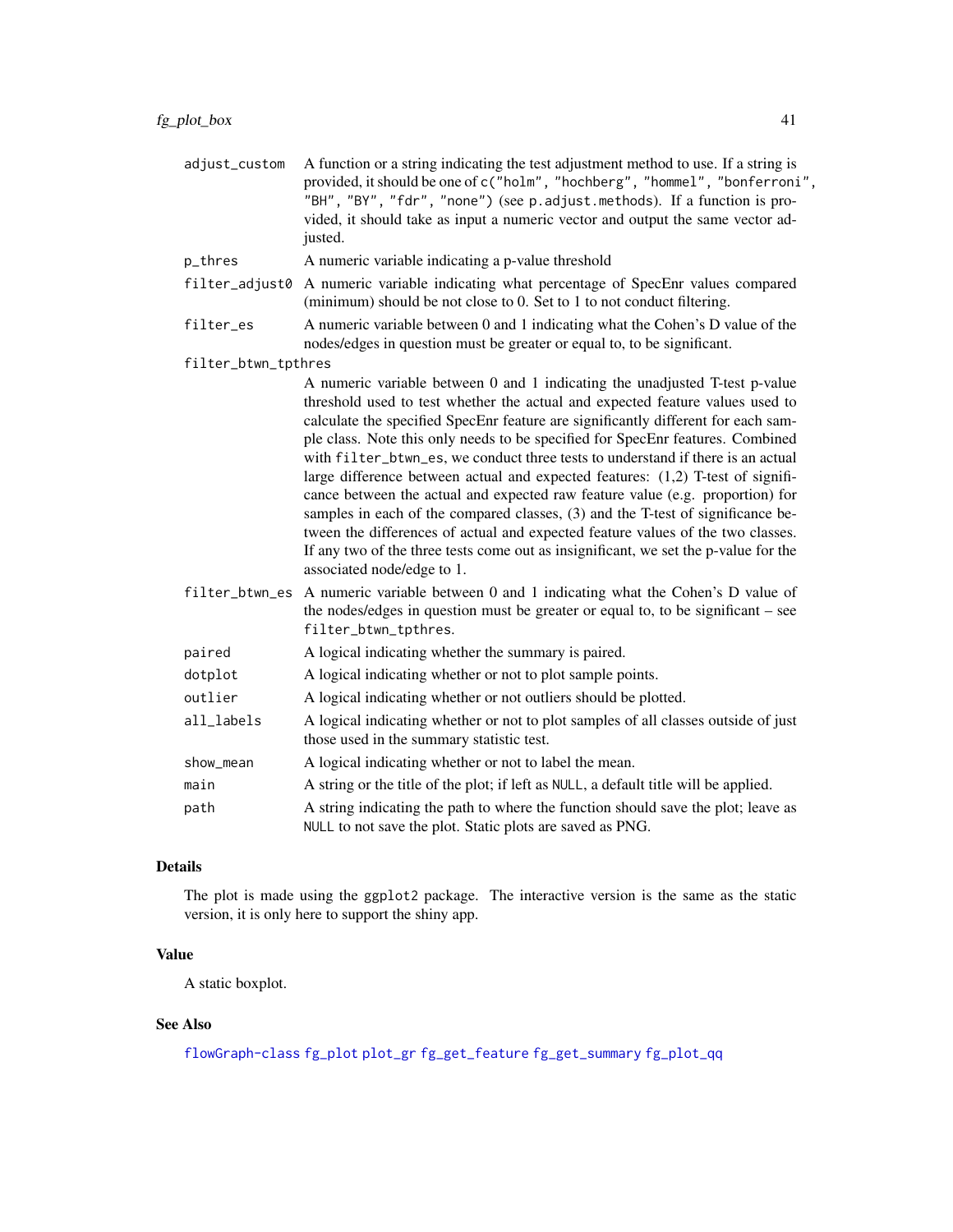# Examples

```
no_cores <- 1
data(fg_data_pos2)
fg <- flowGraph(fg_data_pos2$count, class=fg_data_pos2$meta$class,
                no_cores=no_cores)
```
fg\_plot\_box(fg, type="node", summary\_meta=NULL, adjust\_custom="byLayer", index=1, node\_edge=10)

<span id="page-41-0"></span>fg\_plot\_pVSdiff *Creates a p value vs feature difference plot*

# Description

Creates a p value vs feature difference plot where the difference is that of the features of samples belonging to different classes corresponding to an existing summary statistic.

#### Usage

```
fg_plot_pVSdiff(
  fg,
  type = "node",index = 1,summary_meta = NULL,
  adjust_custom = "byLayer",
  logged = TRUE,label\_max = 5,
  p_{thres} = 0.05,
  filter_adjust0 = 1,
  filter_es = 0,
  filter_btwn_tpthres = 1,
  filter_btwn_es = 0,
  shiny_plot = FALSE,
 nodes\_max = 30,
 main = NULL,interactive = FALSE,
 path = NULL
```
# )

# Arguments

| fg    | flowGraph object.                                                                   |
|-------|-------------------------------------------------------------------------------------|
| type  | A string indicating feature type the summary was created for 'node' or 'edge'.      |
| index | The user must provide type and additionally, one of summary_meta or index.          |
|       | index is an integer indicating the row in $fg\_get\_summary\_desc(\leq flowGraph>)$ |
|       | of the corresponding type and summary the user would like to retrieve.              |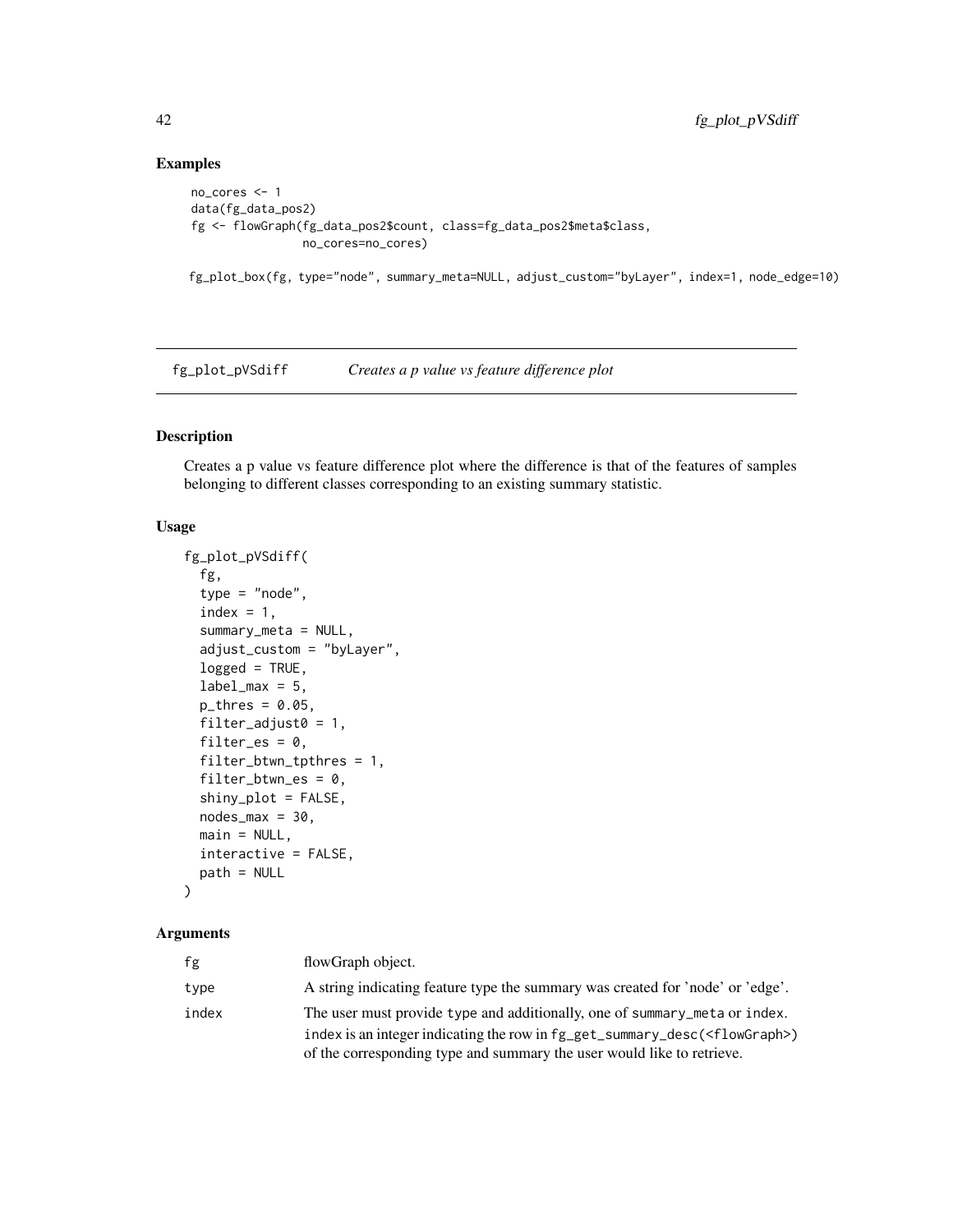adjust\_custom A function or a string indicating the test adjustment method to use. If a string is provided, it should be one of c("holm", "hochberg", "hommel", "bonferroni", "BH", "BY", "fdr", "none") (see p.adjust.methods). If a function is provided, it should take as input a numeric vector and output the same vector adjusted.

- logged A logical indicating whether or not to log the summary statistic p value.
- label\_max An integer indicating the maximum number of max difference and/or min p value nodes/edges that should be labelled.
- p\_thres A numeric variable indicating a p-value threshold; a line will be plotted at this threshold.
- filter\_adjust0 A numeric variable indicating what percentage of SpecEnr values compared (minimum) should be not close to 0. Set to 1 to not conduct filtering.
- filter\_es A numeric variable between 0 and 1 indicating what the Cohen's D value of the nodes/edges in question must be greater or equal to, to be significant.
- filter\_btwn\_tpthres

A numeric variable between 0 and 1 indicating the unadjusted T-test p-value threshold used to test whether the actual and expected feature values used to calculate the specified SpecEnr feature are significantly different for each sample class. Note this only needs to be specified for SpecEnr features. Combined with filter\_btwn\_es, we conduct three tests to understand if there is an actual large difference between actual and expected features: (1,2) T-test of significance between the actual and expected raw feature value (e.g. proportion) for samples in each of the compared classes, (3) and the T-test of significance between the differences of actual and expected feature values of the two classes. If any two of the three tests come out as insignificant, we set the p-value for the associated node/edge to 1.

- filter\_btwn\_es A numeric variable between 0 and 1 indicating what the Cohen's D value of the nodes/edges in question must be greater or equal to, to be significant – see filter\_btwn\_tpthres.
- shiny\_plot A logical indicating whether this plot is made for shiny; users don't need to change this.
- nodes\_max An integer indicating maximum number of nodes to plot; this limit is set for interactive plots only.
- main A string or the title of the plot; if left as NULL, a default title will be applied.
- interactive A logical variable indicating whether the plot should be an interactive plot; see package ggiraph.
	- path A string indicating the path to where the function should save the plot; leave as NULL to not save the plot. Static plots are saved as PNG.

#### Details

The interactive plot is made using the ggiraph package.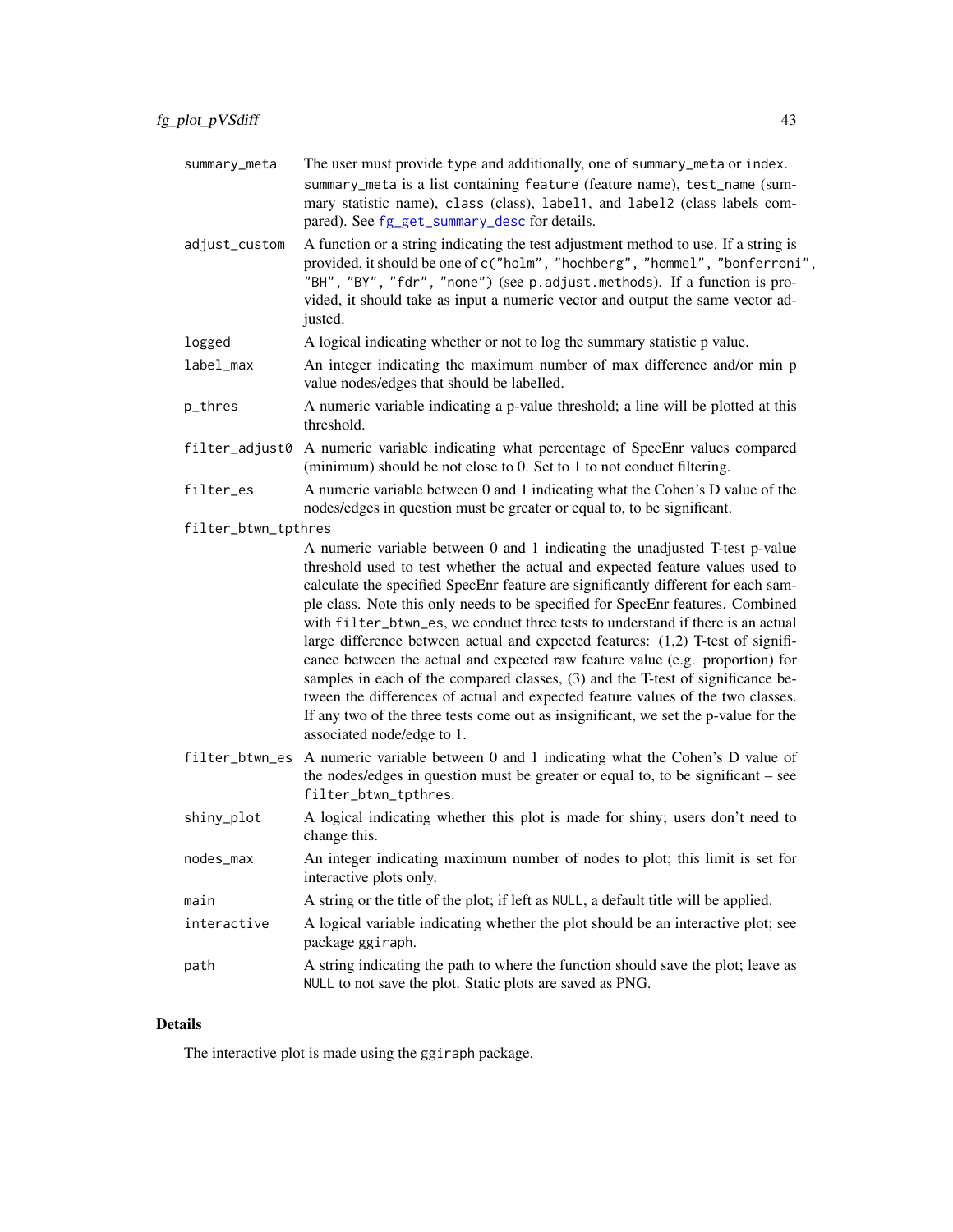A static or interactive p value vs difference plot.

# See Also

[flowGraph-class](#page-57-0) [fg\\_plot](#page-36-0) [plot\\_gr](#page-72-0) [fg\\_get\\_feature](#page-20-0) [fg\\_get\\_summary](#page-25-0) [fg\\_plot\\_qq](#page-43-0)

# Examples

```
no_cores <- 1
data(fg_data_pos2)
fg <- flowGraph(fg_data_pos2$count, class=fg_data_pos2$meta$class,
                no_cores=no_cores)
gp <- fg_plot_pVSdiff(fg, type="node", summary_meta=NULL,
                      adjust_custom="byLayer", index=1, label_max=10)
```
<span id="page-43-0"></span>fg\_plot\_qq *Creates a QQ plot of a summary statistic.*

# Description

Creates a QQ plot of a summary statistic.

#### Usage

```
fg_plot_qq(
  fg,
  type = "node",
  index = 1,summary_meta = NULL,
  adjust_custom = "byLayer",
  logged = TRUE,
  p_{thres} = 0.05,
  filter\_adjust0 = 1,filter_es = 0,
  filter_btwn_tpthres = 1,
  filter_btwn_es = 0,
  shiny_plot = FALSE,
  main = NULL,interactive = FALSE,
  path = NULL
)
```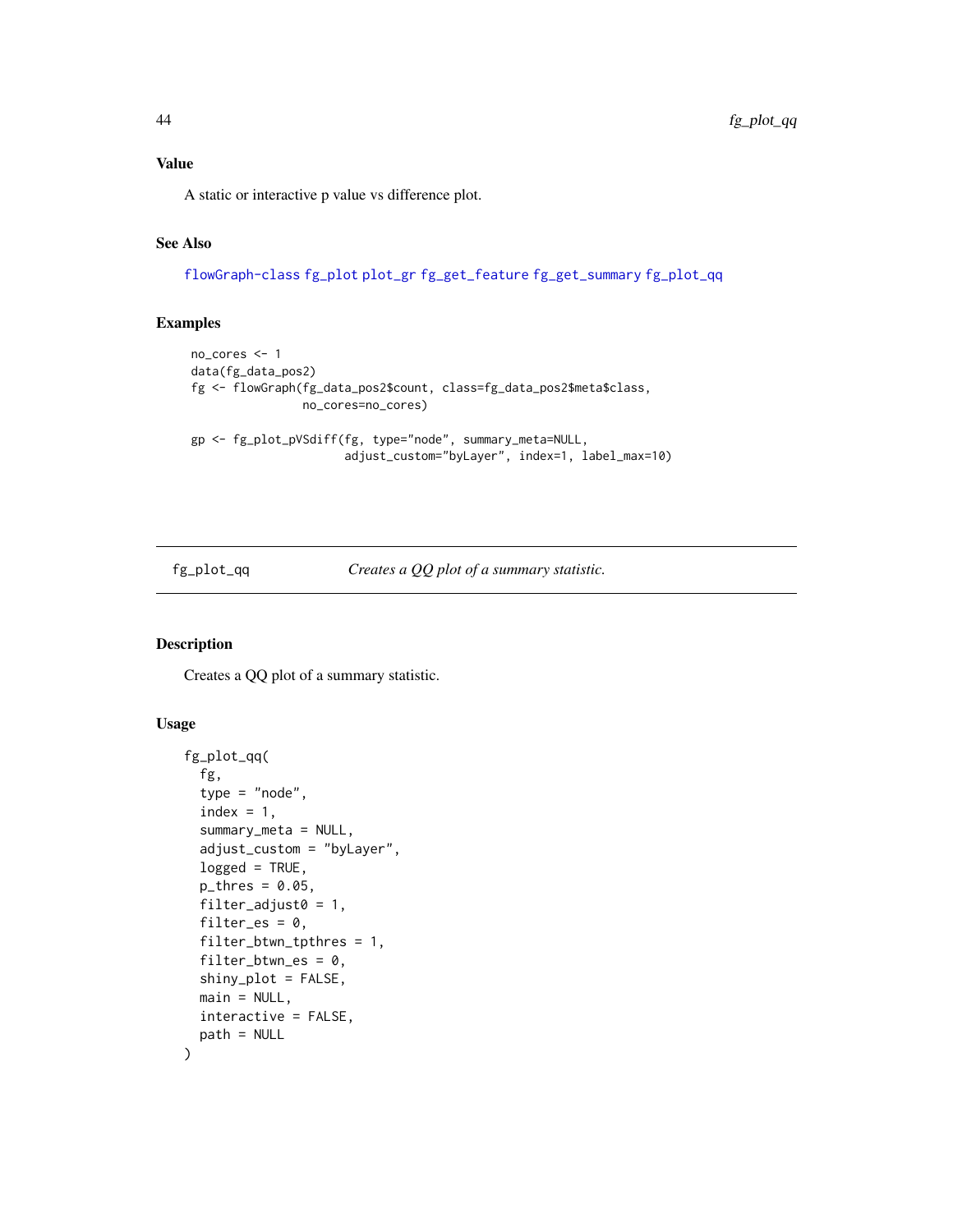# $fg\_plot\_qq$  45

# Arguments

| fg                  | flowGraph object.                                                                                                                                                                                                                                                                                                                                                                                                                                                                                                                                                                                                                                                                                                                                                                                                                                                                     |
|---------------------|---------------------------------------------------------------------------------------------------------------------------------------------------------------------------------------------------------------------------------------------------------------------------------------------------------------------------------------------------------------------------------------------------------------------------------------------------------------------------------------------------------------------------------------------------------------------------------------------------------------------------------------------------------------------------------------------------------------------------------------------------------------------------------------------------------------------------------------------------------------------------------------|
| type                | A string indicating feature type the summary was created for 'node' or 'edge'.                                                                                                                                                                                                                                                                                                                                                                                                                                                                                                                                                                                                                                                                                                                                                                                                        |
| index               | The user must provide type and additionally, one of summary_meta or index.<br>index is an integer indicating the row in fg_get_summary_desc( <flowgraph>)<br/>of the corresponding type and summary the user would like to retrieve.</flowgraph>                                                                                                                                                                                                                                                                                                                                                                                                                                                                                                                                                                                                                                      |
| summary_meta        | The user must provide type and additionally, one of summary_meta or index.<br>summary_meta is a list containing feature (feature name), test_name (sum-<br>mary statistic name), class (class), label1, and label2 (class labels com-<br>pared). See fg_get_summary_desc for details.                                                                                                                                                                                                                                                                                                                                                                                                                                                                                                                                                                                                 |
| adjust_custom       | A function or a string indicating the test adjustment method to use. If a string is<br>provided, it should be one of c("holm", "hochberg", "hommel", "bonferroni",<br>"BH", "BY", "fdr", "none") (see p. adjust. methods). If a function is pro-<br>vided, it should take as input a numeric vector and output the same vector ad-<br>justed.                                                                                                                                                                                                                                                                                                                                                                                                                                                                                                                                         |
| logged              | A logical indicating whether or not to log the summary statistic p value.                                                                                                                                                                                                                                                                                                                                                                                                                                                                                                                                                                                                                                                                                                                                                                                                             |
| p_thres             | A double indicating a summary statistic threshold e.g. if we are plotting a T-test<br>summary statistic, we can set the threshold to .05; nodes with a p-value greater<br>than .05 will not be plotted.                                                                                                                                                                                                                                                                                                                                                                                                                                                                                                                                                                                                                                                                               |
| filter_adjust0      | A numeric variable indicating what percentage of SpecEnr values compared<br>(minimum) should be not close to 0. Set to 1 to not conduct filtering.                                                                                                                                                                                                                                                                                                                                                                                                                                                                                                                                                                                                                                                                                                                                    |
| filter_es           | A numeric variable between 0 and 1 indicating what the Cohen's D value of the<br>nodes/edges in question must be greater or equal to, to be significant.                                                                                                                                                                                                                                                                                                                                                                                                                                                                                                                                                                                                                                                                                                                              |
| filter_btwn_tpthres | A numeric variable between 0 and 1 indicating the unadjusted T-test p-value<br>threshold used to test whether the actual and expected feature values used to<br>calculate the specified SpecEnr feature are significantly different for each sam-<br>ple class. Note this only needs to be specified for SpecEnr features. Combined<br>with filter_btwn_es, we conduct three tests to understand if there is an actual<br>large difference between actual and expected features: (1,2) T-test of signifi-<br>cance between the actual and expected raw feature value (e.g. proportion) for<br>samples in each of the compared classes, (3) and the T-test of significance be-<br>tween the differences of actual and expected feature values of the two classes.<br>If any two of the three tests come out as insignificant, we set the p-value for the<br>associated node/edge to 1. |
|                     | filter_btwn_es A numeric variable between 0 and 1 indicating what the Cohen's D value of<br>the nodes/edges in question must be greater or equal to, to be significant – see<br>filter_btwn_tpthres.                                                                                                                                                                                                                                                                                                                                                                                                                                                                                                                                                                                                                                                                                  |
| shiny_plot          | A logical indicating whether this plot is made for shiny; users don't need to<br>change this.                                                                                                                                                                                                                                                                                                                                                                                                                                                                                                                                                                                                                                                                                                                                                                                         |
| main                | A string or the title of the plot; if left as NULL, a default title will be applied.                                                                                                                                                                                                                                                                                                                                                                                                                                                                                                                                                                                                                                                                                                                                                                                                  |
| interactive         | A logical indicating whether or not plot should be an interactive ggiraph plot as<br>opposed to a static plot.                                                                                                                                                                                                                                                                                                                                                                                                                                                                                                                                                                                                                                                                                                                                                                        |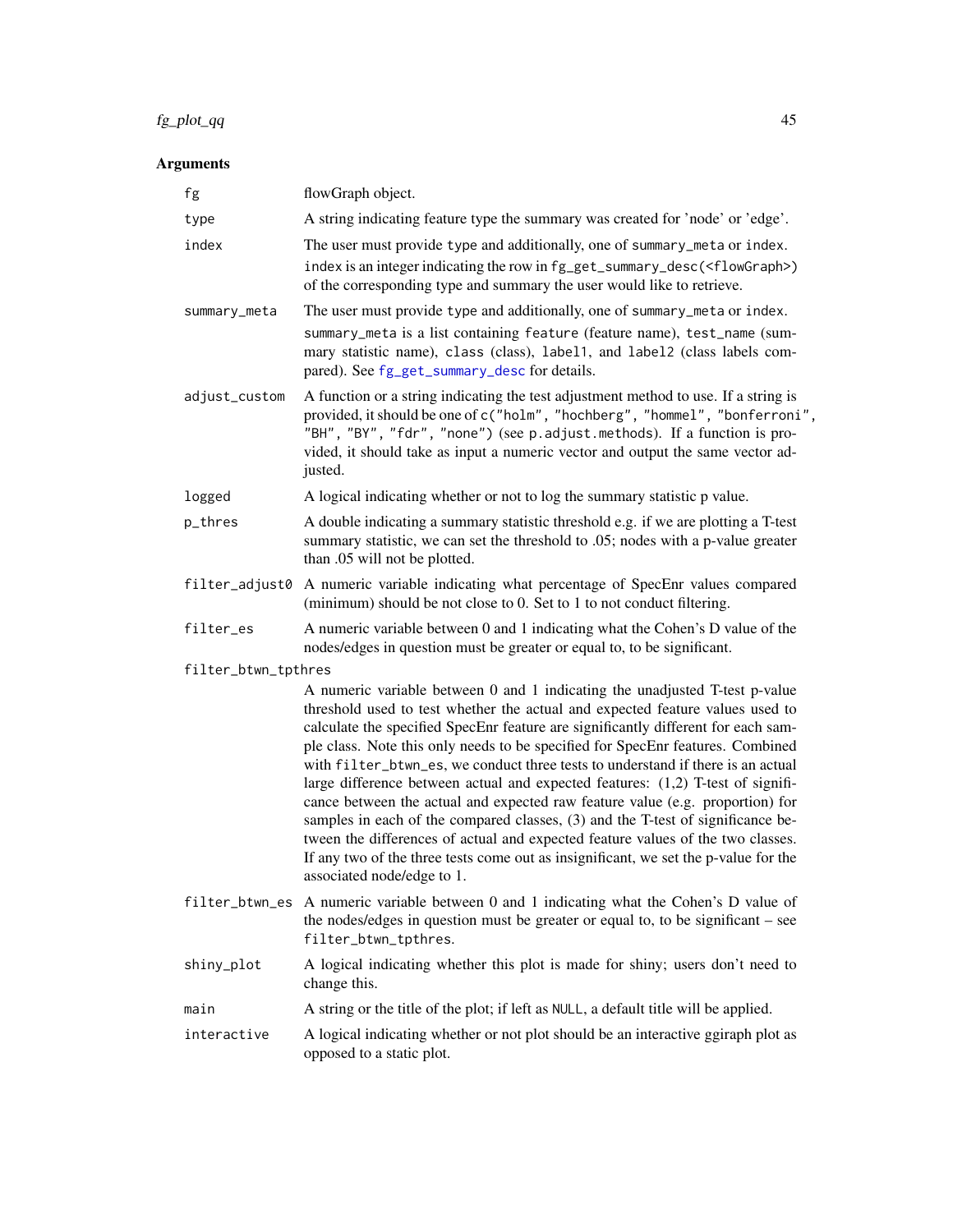path A string indicating the path to where the function should save the plot; leave as NULL to not save the plot. Static plots are saved as PNG, interactive plots are saved as HTML.

# Details

The interactive plot is made using the ggiraph package.

#### Value

A static or interactive qq plot.

#### See Also

[flowGraph-class](#page-57-0) [fg\\_plot](#page-36-0) [plot\\_gr](#page-72-0) [fg\\_get\\_feature](#page-20-0) [fg\\_get\\_summary](#page-25-0)

# Examples

```
no_cores <- 1
data(fg_data_pos2)
fg <- flowGraph(fg_data_pos2$count, class=fg_data_pos2$meta$class,
                no_cores=no_cores)
fg_plot_qq(fg, type="node", summary_meta=NULL, adjust_custom="byLayer", index=1,
        interactive=TRUE, logged=FALSE)
fg_plot_qq(fg, type="node", summary_meta=NULL, adjust_custom="byLayer", index=1,
        interactive=FALSE, logged=FALSE)
```
fg\_replace\_meta *Replaces sample meta.*

#### Description

Replaces sample meta in a given flowGraph object.

#### Usage

```
fg_replace_meta(fg, meta)
```
#### Arguments

| fg   | flowGraph object.                                                  |
|------|--------------------------------------------------------------------|
| meta | A data frame containing meta data; see details in flowGraph-class. |

#### Value

A flowGraph object with an updated sample meta.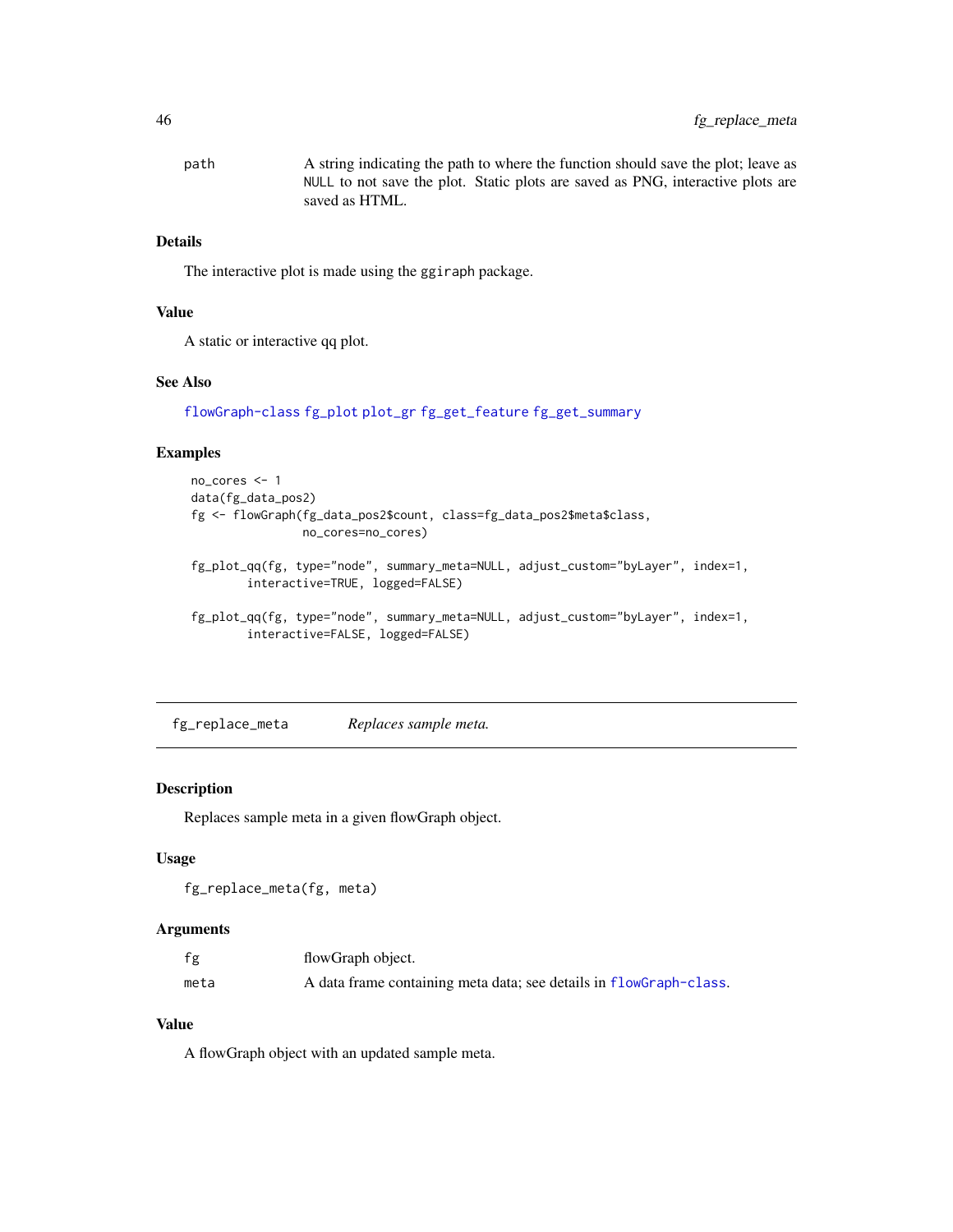# fg\_rm\_feature 47

# See Also

[flowGraph-class](#page-57-0) [fg\\_get\\_meta](#page-24-0)

#### Examples

```
no_cores <- 1
data(fg_data_pos30)
fg <- flowGraph(fg_data_pos30$count, class=fg_data_pos30$meta$class,
                prop=FALSE, specenr=FALSE,
                no_cores=no_cores)
head(fg_get_meta(fg))
new_df <- fg_data_pos30$meta
new_df$id[1] <- "newID"
fg <- fg_replace_meta(fg, new_df)
head(fg_get_meta(fg))
```
<span id="page-46-0"></span>fg\_rm\_feature *Removes a feature.*

#### Description

Removes a feature from a given flowGraph object.

# Usage

fg\_rm\_feature(fg, type = "node", feature = NULL)

#### Arguments

| fg      | flowGraph object.                                                                                                     |
|---------|-----------------------------------------------------------------------------------------------------------------------|
| type    | A string specifying the type of the feature being removed i.e. 'node' or 'edge'.                                      |
| feature | A string indicating the unique name of the feature removed; note we cannot<br>remove the 'node' 'count' feature type. |

#### Details

fg\_rm\_feature removes a specified feature matrix from the given flowGraph object fg updating slots feat and feat\_desc. See [flowGraph-class](#page-57-0) slot feat and feat\_desc for what should be in these slots.

#### Value

flowGraph object with specified feature removed.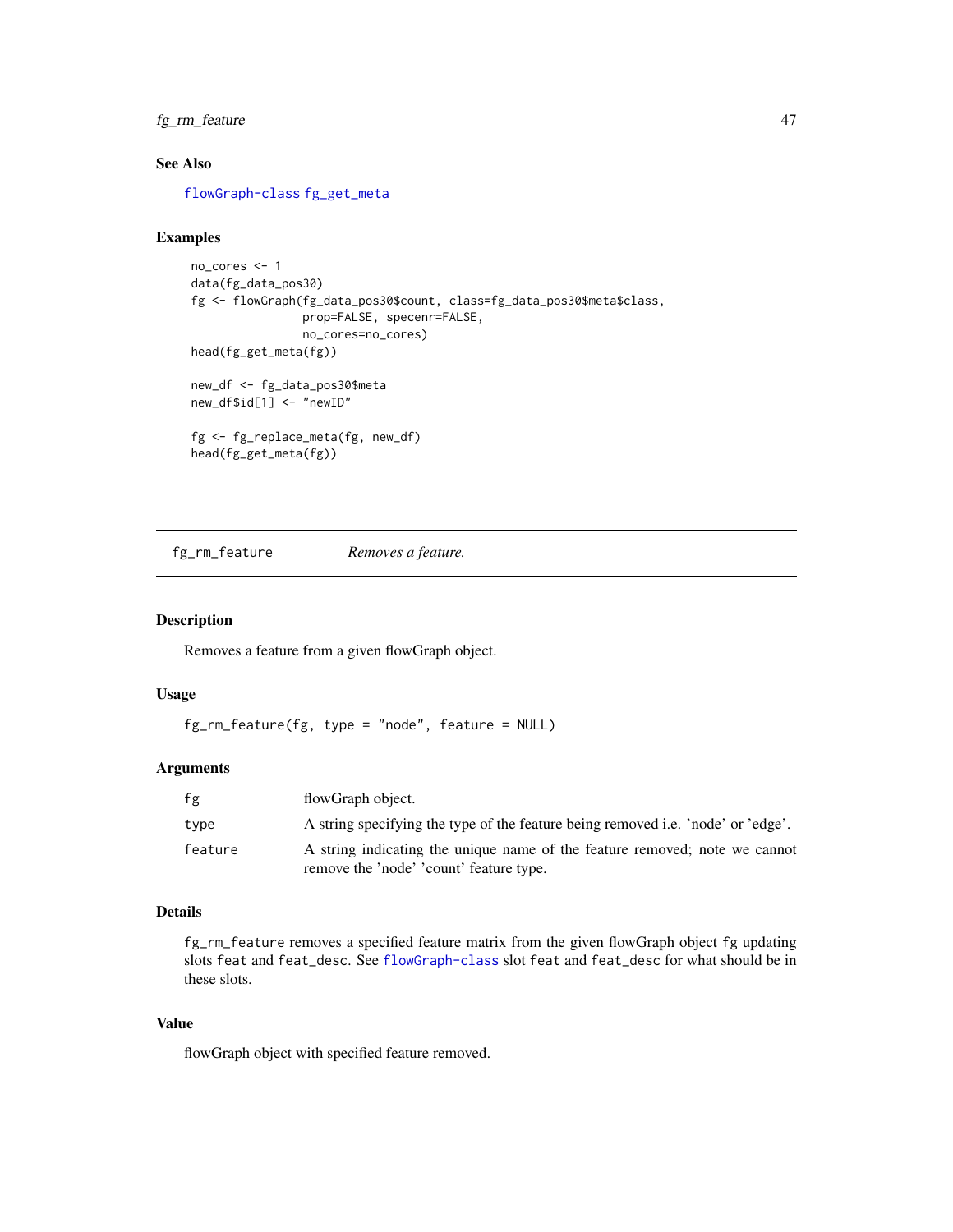#### See Also

[flowGraph-class](#page-57-0) [fg\\_add\\_feature](#page-3-0) [fg\\_get\\_feature](#page-20-0) [fg\\_get\\_feature\\_desc](#page-21-0) [fg\\_rm\\_summary](#page-47-0)

#### Examples

```
no_cores <- 1
data(fg_data_pos30)
fg <- flowGraph(fg_data_pos30$count, class=fg_data_pos30$meta$class,
                no_cores=no_cores)
fg_get_feature_desc(fg)
fg <- fg_rm_feature(fg, type="node", feature="prop")
fg_get_feature_desc(fg)
```
<span id="page-47-0"></span>fg\_rm\_summary *Removes a feature summary.*

#### Description

Removes a feature summary from a given flowGraph object; while fg is required, the user can choose to input parameters summary\_meta, index, or all of type, feat, test\_name, class, label1, and label2. See [fg\\_get\\_summary\\_desc](#page-28-0) for details.

# Usage

```
fg_rm_summary(fg, type = "node", index = NULL, summary_meta = NULL)
```
# Arguments

| fg           | flowGraph object.                                                                                                                                                                                                                                                              |
|--------------|--------------------------------------------------------------------------------------------------------------------------------------------------------------------------------------------------------------------------------------------------------------------------------|
| type         | A string indicating feature type the summary was created for; 'node' or 'edge'.                                                                                                                                                                                                |
| index        | The user must provide type and additionally, one of summary_meta or index.<br>index is an integer indicating the row in fg_get_summary_desc( <flowgraph>)<br/>of the corresponding type and summary the user would like to retrieve.</flowgraph>                               |
| summary_meta | The user must provide type and additionally, one of summary_meta or index.<br>summary_meta is a list containing feat (feature name), test_name (summary<br>statistic name), class (class), label1, and label2 (class labels compared). See<br>fg_get_summary_desc for details. |

# Value

flowGraph object.

# See Also

[flowGraph-class](#page-57-0) [fg\\_get\\_summary](#page-25-0) [fg\\_add\\_summary](#page-5-0) [fg\\_get\\_summary\\_desc](#page-28-0) [fg\\_rm\\_feature](#page-46-0)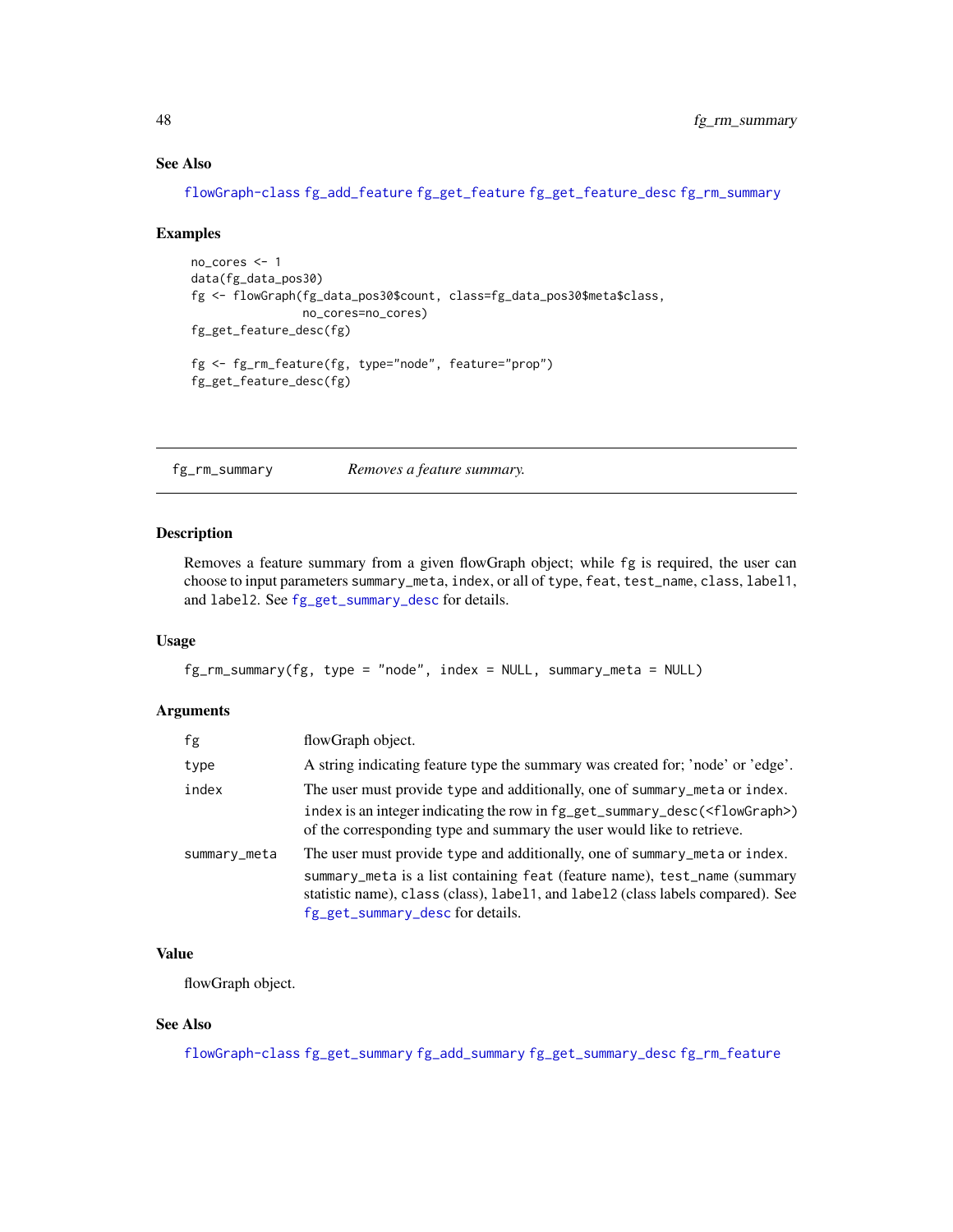#### $f_{g\_save}$  49

# Examples

```
no_cores <- 1
data(fg_data_pos30)
fg <- flowGraph(fg_data_pos30$count, class=fg_data_pos30$meta$class,
                prop=FALSE, specenr=FALSE,
                no_cores=no_cores)
fg <- fg_summary(fg, no_cores=no_cores, class="class", label1="control",
                 overwrite=FALSE, test_name="wilcox_byLayer", diminish=FALSE,
                 node_features=NULL, edge_features=NULL)
fg_get_summary_desc(fg)
fg <- fg_rm_summary(fg, summary_meta=c(
    feature="count",test_name="wilcox_byLayer",
    class="class", label1="control", label2="exp"))
fg_get_summary_desc(fg)
```
fg\_save *Saves flowGraph object to a specified path.*

# Description

Saves flowGraph object to a specified path.

#### Usage

```
fg\_save(fg, folder\_path = NULL, save\_plots = TRUE, paired = FALSE, ...)
```
# Arguments

| fg          | flowGraph object to save.                                                                                                                                                                                                                                                                                                                                                                                               |
|-------------|-------------------------------------------------------------------------------------------------------------------------------------------------------------------------------------------------------------------------------------------------------------------------------------------------------------------------------------------------------------------------------------------------------------------------|
| folder_path | A string indicating the folder path to where the flowGraph object should save<br>its elements; if this is the first time the object is being saved, this folder should<br>be empty or if it is not yet created, the function will create it. If the object has<br>previously been saved before and this parameter is set to NULL, the function will<br>save the object into the save folder it was previously saved in. |
| save_plots  | A logical indicating whether or not to save plots.                                                                                                                                                                                                                                                                                                                                                                      |
| paired      | A logical indicating whether the summary is paired; used in function fg_plot_box.                                                                                                                                                                                                                                                                                                                                       |
| $\cdot$     | Other parameters for the fg_save_plots function.                                                                                                                                                                                                                                                                                                                                                                        |
|             |                                                                                                                                                                                                                                                                                                                                                                                                                         |

# Details

See generated README.md file.

# Value

TRUE if flowGraph object successfully saved.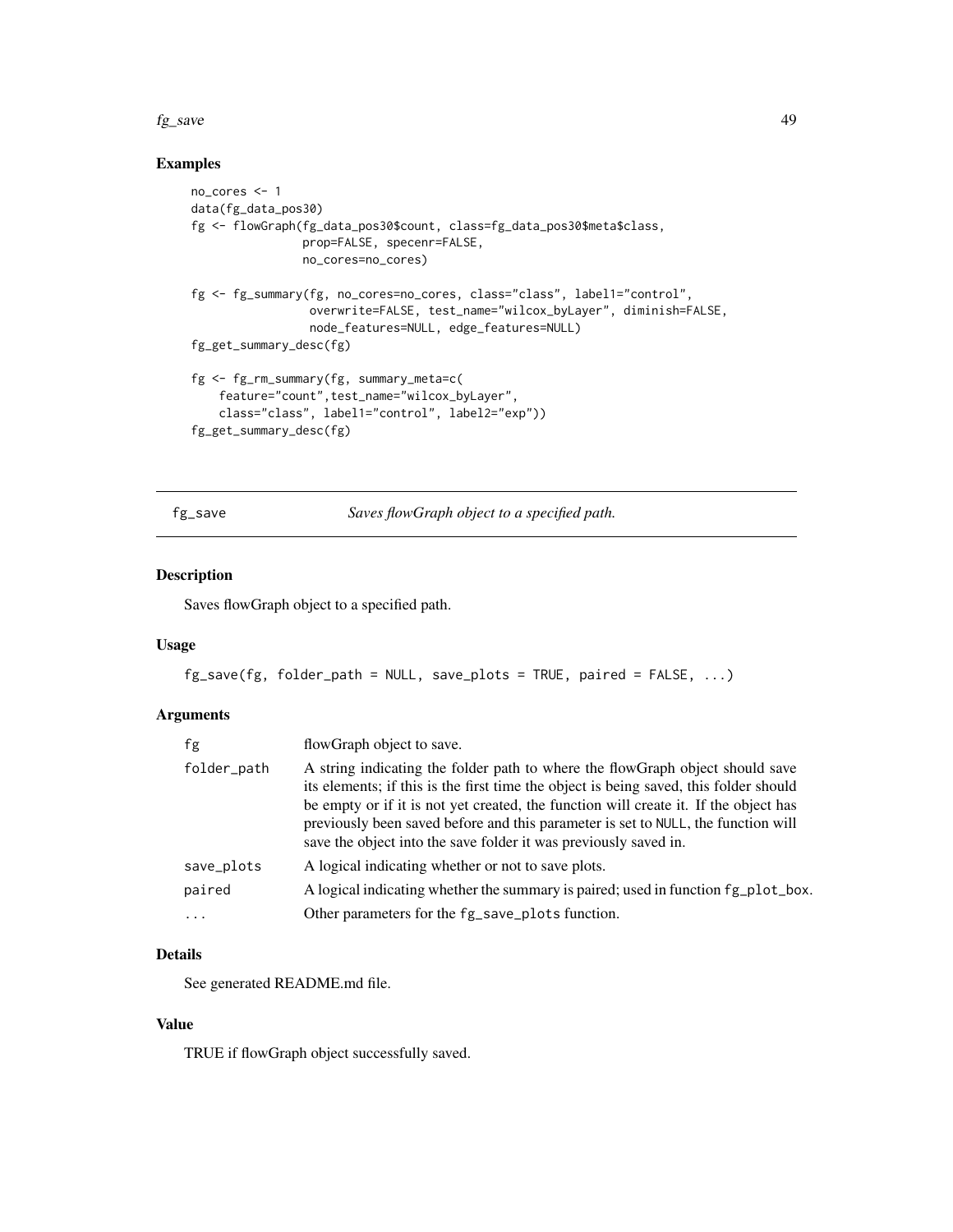# See Also

length,c("nrow", "nrow"),NULL [map](#page-0-0)

#### Examples

```
no_cores <- 1
data(fg_data_pos2)
fg <- flowGraph(fg_data_pos2$count, class=fg_data_pos2$meta$class,
                no_cores=no_cores)
```
fg\_save(fg, "tmp")

fg\_save\_plots *Saves numerous plots for all summary statistics to a folder.*

# Description

Saves numerous plots for all summary statistics in a given flowGraph object to a user specified folder.

# Usage

```
fg_save_plots(
  fg,
 plot_path,
 plot_types = "node",
  interactive = FALSE,
  adjust_custom = "byLayer",
  label\_max = 10,box\_no = 20,
 paired = FALSE,
  logged = FALSE,
 filter_adjust0 = 1,
 filter_es = 0,
  filter_btwn_tpthres = 1,
  filter_btwn-es = 0,overwrite = TRUE,
 node_labels = "NONE",
  ...
)
```
#### Arguments

| fg        | flowGraph object.                                                                |
|-----------|----------------------------------------------------------------------------------|
| plot_path | A string indicating the folder path to where the function should save the plots. |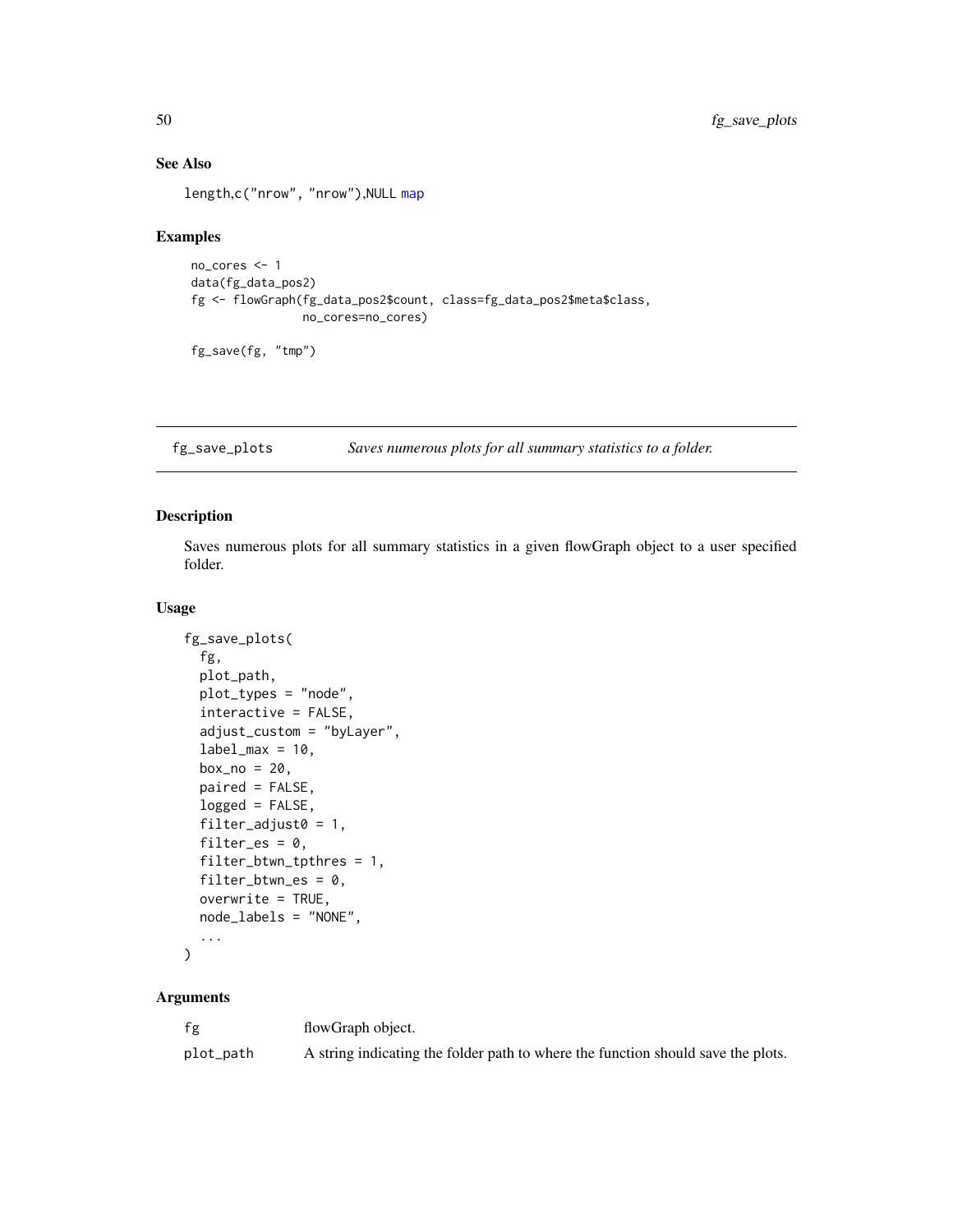| plot_types          | A string or a vector of strings indicating what feature types and their summaries<br>the function should plot for: 'node' or 'edge'.                                                                                                                                                                                                                                                                                                                                                                                                                                                                                                                                                                                                                                                                                                                                                  |
|---------------------|---------------------------------------------------------------------------------------------------------------------------------------------------------------------------------------------------------------------------------------------------------------------------------------------------------------------------------------------------------------------------------------------------------------------------------------------------------------------------------------------------------------------------------------------------------------------------------------------------------------------------------------------------------------------------------------------------------------------------------------------------------------------------------------------------------------------------------------------------------------------------------------|
| interactive         | A logical indicating whether the QQ plot, p-value vs difference plot, and the cell<br>hierarchy plots should be interactive; see functions fg_plot and fg_plot_qq.                                                                                                                                                                                                                                                                                                                                                                                                                                                                                                                                                                                                                                                                                                                    |
| adjust_custom       | A function or a string indicating the test adjustment method to use. If a string is<br>provided, it should be one of c("holm", "hochberg", "hommel", "bonferroni",<br>"BH", "BY", "fdr", "none") (see p.adjust.methods). If a function is pro-<br>vided, it should take as input a numeric vector and output the same vector ad-<br>justed.                                                                                                                                                                                                                                                                                                                                                                                                                                                                                                                                           |
| label_max           | An integer indicating how many labels should be shown in the functions fg_plot_pVSdiff<br>and fg_plot.                                                                                                                                                                                                                                                                                                                                                                                                                                                                                                                                                                                                                                                                                                                                                                                |
| box_no              | An integer indicating the maximum number of boxplots to save; used in function<br>fg_plot_box.                                                                                                                                                                                                                                                                                                                                                                                                                                                                                                                                                                                                                                                                                                                                                                                        |
| paired              | A logical indicating whether the summary is paired; used in function fg_plot_box.                                                                                                                                                                                                                                                                                                                                                                                                                                                                                                                                                                                                                                                                                                                                                                                                     |
| logged              | A logical indicating whether or not to log the summary statistic p value in the<br>qq plots.                                                                                                                                                                                                                                                                                                                                                                                                                                                                                                                                                                                                                                                                                                                                                                                          |
|                     | filter_adjust0 A numeric variable indicating what percentage of SpecEnr values compared<br>(minimum) should be not close to 0. Set to 1 to not conduct filtering. This<br>parameter is used for the QQ and the pVSdifference plots.                                                                                                                                                                                                                                                                                                                                                                                                                                                                                                                                                                                                                                                   |
| filter_es           | A numeric variable between 0 and 1 indicating what the Cohen's D value of the<br>nodes/edges in question must be greater or equal to, to be significant.                                                                                                                                                                                                                                                                                                                                                                                                                                                                                                                                                                                                                                                                                                                              |
| filter_btwn_tpthres |                                                                                                                                                                                                                                                                                                                                                                                                                                                                                                                                                                                                                                                                                                                                                                                                                                                                                       |
|                     | A numeric variable between 0 and 1 indicating the unadjusted T-test p-value<br>threshold used to test whether the actual and expected feature values used to<br>calculate the specified SpecEnr feature are significantly different for each sam-<br>ple class. Note this only needs to be specified for SpecEnr features. Combined<br>with filter_btwn_es, we conduct three tests to understand if there is an actual<br>large difference between actual and expected features: (1,2) T-test of signifi-<br>cance between the actual and expected raw feature value (e.g. proportion) for<br>samples in each of the compared classes, (3) and the T-test of significance be-<br>tween the differences of actual and expected feature values of the two classes.<br>If any two of the three tests come out as insignificant, we set the p-value for the<br>associated node/edge to 1. |
|                     | filter_btwn_es A numeric variable between 0 and 1 indicating what the Cohen's D value of<br>the nodes/edges in question must be greater or equal to, to be significant – see<br>filter_btwn_tpthres.                                                                                                                                                                                                                                                                                                                                                                                                                                                                                                                                                                                                                                                                                  |
| overwrite           | A logical variable indicating whether or not to replace old plots if they exist<br>under the same folder name.                                                                                                                                                                                                                                                                                                                                                                                                                                                                                                                                                                                                                                                                                                                                                                        |
| node_labels         | Parameter for the fg_plot function.                                                                                                                                                                                                                                                                                                                                                                                                                                                                                                                                                                                                                                                                                                                                                                                                                                                   |
|                     | Other parameters for the fg_plot function.                                                                                                                                                                                                                                                                                                                                                                                                                                                                                                                                                                                                                                                                                                                                                                                                                                            |
|                     |                                                                                                                                                                                                                                                                                                                                                                                                                                                                                                                                                                                                                                                                                                                                                                                                                                                                                       |

# Details

The interactive plots are made using the ggiraph package.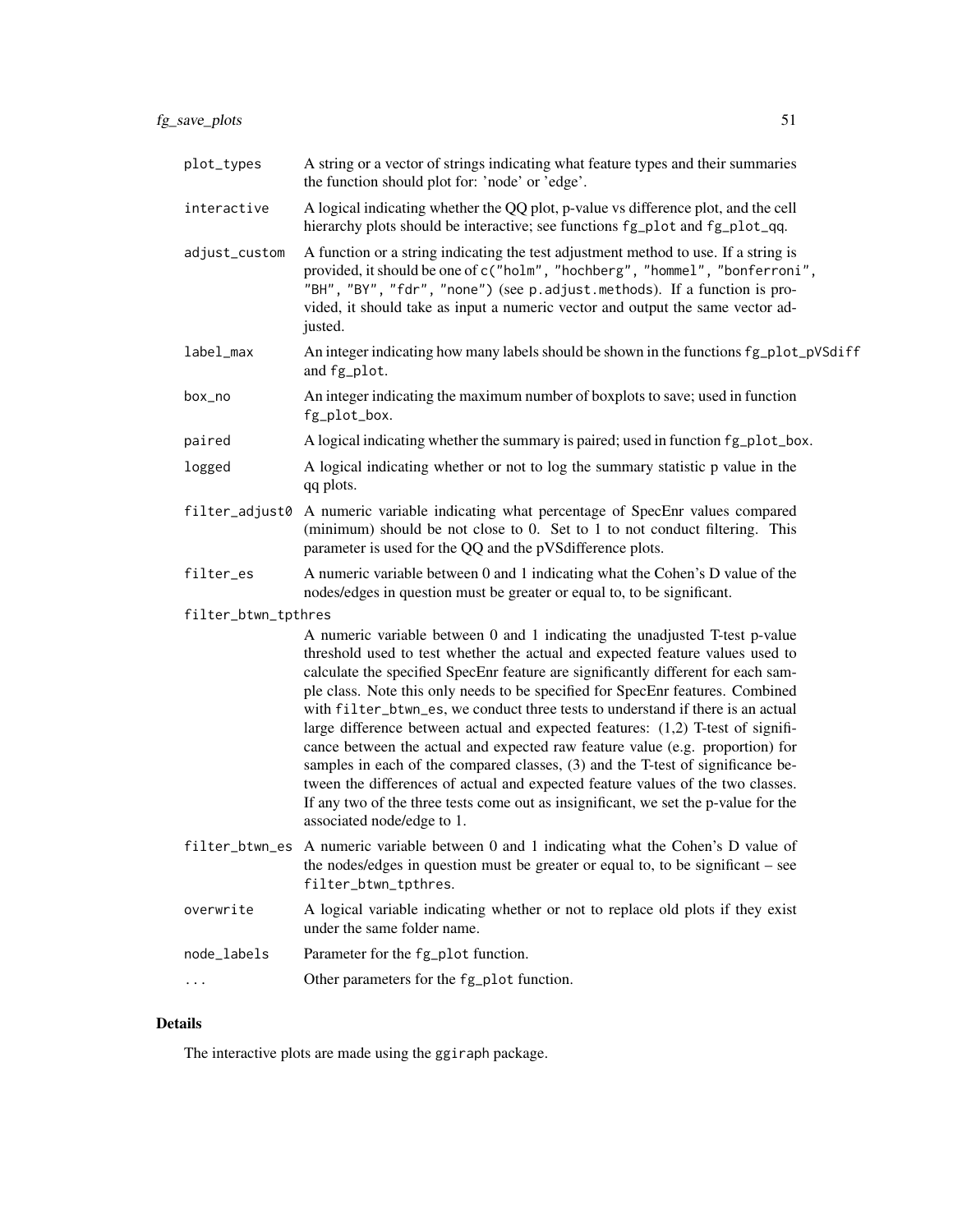# Value

No return; plots are saved to file.

#### See Also

[flowGraph-class](#page-57-0) [fg\\_plot](#page-36-0) [plot\\_gr](#page-72-0) [fg\\_get\\_feature](#page-20-0) [fg\\_get\\_summary](#page-25-0) [fg\\_plot\\_qq](#page-43-0) [fg\\_plot\\_pVSdiff](#page-41-0) [fg\\_plot\\_box](#page-39-0)

# Examples

```
no_cores <- 1
data(fg_data_pos2)
fg <- flowGraph(fg_data_pos2$count,
                class=fg_data_pos2$meta$class,
                no_cores=no_cores)
```
fg\_save\_plots(fg, "temp")

<span id="page-51-0"></span>fg\_set\_layout *Determines cell hierarchy layout.*

#### Description

Determines cell hierarchy layout and returns the X, Y coordinate of each cell population. This function is a wrapper for [set\\_layout\\_graph](#page-73-0).

# Usage

```
fg_set_layout(fg, layout_fun = "layout.reingold.tilford")
```
# Arguments

| fg         | flowGraph object.                                                                                                                                                                                                                 |
|------------|-----------------------------------------------------------------------------------------------------------------------------------------------------------------------------------------------------------------------------------|
| lavout_fun | A string version of a function name from the igraph package that indicates what<br>layout should be used if a cell hierarchy is to be ploted; all such functions have<br>prefix layout_e.g. layout_fun="layout.reingold.tilford". |

# Details

Given a flowGraph object, modifies the graph slot such that it contains X, Y axes for each node in accordance to a user specified layout.

#### Value

flowGraph object with coordinate meta data on cell populations and edges for plotting use.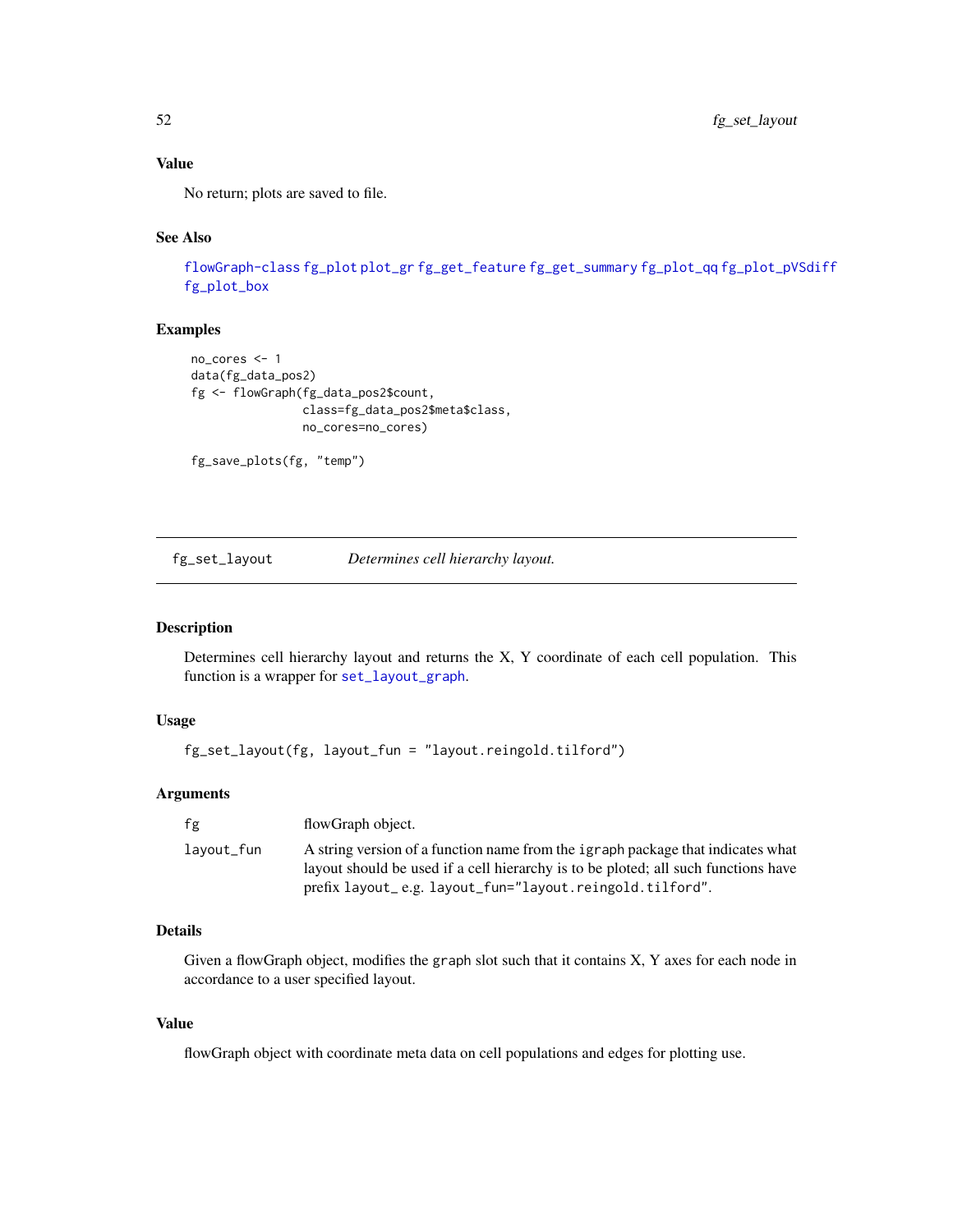# fg\_summary 53

#### Examples

```
no_cores <- 1
data(fg_data_pos30)
fg <- flowGraph(fg_data_pos30$count, class=fg_data_pos30$meta$class,
                                prop=FALSE, specenr=FALSE,
                                no_cores=no_cores)
fg <- fg_set_layout(fg)
```

```
head(fg_get_graph(fg)$v)
```
<span id="page-52-0"></span>fg\_summary *Calculates feature summary statistics.*

#### Description

Calculates feature summary statistics for flowGraph features; users can choose from a list of statistical significance tests/adjustments or define custom summary functions. For special cases, see example in function [fg\\_add\\_summary](#page-5-0) on how to manually calculate summary statistics without using this function.

#### Usage

```
fg_summary(
  fg,
  no\_cores = 1,class = "class",
  label1 = NULL,label2 = NULL,class_labels = NULL,
  node_features = "SpecEnr",
  edge_features = "NONE",
  test_name = "t_diminish",
  diminish = TRUE,
 p_{thres} = 0.05,
  p_rate = 2,
  test_custom = "t",
  effect_size = TRUE,
  adjust0 = TRUE,adjust0_l = c(-0.1, 0.1),
  btwn = TRUE,btwn_test_custom = "t",
  save_functions = FALSE,
  overwrite = FALSE
)
```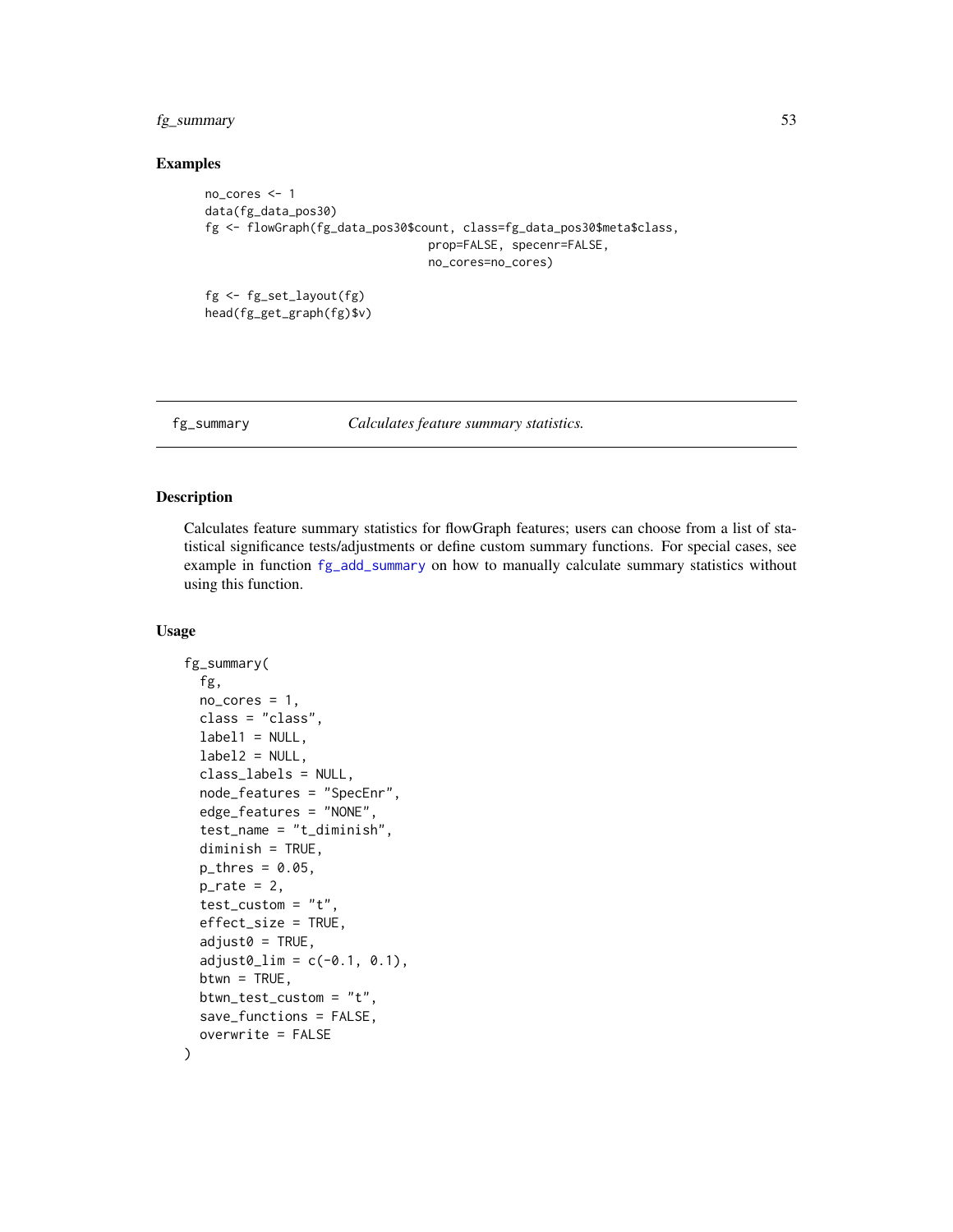# Arguments

| fg            | flowGraph object.                                                                                                                                                                                                                                                                                                                                                                                                                                                                                                                                                       |
|---------------|-------------------------------------------------------------------------------------------------------------------------------------------------------------------------------------------------------------------------------------------------------------------------------------------------------------------------------------------------------------------------------------------------------------------------------------------------------------------------------------------------------------------------------------------------------------------------|
| no_cores      | An integer indicating how many cores to parallelize on.                                                                                                                                                                                                                                                                                                                                                                                                                                                                                                                 |
| class         | A string corresponding to the column name or index of fg_get_meta(fg) whose<br>values represent the class label of each sample.                                                                                                                                                                                                                                                                                                                                                                                                                                         |
| label1        | A string from the class column of the meta slot indicating one of the labels<br>compared to create the summary statistic. If you would like to compare all other<br>class labels against one label, set label2 to NULL. If you would like to compare<br>all labels against all labels, set label1 and label2 to NULL.                                                                                                                                                                                                                                                   |
| label2        | A string from the class column of the meta slot indicating one of the labels<br>compared to create the summary statistic.                                                                                                                                                                                                                                                                                                                                                                                                                                               |
| class_labels  | A list of vectors, each containing two strings represeting labels to compare;<br>this parameter is an alternative to parameters label1 and label2 that supports<br>multiple label pairings.                                                                                                                                                                                                                                                                                                                                                                             |
| node_features | A string vector indicating which node feature(s) to perform summary statistics<br>on; set to NULL or "NONE" and the function will perform summary statistics on<br>all or no node features.                                                                                                                                                                                                                                                                                                                                                                             |
| edge_features | A string vector indicating which edge feature(s) to perform summary statistics<br>on; set to NULL or "NONE" and the function will perform summary statistics on<br>all or no edge features.                                                                                                                                                                                                                                                                                                                                                                             |
| test_name     | A string with the name of the test you are performing.                                                                                                                                                                                                                                                                                                                                                                                                                                                                                                                  |
| diminish      | A logical variable indicating whether to use diminishing summary statistics; if<br>TRUE, a summary statistic for a node or edge will only be done if at least one of<br>its parent node or edge is significant. Otherwise, the test will be performed on<br>all nodes or edges.                                                                                                                                                                                                                                                                                         |
| p_thres       | A double indicating the summary statistic threshold; if the result of a statistical<br>test is greater than $p_{\text{thres}}$ , then it is insignificant.                                                                                                                                                                                                                                                                                                                                                                                                              |
| p_rate        | A double; if diminish=TRUE, then p_rate needs to be specified. to determine<br>whether or not a node or edge's parent is significant, we use p_thres. However,<br>the higher the layer on which a node resides or to which an edge points to,<br>the less stringent this p_thres should be. Therefore, we set p_thres as the<br>threshold for the parent node or edge of the last layer and multiply p_thres<br>by p_rate for each increasing layer e.g. given default values and 4 layers, the<br>thresholds for layers 1 through 4 would be $.4, .2, .1,$ and $.05$ . |
| test_custom   | A function or a string indicating the statistical test to use. If a string is pro-<br>vided, it should be one of c("t", "wilcox", "ks", "var", "chisq"); these cor-<br>respond to statistical tests stats:: t. test, stats:: wilcox. test, and so on. If<br>a function is provided, it should take as input two numeric vectors and output a<br>numeric variable.                                                                                                                                                                                                       |
| effect_size   | A logical variable indicating whether or not to calculate effect size statistic (co-<br>hen's d) for this set of class labels; later used for plotting.                                                                                                                                                                                                                                                                                                                                                                                                                 |
| adjust0       | A logical variable indicating whether or not to calculate the minimum percent-<br>age of values from samples of each class label that falls within the range of<br>adjust0_lim. This is only done for SpecEnr values as p-values become unsta-<br>ble when comparing near 0 values.                                                                                                                                                                                                                                                                                     |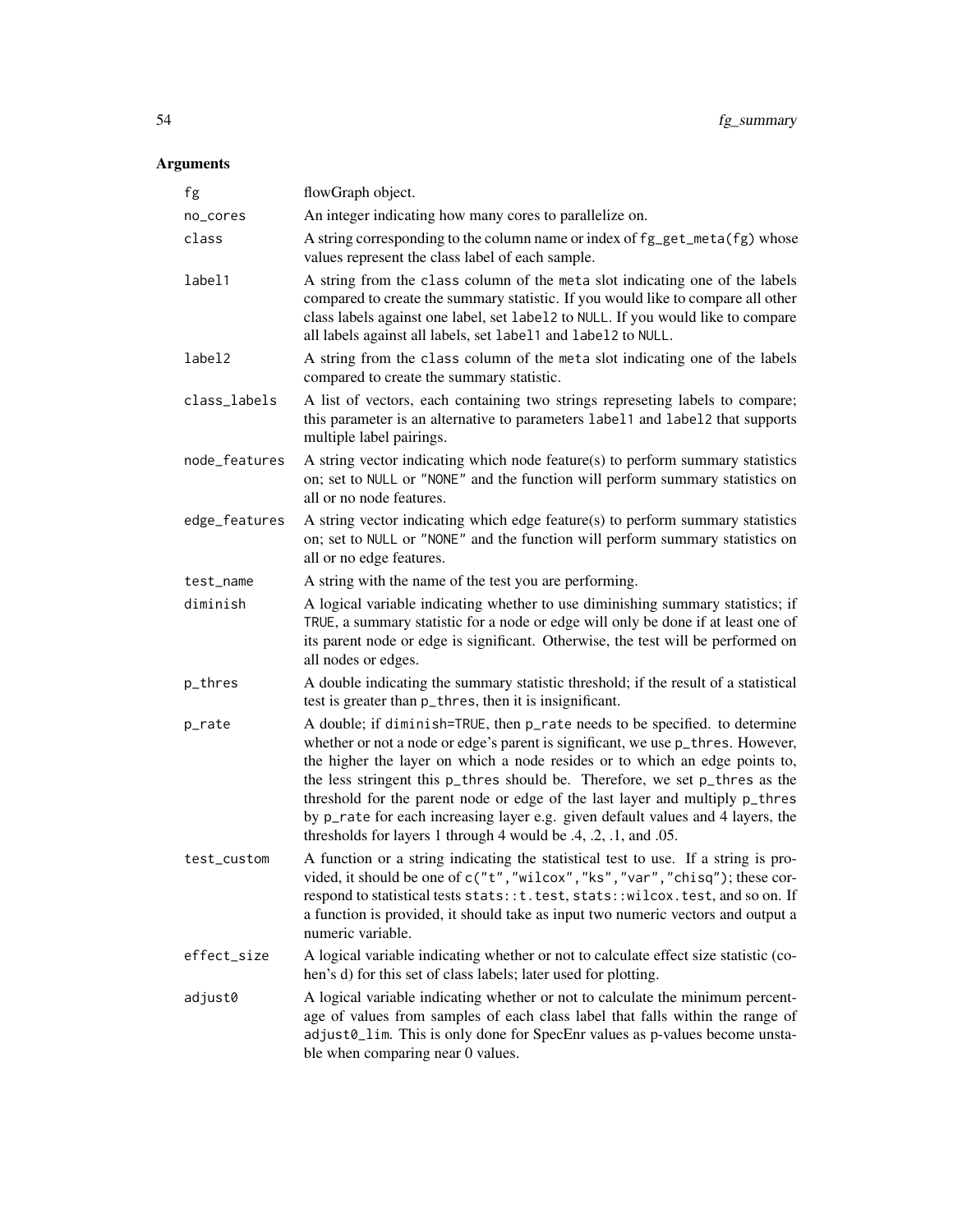#### flowGraph 55

| adjust0_lim      | A vector of two numeric values indicating a range around 0, default set to -0.1<br>and $0.1$ .                          |
|------------------|-------------------------------------------------------------------------------------------------------------------------|
| btwn             | A logical variable indicating whether or not to calculate the b twn data frame<br>given in the fg_get_summary function. |
| btwn_test_custom |                                                                                                                         |
|                  | Same as test_custom but for btwn.                                                                                       |
|                  | save_functions A logical variable indicating whether to save test and adjust functions.                                 |
| overwrite        | A logical variable indicating whether to overwrite the existing summary statis-<br>tics if it exists.                   |

#### Details

fg\_summary calculates a summary statistic as specified by the user in parameters test\_name, diminish (p\_thres, p\_rate), and test\_custom. The test is done for a node or edge feature of interest within a given flowGraph object as specified by parameters node\_features, edge\_features. It then returns information on the summary statistic inside the same flowGraph object and returns it to the user. See [flowGraph-class](#page-57-0) slot summary for details on the contents.

# Value

flowGraph object containing claculated summary statistics.

# See Also

[flowGraph-class](#page-57-0) [fg\\_clear\\_summary](#page-8-0)

#### Examples

```
no_cores <- 1
data(fg_data_pos30)
fg <- flowGraph(fg_data_pos30$count, class=fg_data_pos30$meta$class,
                prop=FALSE, specenr=FALSE,
                no_cores=no_cores)
fg_get_summary_desc(fg)
fg <- fg_summary(fg, no_cores=no_cores, class="class", label1="control",
                 overwrite=FALSE, test_name="t", diminish=FALSE,
                 node_features="count", edge_features="NONE")
fg_get_summary_desc(fg)
```
flowGraph *flowGraph object constructor.*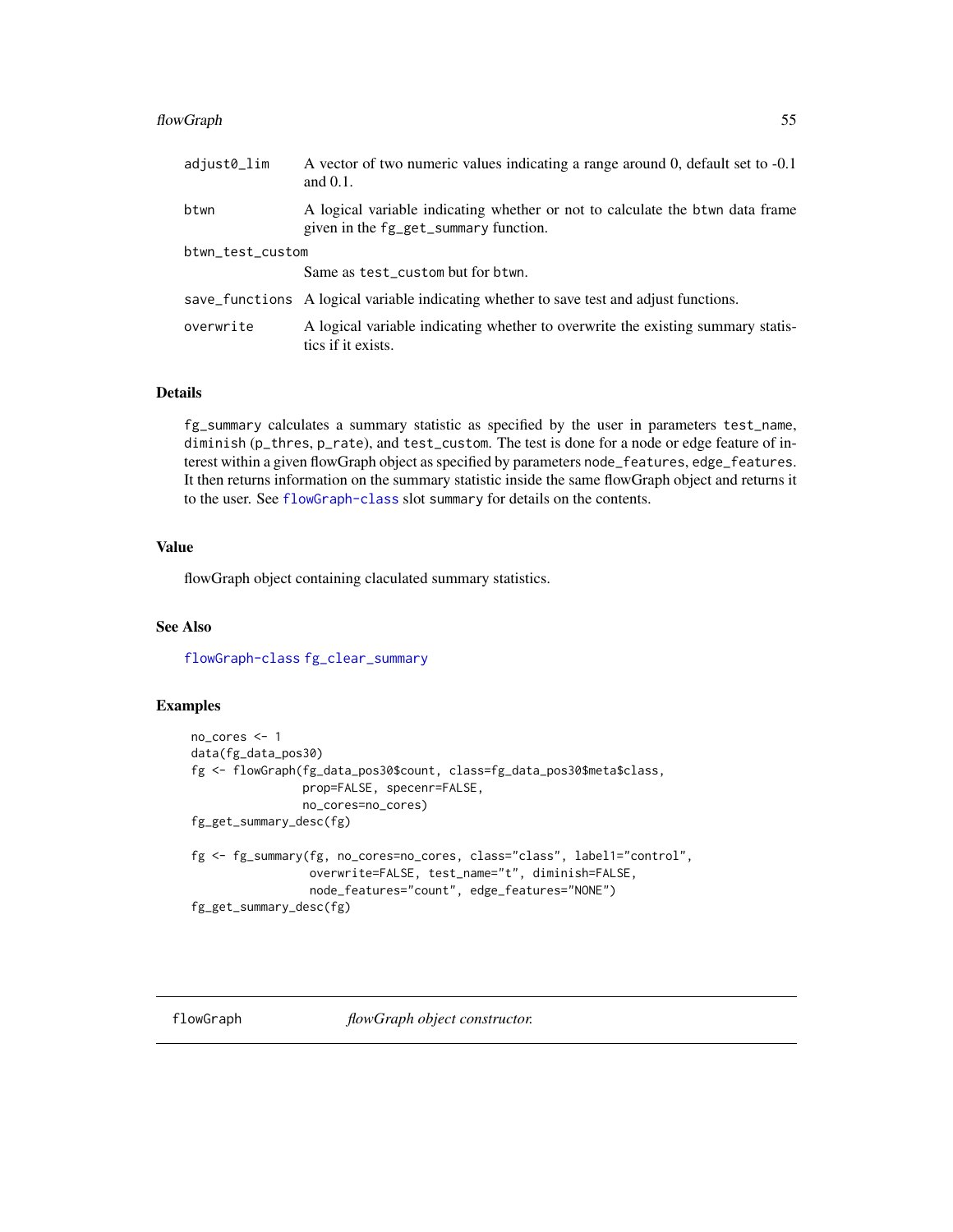# Description

Initializes a flowGraph object given the cell counts for one or more flow cytometry sample(s). The flowGraph object returned holds meta data for each sample, each cell population node, edges representing how each cell population node relate to one another, and features for these nodes and edges.

# Usage

```
flowGraph(
  input_,
 meta = NULL,class = "class",
 no\_cores = 1,markers = NULL,
 layout_fun = "layout.reingold.tilford",
 max_layer = NULL,
  cumsumpos = FALSE,
 prop = TRUE,
  specenr = TRUE,
 path = NULL,
  calculate_summary = TRUE,
 node_features = "SpecEnr",
 edge_features = "NONE",
  test_name = "t_diminish",
  test\_custom = "t",diminish = TRUE,
  label1 = NULL,label2 = NULL,save_plots = FALSE
)
```
# Arguments

| input_   | Any of the following:                                                                                                                                                                                                                                                                                      |
|----------|------------------------------------------------------------------------------------------------------------------------------------------------------------------------------------------------------------------------------------------------------------------------------------------------------------|
|          | • a numeric matrix or vector of the cell counts; its column/names must be the<br>phenotype names and its rownames must be sample ID's.                                                                                                                                                                     |
|          | All input samples should have the same markers and partitions PerMarker.                                                                                                                                                                                                                                   |
| meta     | A data frame with meta data for each Phenotypes or sample; One of its column<br>names should be "id" whose values correspond to the name of each Phenotypes<br>object. We also recommend for it to have a column named "class" where one of<br>its unique values is "control".                             |
| class    | A string corresponding to the column name or index of meta whose values rep-<br>resent the class label of each sample; OR a vector the same length as the the<br>number of samples in input_ specifiying the class of each given sample — this<br>vector will be appended to meta under column name class. |
| no_cores | An integer indicating how many cores to parallelize on.                                                                                                                                                                                                                                                    |
| markers  | A string vector of marker names used in input_.                                                                                                                                                                                                                                                            |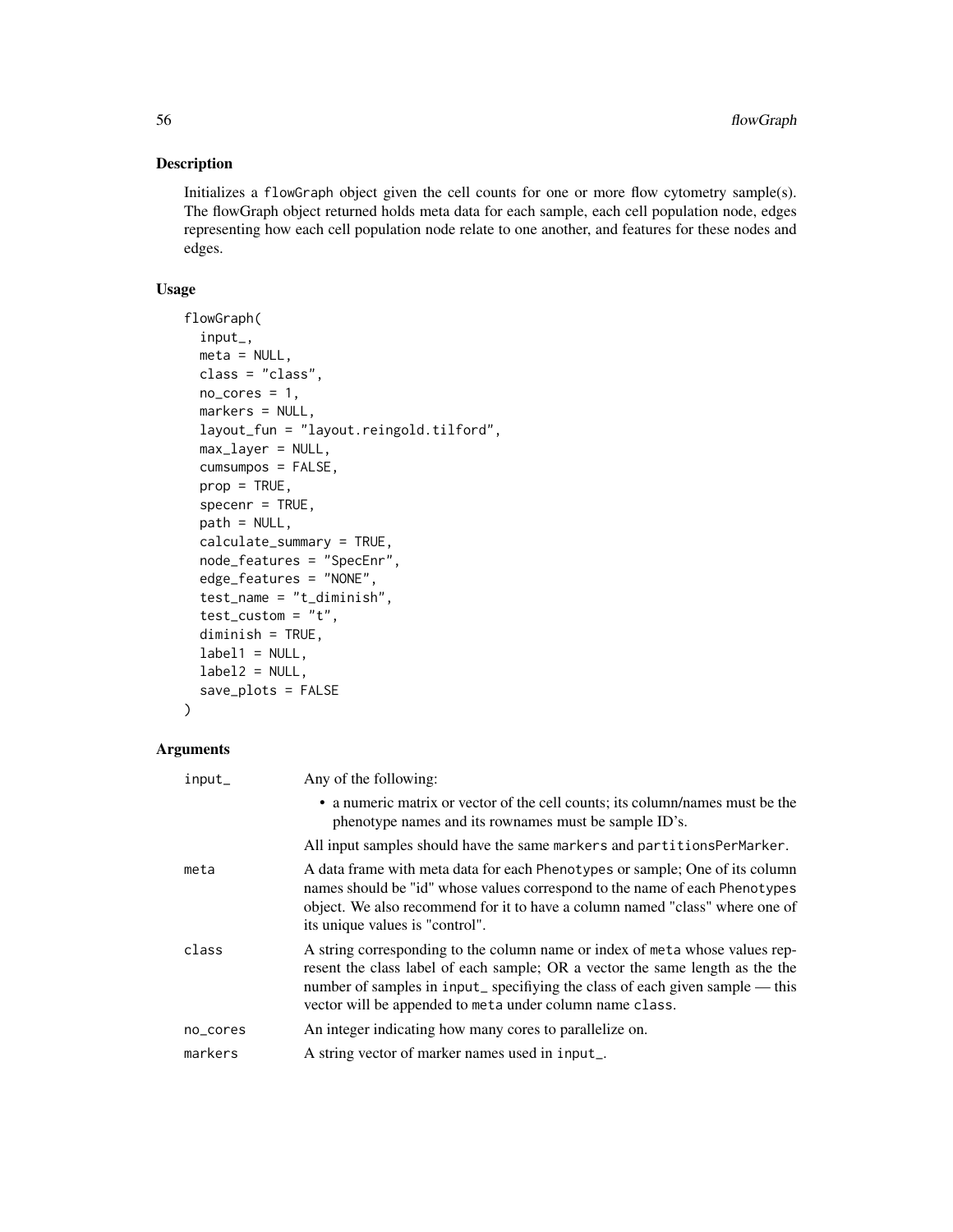| layout_fun        | A string of a function from the igraph package that indicates what layout should<br>be used if a cell hierarchy is to be ploted; all such functions have prefix layout_.<br>This is defaulted to e.g. layout_fun="layout.reingold.tilford".     |
|-------------------|-------------------------------------------------------------------------------------------------------------------------------------------------------------------------------------------------------------------------------------------------|
| max_layer         | And integer indicating the maximum layer in the cell hierarchy to analyze; set<br>to 'NULL' to analyze all layers.                                                                                                                              |
| cumsumpos         | A logical variable indicating whether or not to cumulate cell counts; this applies<br>only when partitions PerMarker $> 3$ and will convert e.g. the count of A+ or<br>$A++$ into the sum of the counts of $A+, A++, A+++$ , , or $A++, A+++$ , |
| prop              | A logical variable indicating whether or not to calculate the proportion feature;<br>this can be done later on with flowGraph_prop.                                                                                                             |
| specenr           | logical variable: whether or not to calculate the SpecEnr feature, Default: T                                                                                                                                                                   |
| path              | A string indicating the folder path to where the flowGraph object should save its<br>elements, Default = NULL (don't save).                                                                                                                     |
| calculate_summary |                                                                                                                                                                                                                                                 |
|                   | A logical variable indicating whether or not to calculate the summary statistics<br>for SpecEnr based on default parameters using the fg_summary summary func-<br>tion on class specified in parameter class.                                   |
| node_features     | A string vector indicating which node feature(s) to perform summary statistics<br>on; set to NULL or "NONE" and the function will perform summary statistics on<br>all or no node features.                                                     |
| edge_features     | A string vector indicating which edge feature(s) to perform summary statistics<br>on; set to NULL or "NONE" and the function will perform summary statistics on<br>all or no edge features.                                                     |
| test_name         | A string with the name of the test you are performing.                                                                                                                                                                                          |
| test_custom       | See fg_summary.                                                                                                                                                                                                                                 |
| diminish          | A logical variable; applicable if calculate_summary is TRUE; see fg_summary.                                                                                                                                                                    |
| label1            | A string indicating a class label in fg_get_meta(fg)[,class]; set to NULL if<br>you would like to compare all classes aganst all classes; applicable if calculate_summary<br>is TRUE.                                                           |
| label2            | A string indicating a class label in fg_get_meta(fg)[,class]; applicable if<br>calculate_summary is TRUE.                                                                                                                                       |
| save_plots        | A logical indicating whether or not to save plots.                                                                                                                                                                                              |

# Details

flowGraph is the constructor for the flowGraph object. The user can choose to input as input\_ a vector, a Phenotypes object (meaning there is only one sample), a matrix, or a Phenotypes object list. If the user is also inputting a sample meta data frame, it must contain a id column corresponding to sample names.

# Value

flowGraph object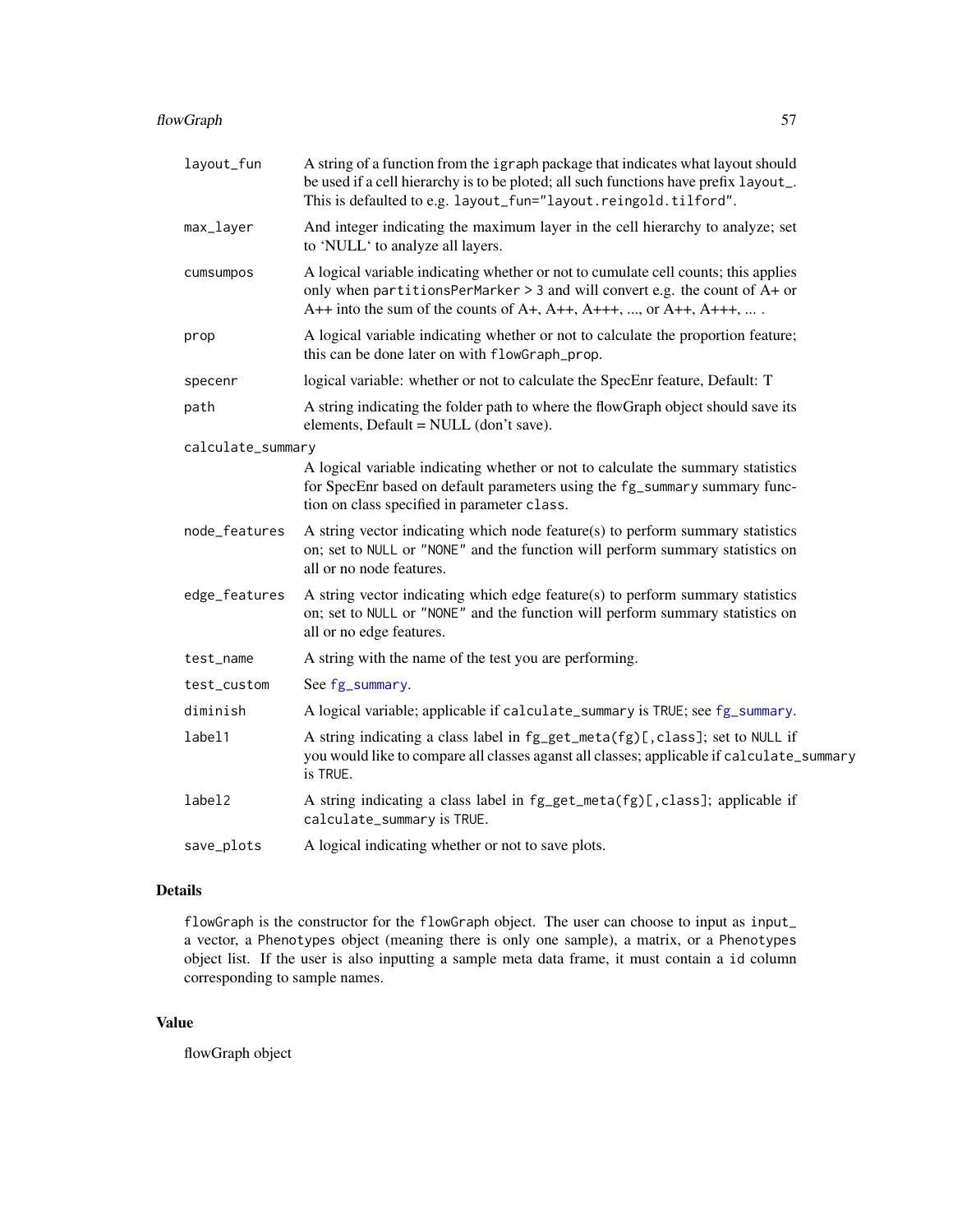#### See Also

```
flowGraph-class fg_get_feature fg_get_feature_desc fg_get_summary fg_get_summary_desc
fg_add_feature fg_rm_feature fg_add_summary fg_rm_summary fg_gsub_markers fg_gsub_ids
fg_merge_samples fg_extract_samples fg_extract_phenotypes fg_merge registerDoParallel
Matrix
```
#### Examples

```
no_cores <- 1
samplen <- 10
meta_file <- data.frame(
    id=1:samplen,
   class=append(rep("control", samplen/2), rep("exp", samplen/2)),
   stringsAsFactors=FALSE
)
## using the constructor -----------------------
data(fg_data_pos30)
# input: vector of load-able Phenotypes paths
fg <- flowGraph(fg_data_pos30$count[1,], no_cores=no_cores)
# input: matrix + vector of class corresponding to samples
fg <- flowGraph(fg_data_pos30$count, class=fg_data_pos30$meta$class,
               no_cores=no_cores)
# - save to file directly
# fg <- flowGraph(fg_data_pos30$count, class=fg_data_pos30$meta$class,
# no_cores=no_cores, path="path_to_folder)
# input: matrix + meta data frame
# fg <- flowGraph(fg_data_pos30$count, meta=fg_data_pos30$meta,
# no_cores=no_cores)
```
<span id="page-57-0"></span>

| flowGraph-class | 'flowGraph': A class for storing cell count feature values for the Phe- |
|-----------------|-------------------------------------------------------------------------|
|                 | notype class.                                                           |

#### **Description**

'flowGraph': A class for storing cell count feature values for the Phenotype class.

#### Usage

```
## S4 method for signature 'flowGraph'
show(object)
```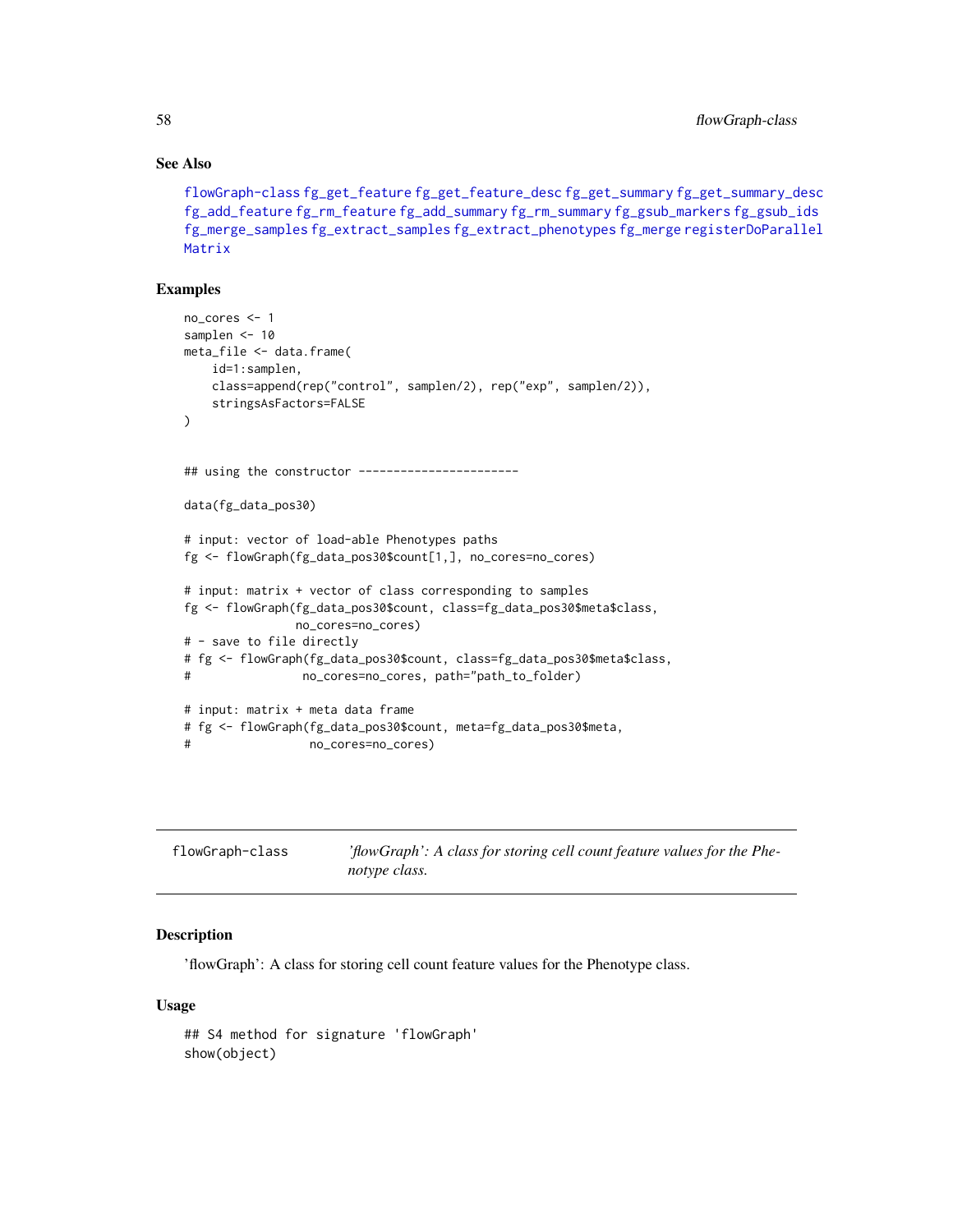# flowGraph-class 59

#### Arguments

object A flowGraph object.

#### Value

a flowGraph object.

#### Methods (by generic)

• show: show method

#### **Slots**

- feat A list containing elements node and edge, each containing a list with feature values; each element in this list is named by the feature name and contains a numeric matrix with the sample id's as row names and cell populations phenotype labels or edge labels as column names. Column names for edge features are labelled as <from>\_<to> e.g. A+\_A+B+.
- feat\_desc A list containing elements node and edge, each containing a data frame describing the features in the feat slot with columns:
	- feat: feature name.
	- nrow: number of samples.
	- ncol: number of nodes or edges.
	- inf: number of infinite values in the matrix.
	- neginf: number of negative infinite values in the matrix.
	- na: number of NA values in the matrix.
	- nan: number of NaN values in the matrix.
	- neg: number of negative values in the matrix.
	- pos: number of positive values in the matrix.
	- zero: number of 0's in the matrix.
	- max: The maximum value in the matrix.
	- min: The minimum value in the matrix.
- summary A list containing elements node and edge, each containing a list with a feature summary list; each feature summary in this list contains elements:
	- values: a numeric vector the same length as the number of nodes or edges.
	- test\_custom: a function or a string name of the summary test method used.
- summary\_desc A list containing elements node and edge, each containing a data frame describing the features in feat with columns:
	- feat: A string indicating feature name the summary was created for.
	- test\_name: A string containing the name of the summary.
	- class: A string corresponding to the column name of the meta slot whose values represent the class label of each sample on which the summary was created to compare or analyze.
	- label1: A string from the class column of the meta slot indicating one of the labels compared to create the summary statistic.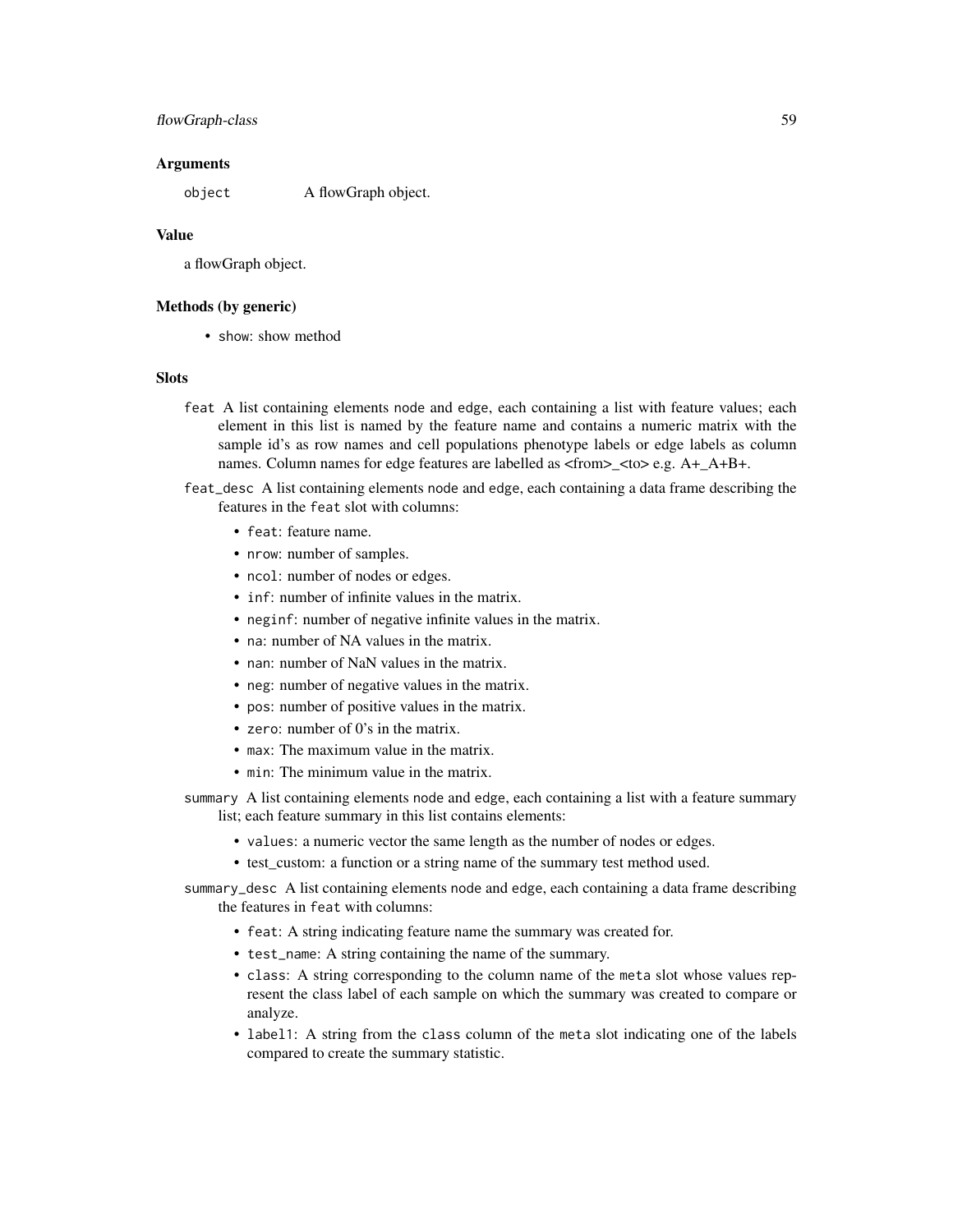- label2: A string from the class column of the meta slot indicating one of the labels compared to create the summary statistic.
- meta A data frame containing the column(s) id (sample id's corresponding to row names of features in the feat slot) and any other meta data pertaining to samples being analyzed.
- markers A character vector containing markers used.
- edge\_list A list containing elements child and parent. These elements contain an edge list from child to parent and vice versa.
- graph A list containing data frames v and e with information on cell population nodes and edges. v contains columns:
	- phenotype: The cell population node label names e.g. A+B+C+.
	- phenocode: A string of "0", "1", "2", ... indicating the whether each marker is expressed on a cell population.
	- phenolayer: The layer on which a cell population resides i.e. the numer of markers in its phenotype label.
	- phenogroup: The markers used the make up the phenotype.
- plot\_layout A string indicating the name of the igraph layout function used to layout the cell population nodes for plotting.
- etc A list containing other information (see [fg\\_get\\_summary](#page-25-0) for other things stored in this slot):
	- cumsumpos: A logical indicating whether cell counts in flowGraph object contains cumulated cell counts; this is optional and can be done only for there is more than one threshold for one or more markers. This should also only be ran when initializing a flowGraph object as converting back and forth is computationally expensive. If the user is interested in seeing non- and cumulated counts, we recommend keeping two flowGraph objects, one for each version. This function simply converts e.g. the count of  $A+$  or  $A++$  into the sum of count of A+, A++, and A+++ or A++, and A+++.
	- class\_mean\_normalized: A logical indicating whether the features in the flowGraph object has been normalized according to some sample meta e.g. subject.
	- save: A list containing a string indicating the save ID of the object and a string indicating path where the object is saved – used in function save\_fg to identify whether or not to save to the same folder.

#### Creating Objects

Objects can be created using new("flowFrame") or the constructor flowGraph, with mandatory argument input\_. Creating objects using new is discouraged.

#### Methods

'object' represents a flowGraph object.

- show(fg): Shows a description of the flowGraph object.
- [fg\\_get\\_meta](#page-24-0): Retrieves the sample meta data from a given flowGraph object. See fg\_get\_meta.
- fg\_get\_graph: Retrieves the cell population (v) and edge (e) meta data from a given flowGraph object. See [fg\\_get\\_graph](#page-23-0).
- fg\_get\_feature: Retrieves the numeric feature matrix requested by the user from a given flowGraph object. See [fg\\_get\\_feature](#page-20-0).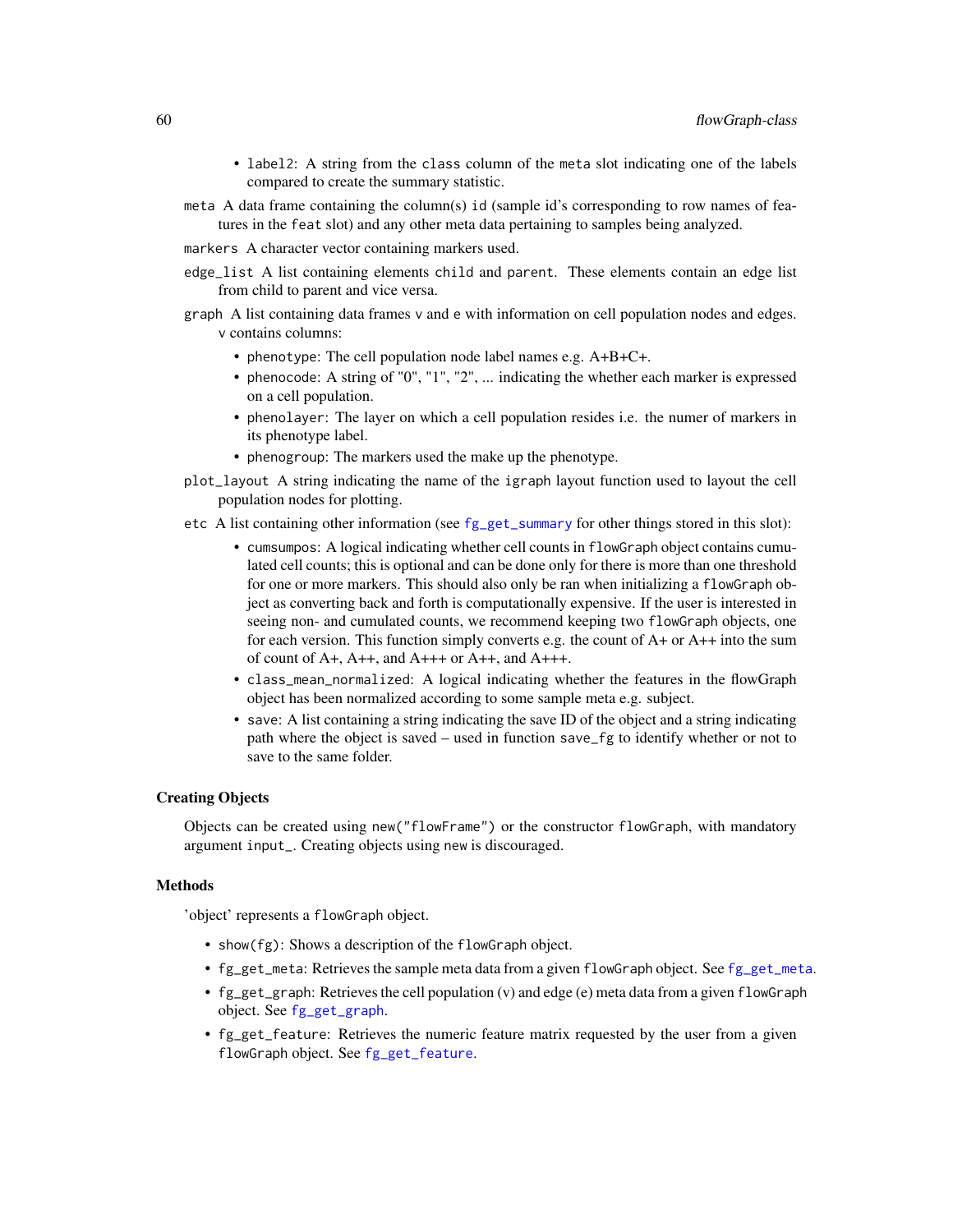- fg\_get\_summary: Retrieves the feature summary list requested by the user from a given flowGraph object. See [fg\\_get\\_summary](#page-25-0).
- fg\_get\_feature\_desc: Retrieves the data frame from the feat\_desc slot of a given flowGraph object. See [fg\\_get\\_feature\\_desc](#page-21-0).
- fg\_get\_summary\_desc: Retrieves the data frame from the summary\_desc slot of a given flowGraph object. See [fg\\_get\\_summary\\_desc](#page-28-0).
- fg\_add\_feature: Adds a feature to a given flowGraph object; we do not recommend users directly use this method, instead please use wrapper functions e.g. [fg\\_feat\\_node\\_prop](#page-17-0), [fg\\_feat\\_node\\_specenr](#page-18-0), See [fg\\_add\\_feature](#page-3-0).
- fg\_rm\_feature: Removes a user specified feature from a given flowGraph object. See [fg\\_rm\\_feature](#page-46-0).
- fg\_add\_summary: Adds a feature to a given flowGraph object; we do not recommend users directly use this method, instead please use wrapper function  $fg\_summary$ .
- fg\_clear\_summary: Removes all feature summaries from a given flowGraph object. See [fg\\_clear\\_summary](#page-8-0).
- fg\_rm\_summary: Removes a user specified feature summaries from a given flowGraph object. See [fg\\_rm\\_summary](#page-47-0).
- fg\_gsub\_markers: Substitutes marker names in a given flowGraph object. See [fg\\_gsub\\_markers](#page-32-0).
- fg\_gsub\_ids: substitutes sample id's in a flowGraph object See [fg\\_gsub\\_ids](#page-31-0).
- fg\_merge\_samples: Merges the samples of two flowGraph objects; we recomment users use the wrapper function [fg\\_merge](#page-34-0) instead. See [fg\\_merge\\_samples](#page-35-0).
- fg\_extract\_samples: Extract data for specific samples from a flowGraph object. See [fg\\_extract\\_samples](#page-12-0).
- fg\_extract\_phenotypes: Extract data for specific cell population nodes from a flowGraph object. See [fg\\_extract\\_phenotypes](#page-11-0).
- [fg\\_merge](#page-34-0): Merges two given flowGraph objects. See fg\_merge.
- [fg\\_set\\_layout](#page-51-0): Sets layout for cell population nodes for the purpose of plotting. See fg\_set\_layout.
- fg\_plot: Plots cell hierarchies in the flowGraph object. See [fg\\_plot](#page-36-0).

#### Examples

```
showClass("flowGraph")
```
flowGraphSubset *flowGraph object constructor.*

#### Description

Initializes a flowGraph object given the cell counts for one or more flow cytometry sample(s). The flowGraph object returned holds meta data for each sample, each cell population node, edges representing how each cell population node relate to one another, and features for these nodes and edges.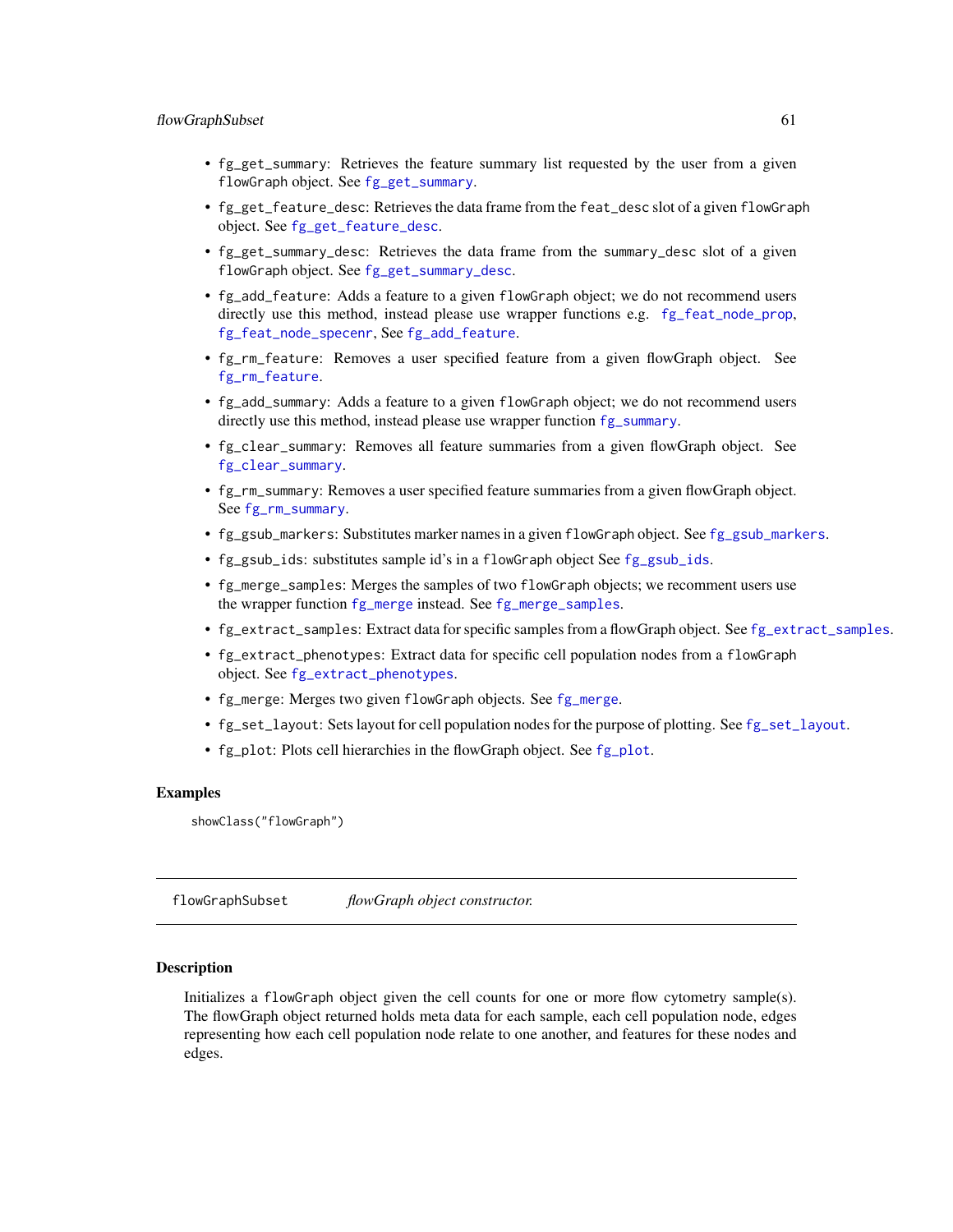# Usage

```
flowGraphSubset(
  input_,
 meta = NULL,class = "class",
 no\_cores = 1,markers = NULL,
 layout_fun = "layout.reingold.tilford",
 max_layer = NULL,
 cumsumpos = FALSE,
 path = NULL,
  summary_pars = flowGraphSubset_summary_pars(),
 summary_adjust = flowGraphSubset_summary_adjust(),
 save_plots = TRUE
)
```
# Arguments

| input_       | a numeric matrix of the cell counts; its column/names must be the phenotype<br>names and its rownames must be sample ID's.                                                                                                                                                     |
|--------------|--------------------------------------------------------------------------------------------------------------------------------------------------------------------------------------------------------------------------------------------------------------------------------|
| meta         | A data frame with meta data for each Phenotypes or sample; One of its column<br>names should be "id" whose values correspond to the name of each Phenotypes<br>object. We also recommend for it to have a column named "class" where one of<br>its unique values is "control". |
| class        | A string corresponding to the column name or index of meta whose values rep-<br>resent the class label of each sample, Default: 'class'                                                                                                                                        |
| no_cores     | An integer indicating how many cores to parallelize on, Default: 1                                                                                                                                                                                                             |
| markers      | A string vector of marker names used in input_, Default: NULL                                                                                                                                                                                                                  |
| layout_fun   | A string of a function from the igraph package that indicates what layout should<br>be used if a cell hierarchy is to be ploted; all such functions have prefix layout_.<br>This is defaulted to e.g. layout_fun="layout.reingold.tilford".                                    |
| max_layer    | And integer indicating the maximum layer in the cell hierarchy to analyze; set<br>to 'NULL' to analyze all layers.                                                                                                                                                             |
| cumsumpos    | A logical variable indicating whether or not to cumulate cell counts; this applies<br>only when partitionsPerMarker > 3 and will convert e.g. the count of A+ or<br>A++ into the sum of the counts of A+, A++, A+++, , or A++, A+++, ,<br>Default: FALSE                       |
| path         | A string indicating the folder path to where the flowGraph object should save its<br>elements, Default = NULL (don't save).                                                                                                                                                    |
| summary_pars | A list containing parameters for calculating the statistical significance summary<br>significance that will determine whether to trim out phenotypes for this fast ver-<br>sion of flowGraph. The lists' elements are:                                                         |
|              | • node_feature: "SpecEnr"; this is the feature we will be testing, don't<br>change this.                                                                                                                                                                                       |
|              | asked Continued "MONIT", this concepted for name                                                                                                                                                                                                                               |

• edge\_feature: "NONE"; this unneeded for now.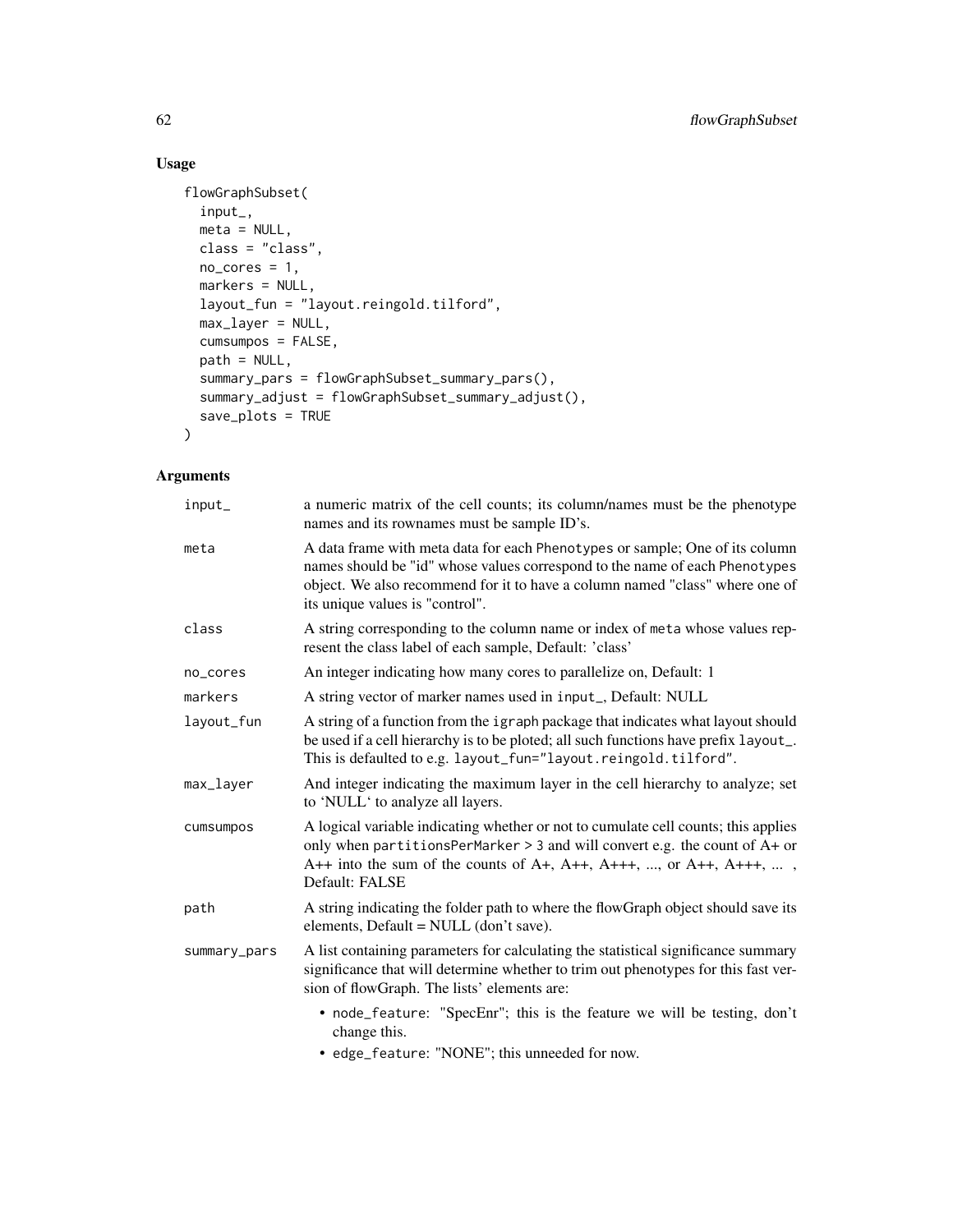- test\_name: "t\_diminish"; this unneeded for now.
- test\_custom: "t"; a string or a function indicating the statistical test desires. These tests can be c("t", "wilcox","ks","var","chisq") corresponding to functions [t.test](#page-0-0),[wilcox.test](#page-0-0), [ks.test](#page-0-0), [var.test](#page-0-0), [chisq.test](#page-0-0)
- diminish: TRUE; whether or not to continue testing phenotypes whos parent phenotypes are all insignificant.
- class: "class"; the column name in meta that contains class labels you want to test.
- labels: c("aml", "control") for the flowcap data set; SET THIS!! to the class labels you want to test using test\_custom.
- summary\_adjust A list of parameters on how to adjust the p-values; this also affects which phenotypes are tested. The elements in the list are:
	- adjust\_custom: "byLayer"; this is a string (corresponding to an option in [p.adjust](#page-0-0)) or a function used to adjust p-values.
	- btwn\_test\_custom: "t"; see test\_custom in summary\_pars; this statistical significance test is used in the filters.
	- adjust0\_lim: see fg\_get\_summary.
	- filter\_adjust0: see fg\_get\_summary.
	- filter\_es: see fg\_get\_summary.
	- filter\_btwn\_tpthres: see fg\_get\_summary.
	- filter\_btwn\_es: see fg\_get\_summary.

save\_plots A logical indicating whether or not to save plots.

#### Details

All node and edge features are trimmed such that only the significant phenotypes are left; the original input is stored in the slot etc\$original\_count of the returned flowGraph object.

# Value

flowGraph object

# **Examples**

```
## Not run:
if(interactive()){
 data(fg_data_pos2)
 fg <- flowGraph(fg_data_pos2$count, meta=fg_data_pos2$meta, no_cores=1)
 }
```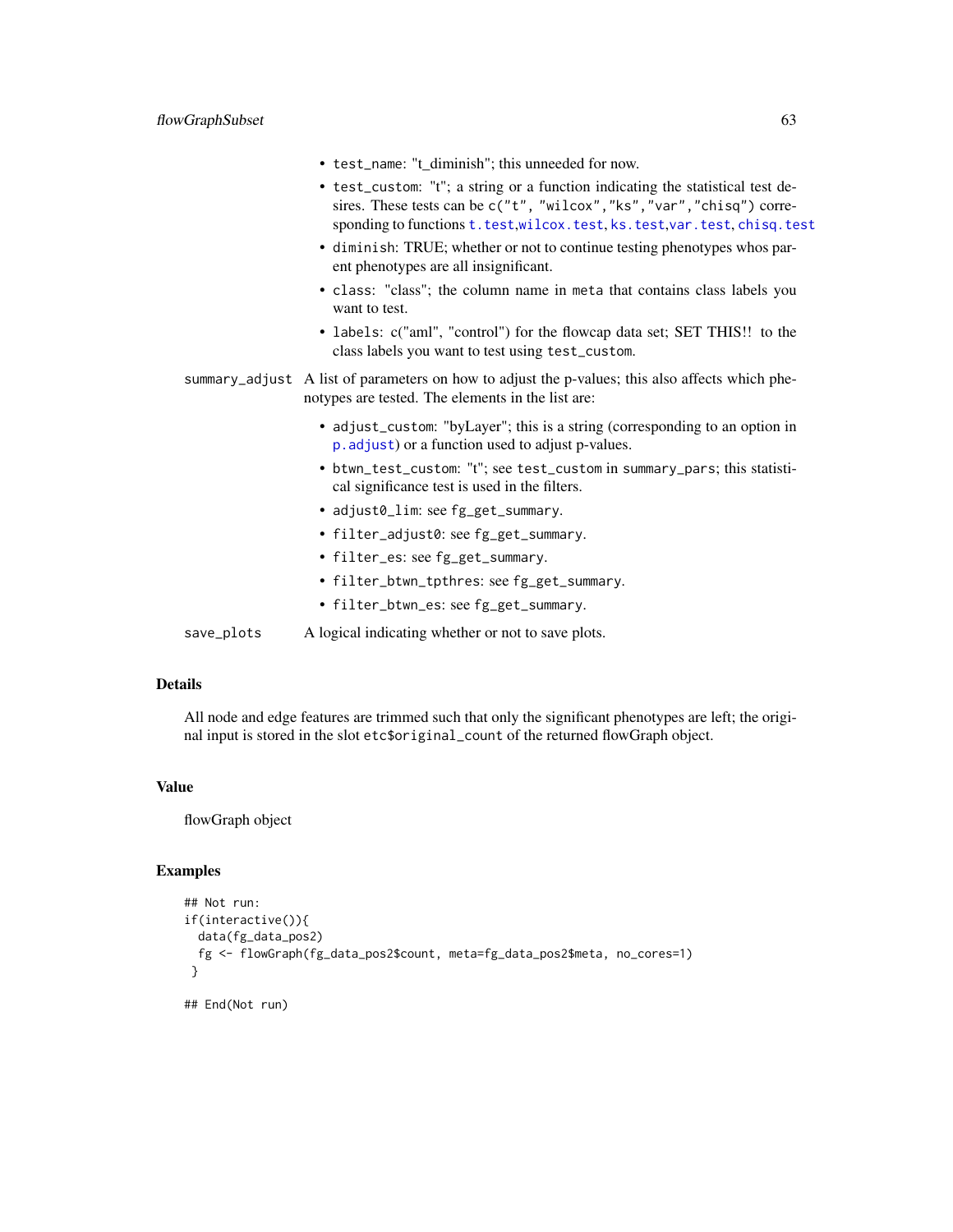flowGraphSubset\_summary\_adjust

*Default for flowGraphSubset's summary\_adjust*

# Description

Default input for flowGraphSubset's summary\_adjust parameter. ONLY USE THIS OVER flow-Graph IF: 1) your data set has more than 10,000 cell populations and you want to speed up your calculation time AND 2) you only have one set of classes you want to test on the SAME SET OF SAMPLES (e.g. control vs experiment). As flowGraphSubset does not calculate the SpecEnr for all cell populations, so if you want to test other sets of classes on the same samples, you will not be able to test all possible cell populations on the new set of classes.

#### Usage

```
flowGraphSubset_summary_adjust()
```
#### Value

Default list parameter flowGraphSubset's summary\_adjust parameter.

#### Examples

flowGraphSubset\_summary\_adjust()

flowGraphSubset\_summary\_pars *Default for flowGraphSubset's summary\_pars*

#### Description

Default input for flowGraphSubset's summary\_pars parameter.

# Usage

```
flowGraphSubset_summary_pars()
```
#### Value

Default list parameter flowGraphSubset's summary\_pars parameter.

#### Examples

flowGraphSubset\_summary\_pars()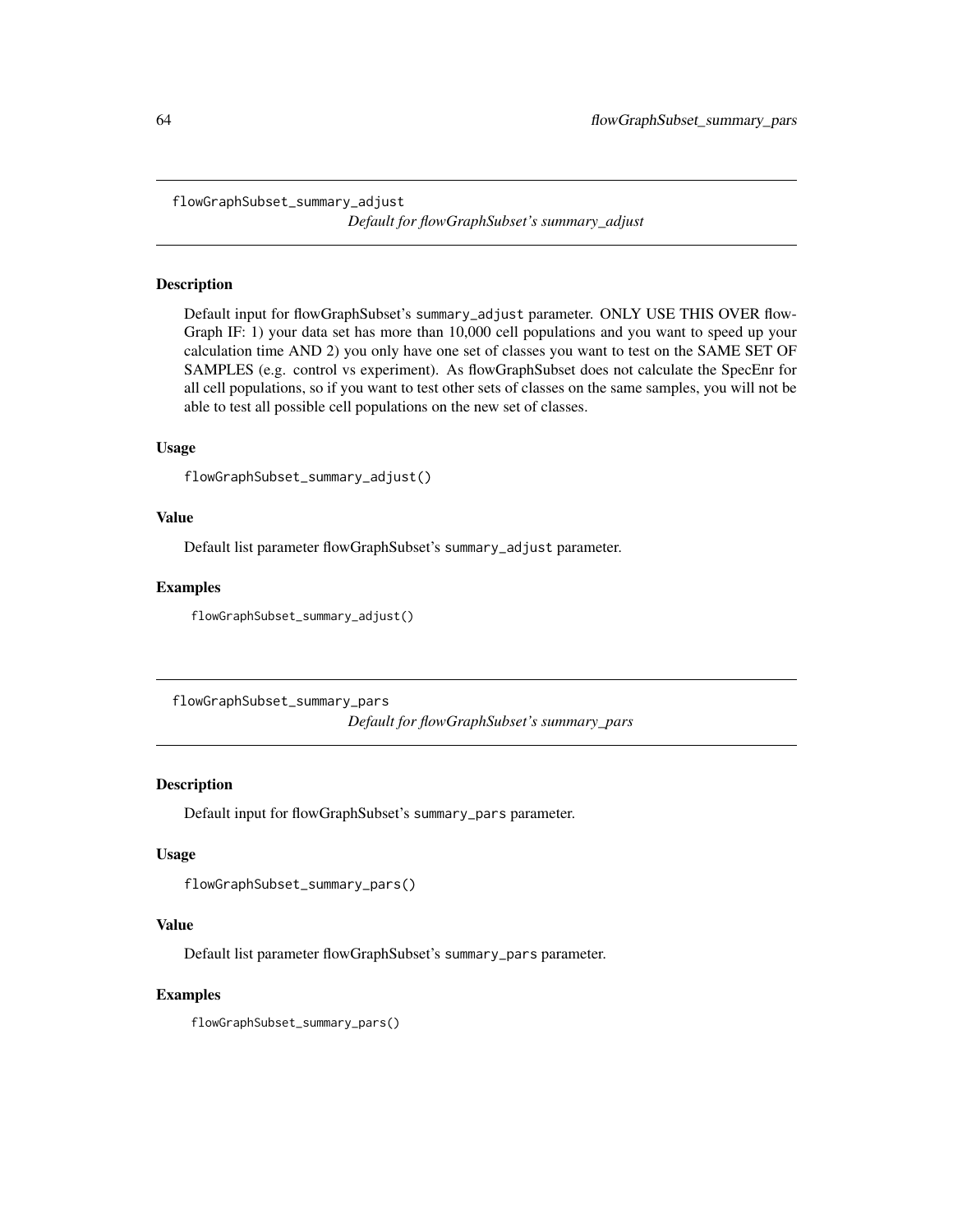# Description

Wrapper for purrr::map and furrr::future\_map to handle parallel-ization

#### Usage

 $fpurr_map(x, f, no\_cores = 1, pr11 = TRUE, ...)$ 

# Arguments

| $\mathsf{x}$ | Variable to recurse over; must be indices!                                                      |
|--------------|-------------------------------------------------------------------------------------------------|
| $\mathbf{f}$ | Function to recurse over.                                                                       |
| no_cores     | Number of cores to use; future must have been ran already.                                      |
| prll         | If set to FALSE, forces use of purrr::map instead of furrr::future_map, Default:<br><b>TRUE</b> |
|              | Other parameters used by f.                                                                     |

# Details

Wrapper for purrr::map and furrr::future\_map to handle parallel-ization easily; note that future must have been ran already outside of the function and outputs will always be a list.

#### Value

Unnested named list.

# See Also

[map](#page-0-0) [future\\_map](#page-0-0)

get\_child *Gets child populations of given cell populations*

# Description

Gets the child populations of a vector of given cell populations parens and updates pchild the edge list if edge list doesn't contain the requested information.

#### Usage

```
get_child(parens, pchild, pc_i, ac__, meta_cell__)
```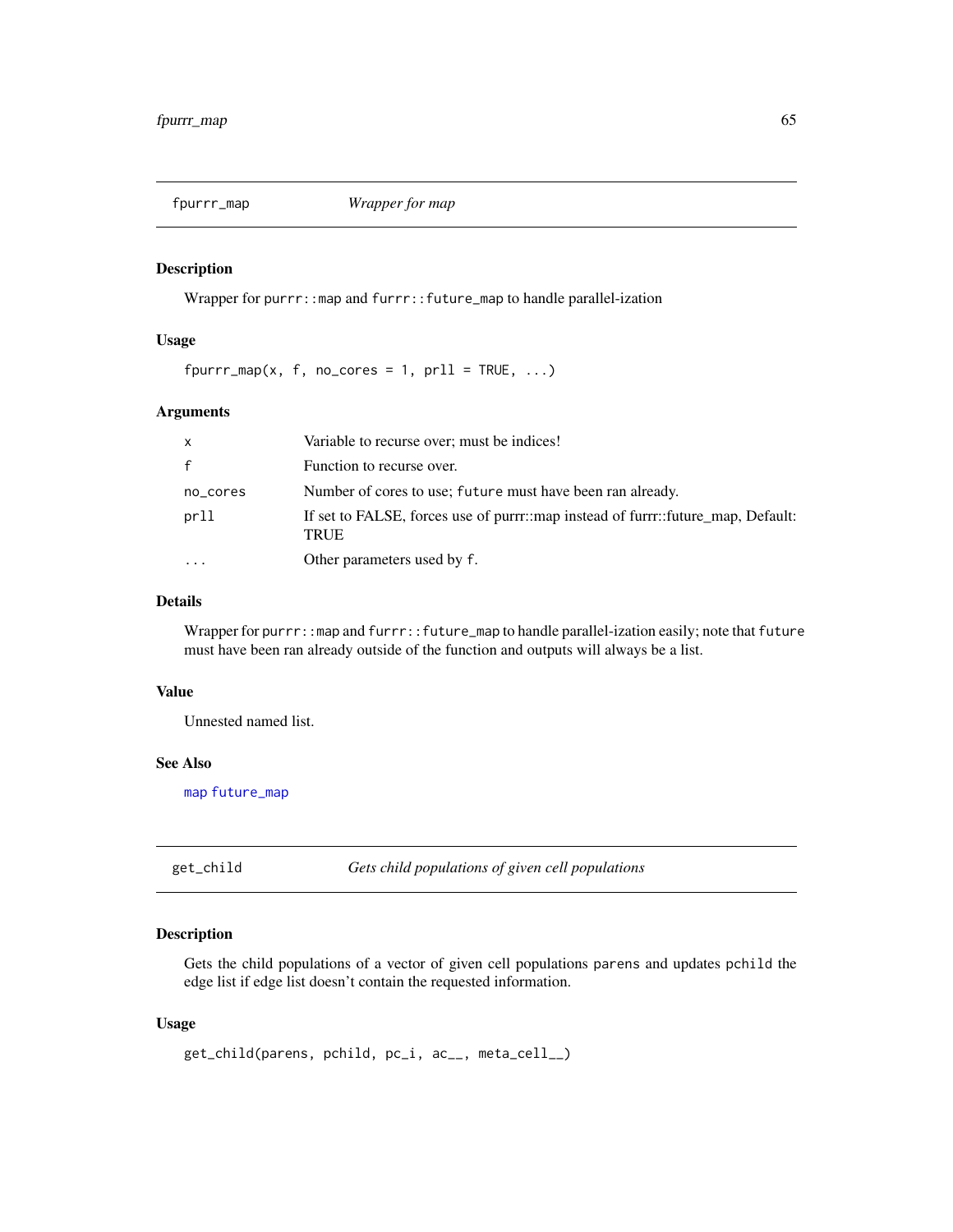# Arguments

| parens    | Character vector of cell population phenotypes.                                                                                                                                                                                                                      |
|-----------|----------------------------------------------------------------------------------------------------------------------------------------------------------------------------------------------------------------------------------------------------------------------|
| pchild    | Edge list where the name of the list is the cell population and the vector in each<br>element contains the child cell populations of the named cell population.                                                                                                      |
| $pc_i$    | A cell population x marker matrix where the values are $0/1/2/$ corresponding<br>to marker conditions /-/+/ for possible PARENT populations.                                                                                                                         |
| ac        | A list where the elements are marker index $>$ "0"/"1"/"2"/ $>$ a logical vector<br>the same length as the number of cell population phenotypes indicating whether<br>or not the marker condition exists in them; this is for the possible CHILD cell<br>populations |
| meta cell | data frame with meta data for cell population phenotypes from the flowGraph<br>object; this is for the possible CHILD cell populations.                                                                                                                              |

# Value

A list containing child populations of parens; also globally updates pchild.

#### See Also

[map](#page-0-0),[keep](#page-0-0)

get\_eprop *Gets edge proportions of a given edge matrix*

#### Description

Gets the edge proportions of the edges in edge matrix edf\_ and updates ep edge proportion matrix if it didn't contain the requested information.

#### Usage

get\_eprop(edf\_, ep, mp\_, no\_cores = 1)

# Arguments

| edf      | edge x from & to data frame containing edges and their from and to cell popula-<br>tion phenotypes. |
|----------|-----------------------------------------------------------------------------------------------------|
| ep       | sample x edge (parent_child) matrix with edge proportions.                                          |
| $mp_$    | sample x phenotype matrix with proportions.                                                         |
| no_cores | Number of cores to use, Default: 1                                                                  |

# Value

ep with only the specific columns (edges) requested; also updates ep globally.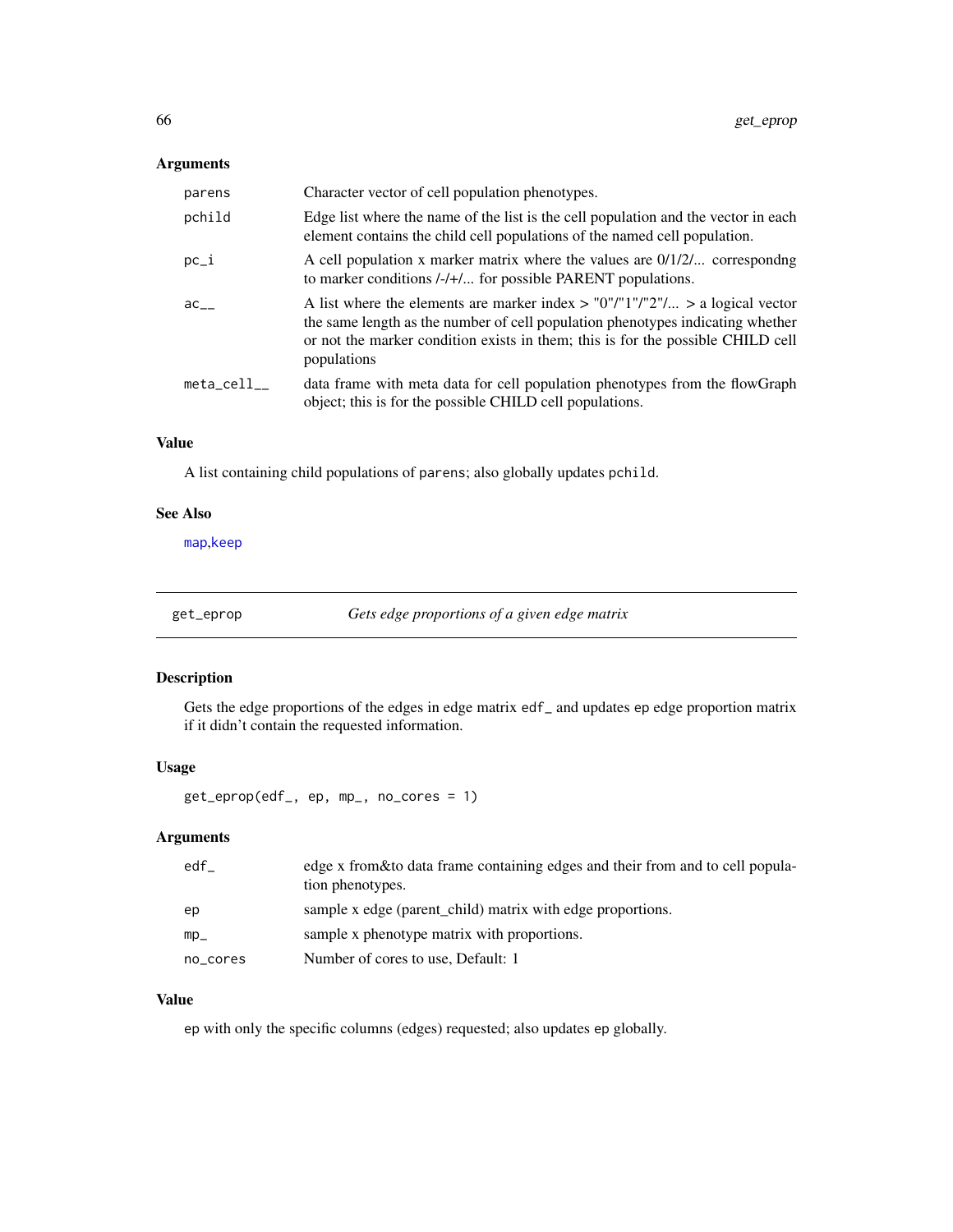# Description

Gets the parent populations of a vector of given cell childs and updates pparen the edge list if edge list doesn't contain the requested information.

# Usage

```
get_paren(childs, pparen, pc__i, ac_, meta_cell_)
```
# Arguments

| childs                 | Character vector of cell population phenotypes.                                                                                                                                                                                                                        |
|------------------------|------------------------------------------------------------------------------------------------------------------------------------------------------------------------------------------------------------------------------------------------------------------------|
| pparen                 | Edge list where the name of the list is the cell population and the vector in each<br>element contains the parent cell populations of the named cell population.                                                                                                       |
| $pc_{-1}$              | A cell population x marker matrix where the values are $0/1/2/$ correspondng<br>to marker conditions /-/+/; this is for the possible CHILD cell populations.                                                                                                           |
| $ac_{-}$               | A list where the elements are marker index $>$ "0"/"1"/"2"/ $>$ a logical vector<br>the same length as the number of cell population phenotypes indicating whether<br>or not the marker condition exists in them; this is for the possible PARENT cell<br>populations. |
| $meta$ <sub>cell</sub> | data frame with meta data for cell population phenotypes from the flowGraph<br>object; this is for the possible PARENT cell populations.                                                                                                                               |

#### Value

A list containing parent populations of childs; also globally updates pparen.

<span id="page-66-0"></span>get\_phen\_list *Creates edge lists.*

# Description

Creates edge lists indicating relationships between cell populations given meta data on these cell populations produced by the get\_phen\_meta function.

#### Usage

```
get_phen_list(meta_cell = NULL, phen = NULL, no_cores = 1)
```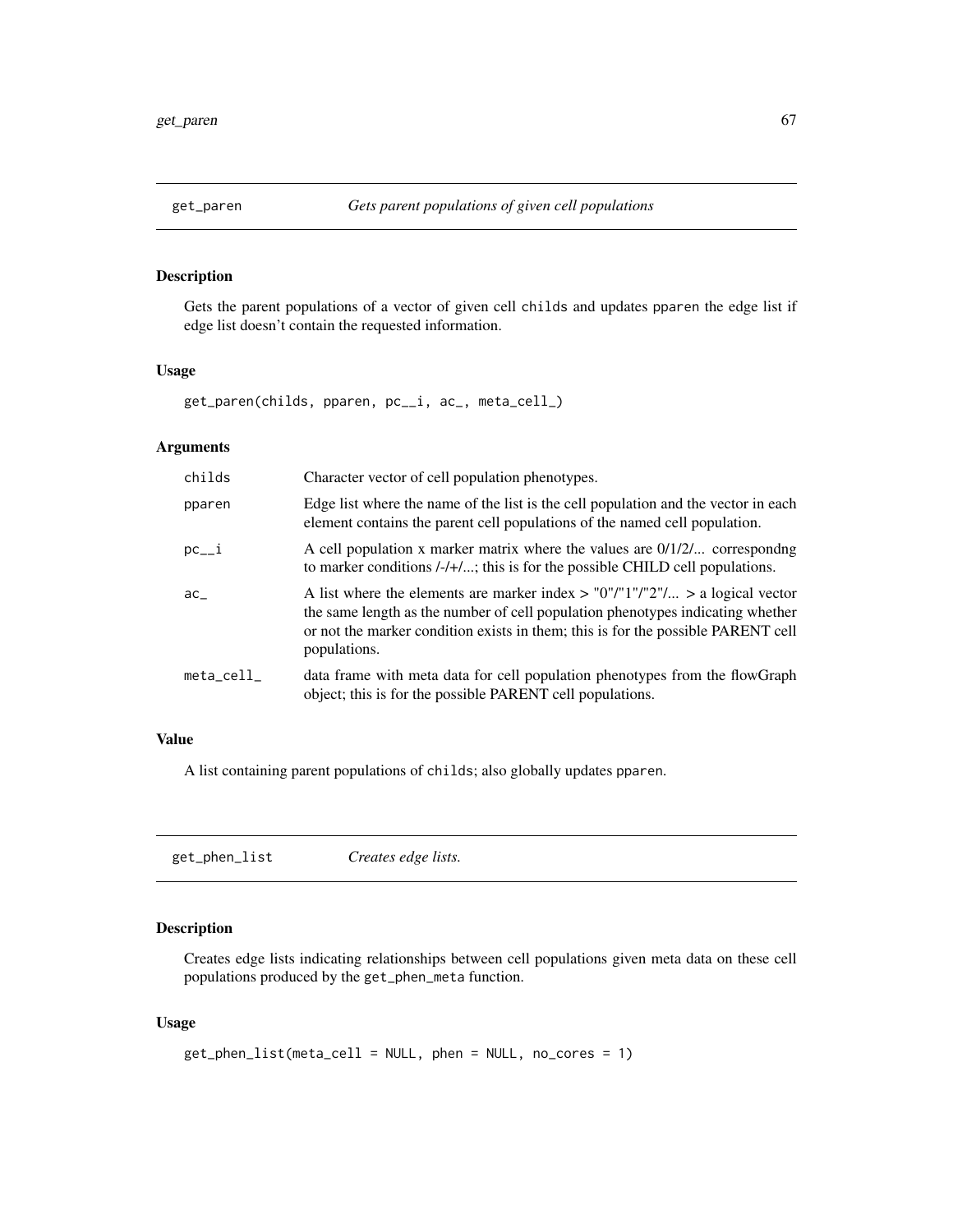#### **Arguments**

| meta_cell | A data frame containing meta data on cell populations as produced by the get_phen_meta<br>function.                |
|-----------|--------------------------------------------------------------------------------------------------------------------|
| phen      | A string vector of phenotype or cell population name labels. Cannot be set to<br>NULL if meta_cell is set to NULL. |
| no_cores  | An integer indicating how many cores to parallelize on.                                                            |

# Value

A list containing 'pchild', an edge list indicating where edges point to, 'pparen', an edge list indicating where edges point from, and 'edf', a data frame where each row contains the nodes an edge points 'from' and 'to'.

# See Also

[get\\_phen\\_meta](#page-67-0) [cell\\_type\\_layers](#page-2-0)

# Examples

```
phen <- c('A+B-C+', 'A+B-', 'A+')
get_phen_list(phen=phen)
```
<span id="page-67-0"></span>get\_phen\_meta *Genrates phenotype meta data.*

# Description

Generates phenotype meta data given a vector of phenotypes and optionally phenocodes.

# Usage

```
get_phen_meta(phen, phenocode = NULL)
```
#### Arguments

| phen      | A string vector of phenotype or cell population name labels.           |
|-----------|------------------------------------------------------------------------|
| phenocode | A string vector of phenocodes corresponding to the phenotypes in phen. |

#### Value

A data frame with columns containing meta data on cell poulation nodes with columns:

- phenotype: cell population node label e.g. "A+B+".
- phenocode: a string penocode containing a numeric corresponding to the phenotype column e.g. "2200".
- phenolayer: a numeric layer on which a cell population resides in e.g. 2.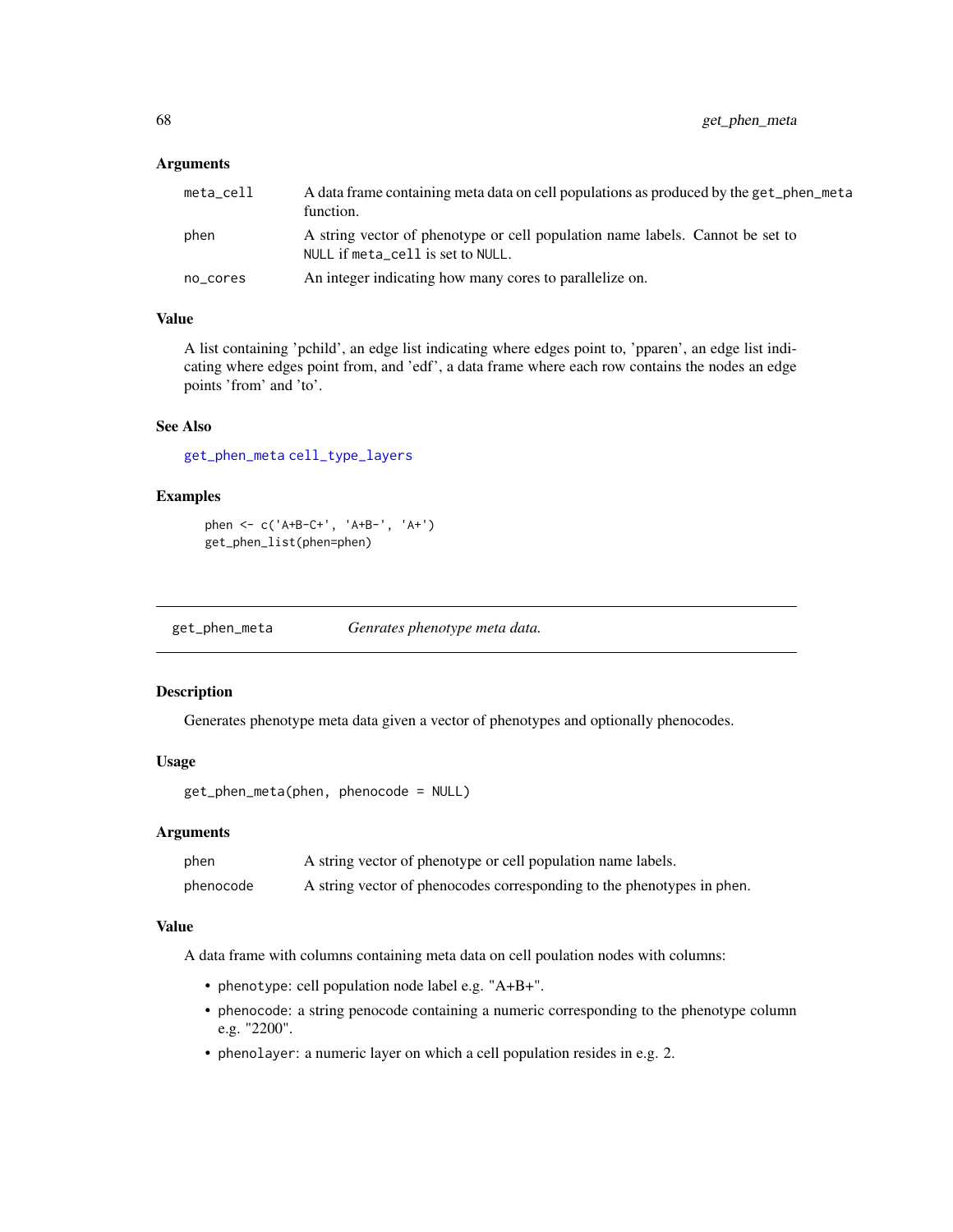#### $ggdf$  69

# See Also

[get\\_phen\\_list](#page-66-0) [cell\\_type\\_layers](#page-2-0)

#### Examples

```
phen <- c('A+B+C-D++', 'A+B-', '', 'B++D-E+')
phenc <- c('22130','21000','00000','03012')
get_phen_meta(phen, phenc)
```
<span id="page-68-0"></span>ggdf *Prepares a given node and edge graph list for plotting.*

# Description

Prepares a given node and edge graph list for plotting by function plot\_gr; do not use this function on its own.

# Usage

ggdf(gr0)

# Arguments

gr0 A list containing data frames e and v.

# Details

codeggdf adds to the data frames v and e in slot graph from a flowGraph object specifying plotting options as required by [plot\\_gr](#page-72-0):

• v

- size: a numeric indicating node size.
- colour: a numeric or string indicating node colour.
- label: a string indicating the label of a node.
- label\_long: a string indicating teh long label of a node; used in interactive plots in [plot\\_gr](#page-72-0).
- label\_ind: a vector of logical variables indicating which nodes to add a label to in a static plot.
- v\_ind: a vector of logical variables indicating which nodes to plot.

• e

- colour: a numeric or string indicating edge colour.
- e\_ind: a vector of logical variables indicating which edges to plot.

#### Value

A list containing data frames e and v, each with additional meta data column.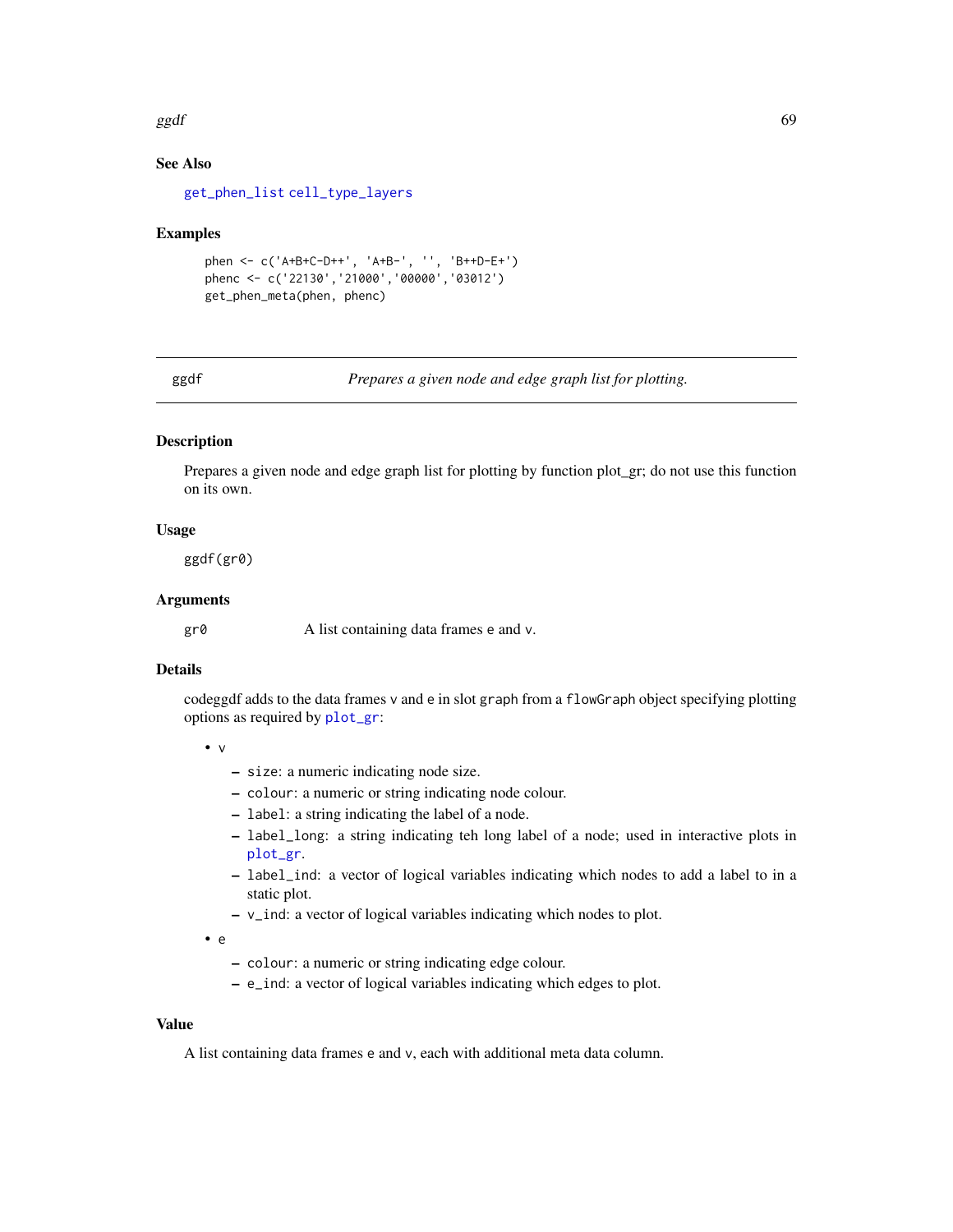# See Also

[flowGraph-class](#page-57-0) [get\\_phen\\_meta](#page-67-0) [plot\\_gr](#page-72-0)

#### Examples

```
no_cores <- 1
data(fg_data_pos30)
fg <- flowGraph(fg_data_pos30$count, class=fg_data_pos30$meta$class,
                prop=FALSE, specenr=FALSE,
                no_cores=no_cores)
gr_ <- ggdf(fg_get_graph(fg))
head(gr_$v)
head(gr_$e)
```
loop\_ind\_f *Prepares parallel loop indices.*

#### Description

loop\_ind\_f is a helper function that splits a vector of loop indices into a list of multiple loop indices for use in parallel processes within the flowGraph package.

# Usage

 $loop\_ind_f(x, n)$ 

# Arguments

| x | A vector of loop indices.                             |
|---|-------------------------------------------------------|
| n | An integer, or the number of vectors to split x into. |

# Value

list of n vectors with elements from x.

## Examples

```
old_loop_inds <- 1:10
no_cores <- 5
new_loop_inds <- flowGraph:::loop_ind_f(old_loop_inds, no_cores)
# future::plan(future::multisession)
# example_indices <- furrr::future_map(new_loop_inds, function(ii) {
# purrr::map(ii, function(i) i )
# s})
```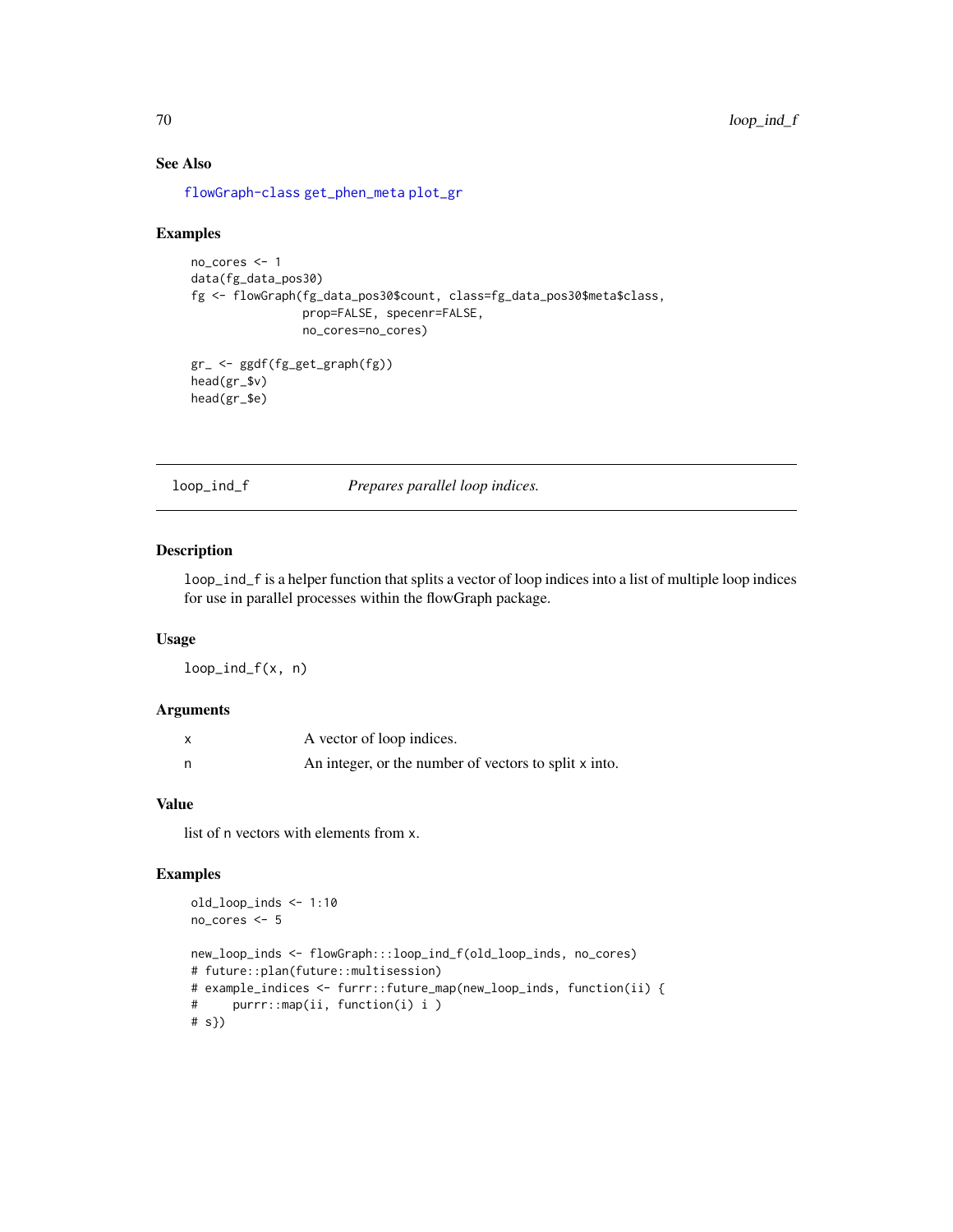# Description

Used only in the [fg\\_feat\\_mean\\_class](#page-16-0) function; for each class in the classes vector, meandiff takes the column mean of the rows in the given matrix associated with that class; it then takes the difference point by point between these means and the original rows for that class.

#### Usage

mean\_diff(m0, classes)

# Arguments

| m0      | A numeric matrix.                                                         |
|---------|---------------------------------------------------------------------------|
| classes | A vector whose length is equal to the number of rows in the given matrix. |

# Value

A numeric matrix whose dimensions equate to that of the input and whose values are normalized per class.

#### See Also

[fg\\_feat\\_mean\\_class](#page-16-0)

#### Examples

```
classes <- append(rep('apples',4), rep('oranges',3))
m0 <- matrix(rnorm(35), nrow=7)
m <- flowGraph:::mean_diff(m0, classes)
```

```
ms_create Calcuate SpecEnr from proportion and expected proportion
```
# Description

FUNCTION\_DESCRIPTION

#### Usage

ms\_create(mp\_, me\_)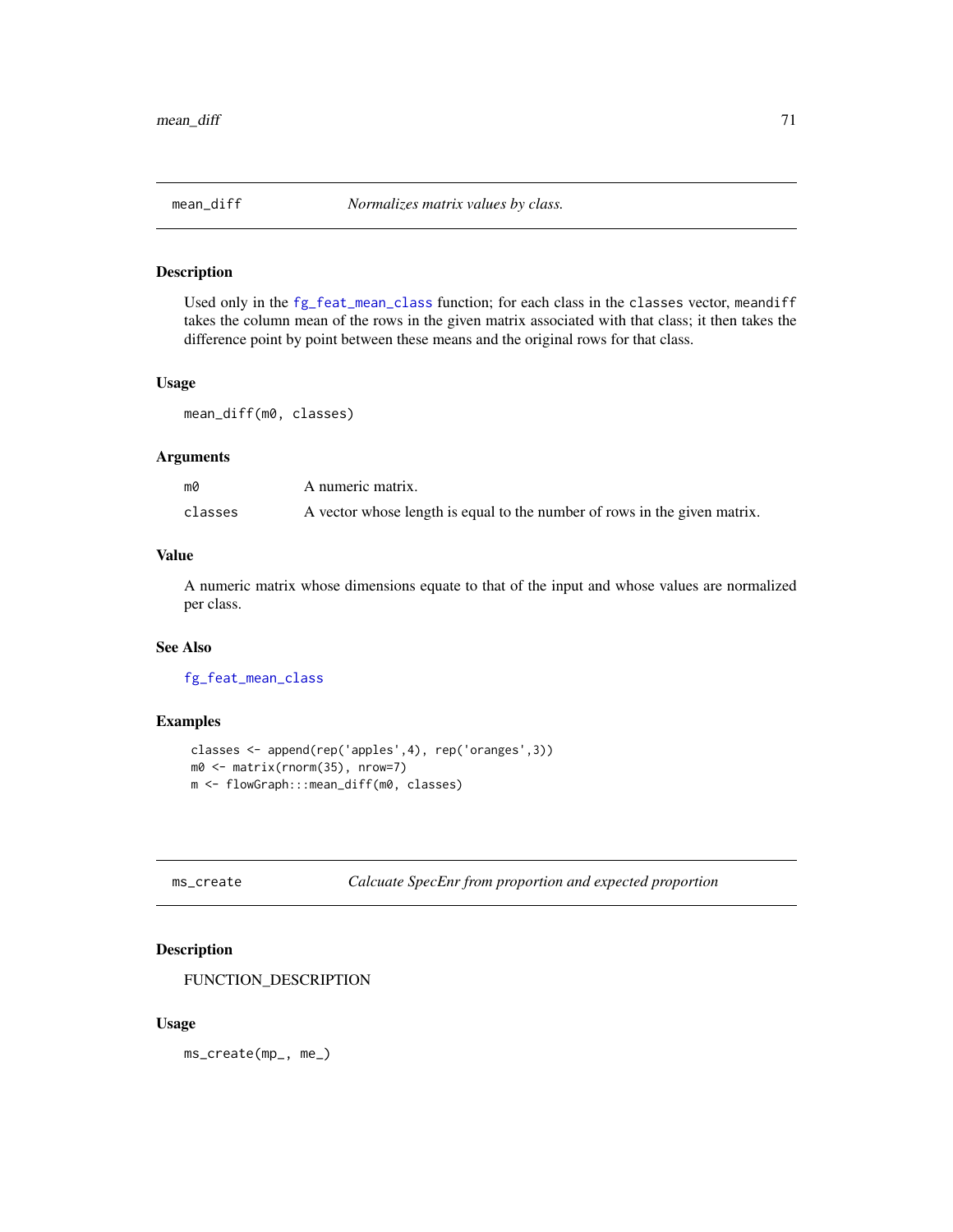#### Arguments

| $mp_$    | Numerical sample x cell population matrix w/ proportions.          |
|----------|--------------------------------------------------------------------|
| $me_{-}$ | Numerical sample x cell population matrix w/ expected proportions. |

# Value

Numerical sample x cell population matrix w/ SpecEnr.

| $ms\_ps1g$ |
|------------|
|            |

Determines which phenotypes are statistically significant

# Description

Determines which phenotypes are statistically significant based on SpecEnr.

# Usage

```
ms_psig(
  ms_summary_pars,
  summary_adjust,
  test_cust,
  test_custom,
  lyrno,
  mp_-,me_
\lambda
```
# Arguments

| ms           | sample x phenotype SpecEnr matrix                                                        |
|--------------|------------------------------------------------------------------------------------------|
| summary_pars | See flowGraphSubset.                                                                     |
|              | summary_adjust See flowGraphSubset.                                                      |
| test_cust    | Final significance test function.                                                        |
| test_custom  | Raw significance test function.                                                          |
| lyrno        | An integer indicating total number of layers in the cell hierarchy including layer<br>0. |
| $mp_$        | sample x phenotype proportion matrix.                                                    |
| me           | sample x phenotype expected proportion matrix.                                           |

## Value

A logical vector the same length as the number of columns in ms\_ indicating whether or not each phenotype is significant; used only for the fast version of flowGraph to determine whether or not to keep testing the phenotypes' children.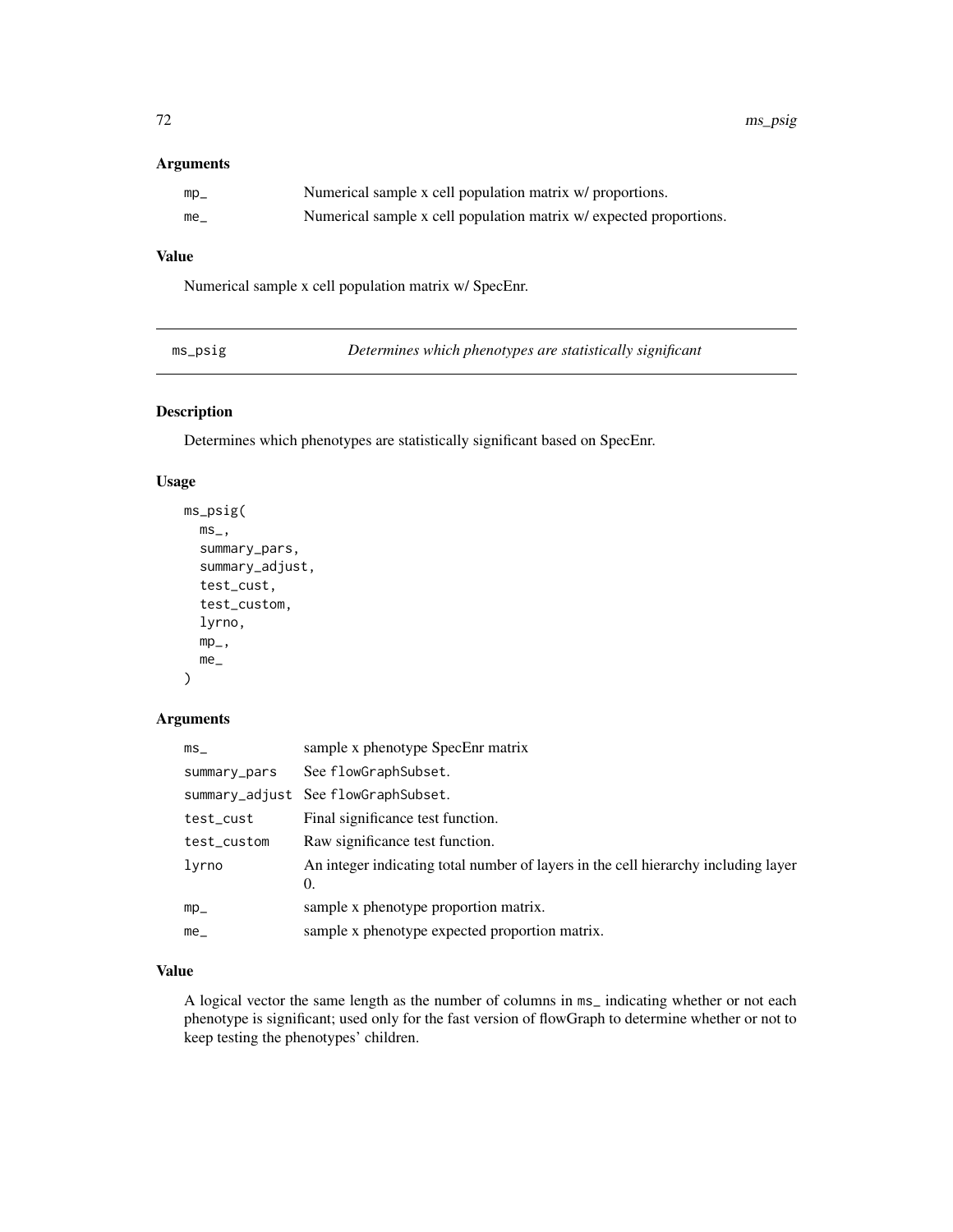<span id="page-72-0"></span>

## Description

Plots a cell hierarchy given the output from fg\_plot, a list of nodes and edges.

## Usage

```
plot_gr(
 gr,
 main = NULL,show_bgedges = TRUE,
  colour_palette = NULL,
  label_coloured = TRUE,
  shiny_plot = FALSE,
  interactive = FALSE,
  visNet_plot = TRUE,
 colour_edges = FALSE,
  ...
)
```
## Arguments

| gr           | A list containing data frames e and v.                                                                                                                                                                                                                                   |
|--------------|--------------------------------------------------------------------------------------------------------------------------------------------------------------------------------------------------------------------------------------------------------------------------|
| main         | A string containing the plot title. If this is set to NULL, the function will look<br>for a plot title in the main slot of gr; otherwise, this defaults to "".                                                                                                           |
| show_bgedges | A logical variable indicating whether or not edges not specified for plotting<br>should be plotted as light grey in the background. If this is NULL, the func-<br>tion will look for a show_bgedges in the show_bgedges slot of gr; otherwise,<br>this defaults to TRUE. |
|              | colour_palette A colour palette e.g. the default palette if the user sets this to NULL is c('blue', 'cyan', 'yellow', 'red'                                                                                                                                              |
|              | label_coloured A logical indicating whether to colour the node labels using the same colours as<br>the nodes in the non-interactive plot.                                                                                                                                |
| shiny_plot   | A logical indicating whether this plot is made for shiny; users don't need to<br>change this.                                                                                                                                                                            |
| interactive  | A logical variable indicating whether the plot should be an interactive plot; see<br>package ggiraph.                                                                                                                                                                    |
| visNet_plot  | A logical variable indicating if an interactive plot is chosen, if function should<br>output a visNetwork plot; if set to FALSE, ggplot's girafe will be used instead.                                                                                                   |
| colour_edges | A logical variable indicating whether to colour edges if plotting a node feature<br>summary.                                                                                                                                                                             |
| $\cdots$     | Other parameters for ggplot if interactive is set to FALSE; other parameters<br>for plot_ly if interactive is set to TRUE.                                                                                                                                               |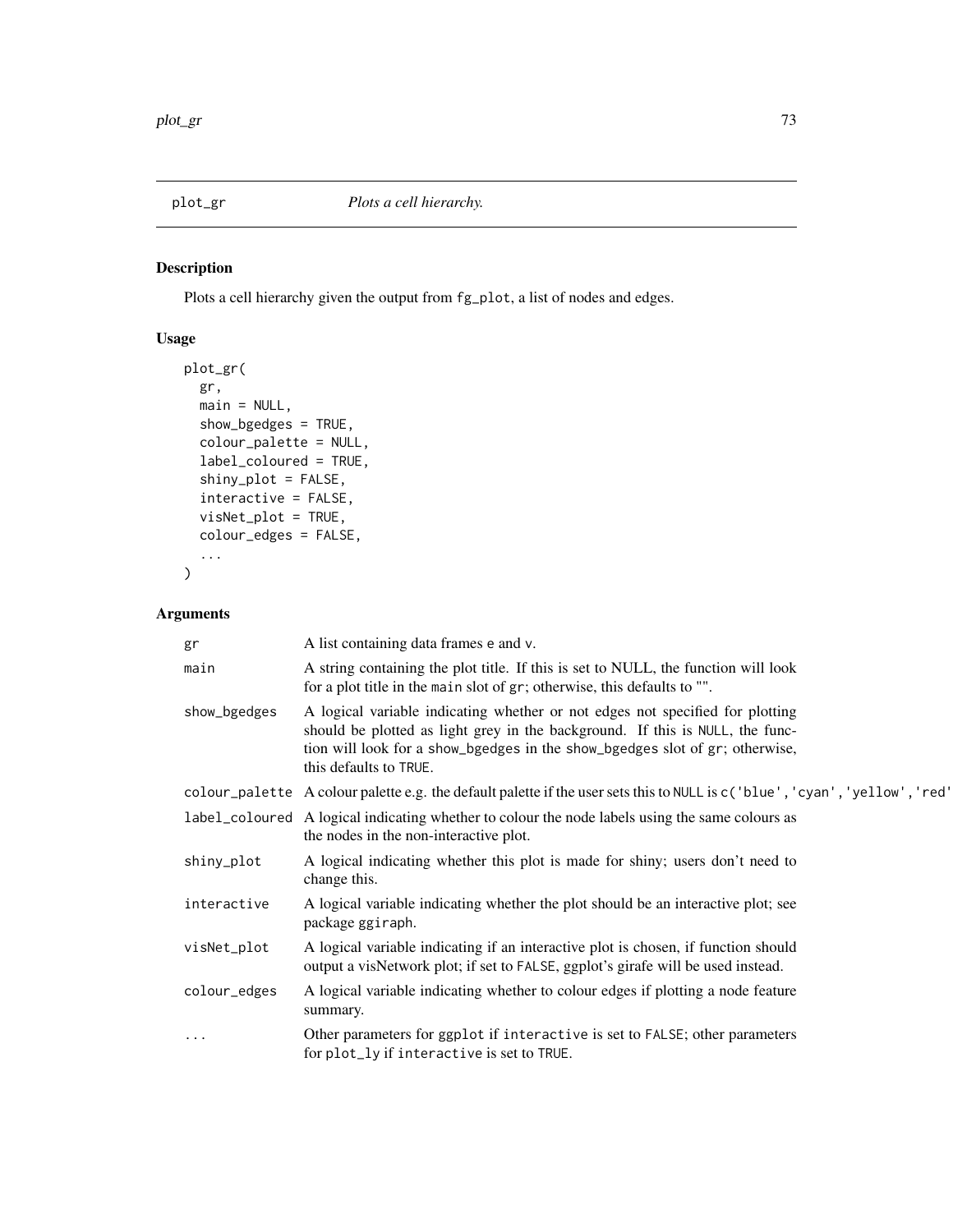<span id="page-73-0"></span>A ggplot object if interactive is set to FALSE; a ggiraph object if interactive is set to TRUE.

#### See Also

[flowGraph-class](#page-57-0) [fg\\_plot](#page-36-0) [get\\_phen\\_meta](#page-67-0) [ggdf](#page-68-0) [fg\\_get\\_feature](#page-20-0) [fg\\_get\\_summary](#page-25-0)

#### Examples

```
no_cores <- 1
data(fg_data_pos2)
fg <- flowGraph(fg_data_pos2$count, class=fg_data_pos2$meta$class,
               no_cores=no_cores)
# fg <- fg_summary(fg, no_cores=no_cores, class="class", control="control",
# overwrite=FALSE, test_name="t_byLayer", diminish=FALSE)
gr_summary <- fg_plot(
  fg, type="node", p_thres=.05, show_bgedges=TRUE,
 path=NULL) # set path to a full path to save plot as a PNG
plot_gr(gr_summary, main=gr_summary$main, show_bgedges=TRUE)
plot_gr(gr_summary, main=gr_summary$main, show_bgedges=TRUE, interactive=TRUE)
```
set\_layout\_graph *Determines cell hierarchy layout.*

#### Description

Determines cell hierarchy layout and returns the X, Y coordinate of each cell population.

#### Usage

```
set_layout_graph(gr, layout_fun = "layout.reingold.tilford")
```
### Arguments

| gr         | A list containing data frames e and v.                                             |
|------------|------------------------------------------------------------------------------------|
| lavout_fun | A string of a function from the igraph package that indicates what layout should   |
|            | be used if a cell hierarchy is to be ploted; all such functions have prefix layout |
|            | e.g. layout_fun="layout.reingold.tilford".                                         |

#### Value

A list containing data frames e and v; each data frame contains an X, Y column or coordinate for each node and edge.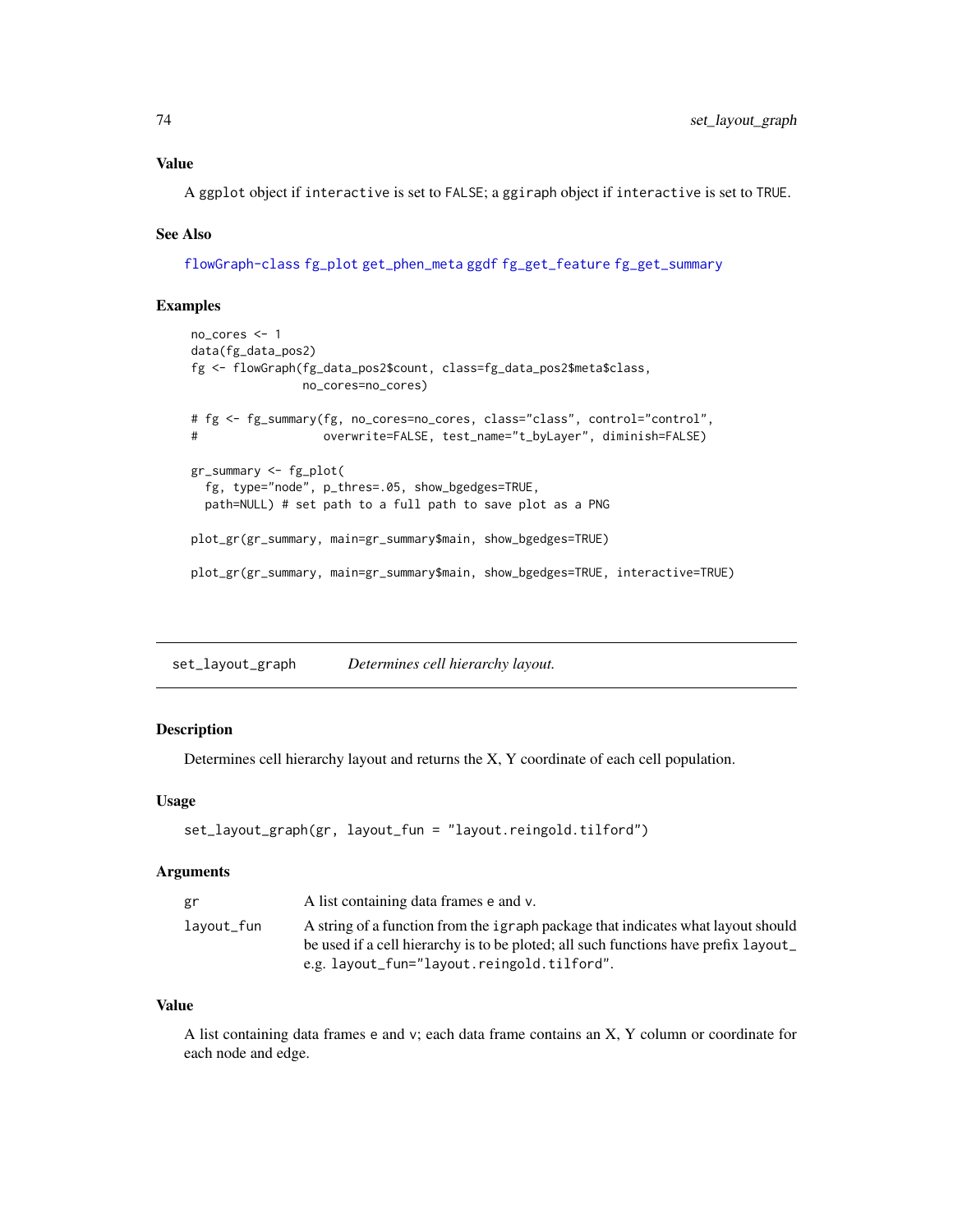<span id="page-74-0"></span>summary\_table 75

## Examples

```
no_cores <- 1
data(fg_data_pos30)
fg <- flowGraph(fg_data_pos30$count, class=fg_data_pos30$meta$class,
                                prop=FALSE, specenr=FALSE,
                                no_cores=no_cores)
```

```
head(set_layout_graph(fg_get_graph(fg)))
```
summary\_table *Summarizes a numeric matrix.*

# Description

Summarizes a numeric matrix.

### Usage

```
summary_table(m, feat_type = "")
```
#### Arguments

| m         | A numeric matrix.     |
|-----------|-----------------------|
| feat_type | Name of the matrix m. |

## Value

A data frame containing one row summarizing m; see [fg\\_get\\_feature\\_desc](#page-21-0).

## Examples

```
summary_table(matrix(rnorm(12),nrow=3), feat_type='random')
```
test\_c *Converts input into a significance test function*

## Description

Converts input into a significance test function

## Usage

test\_c(test\_custom)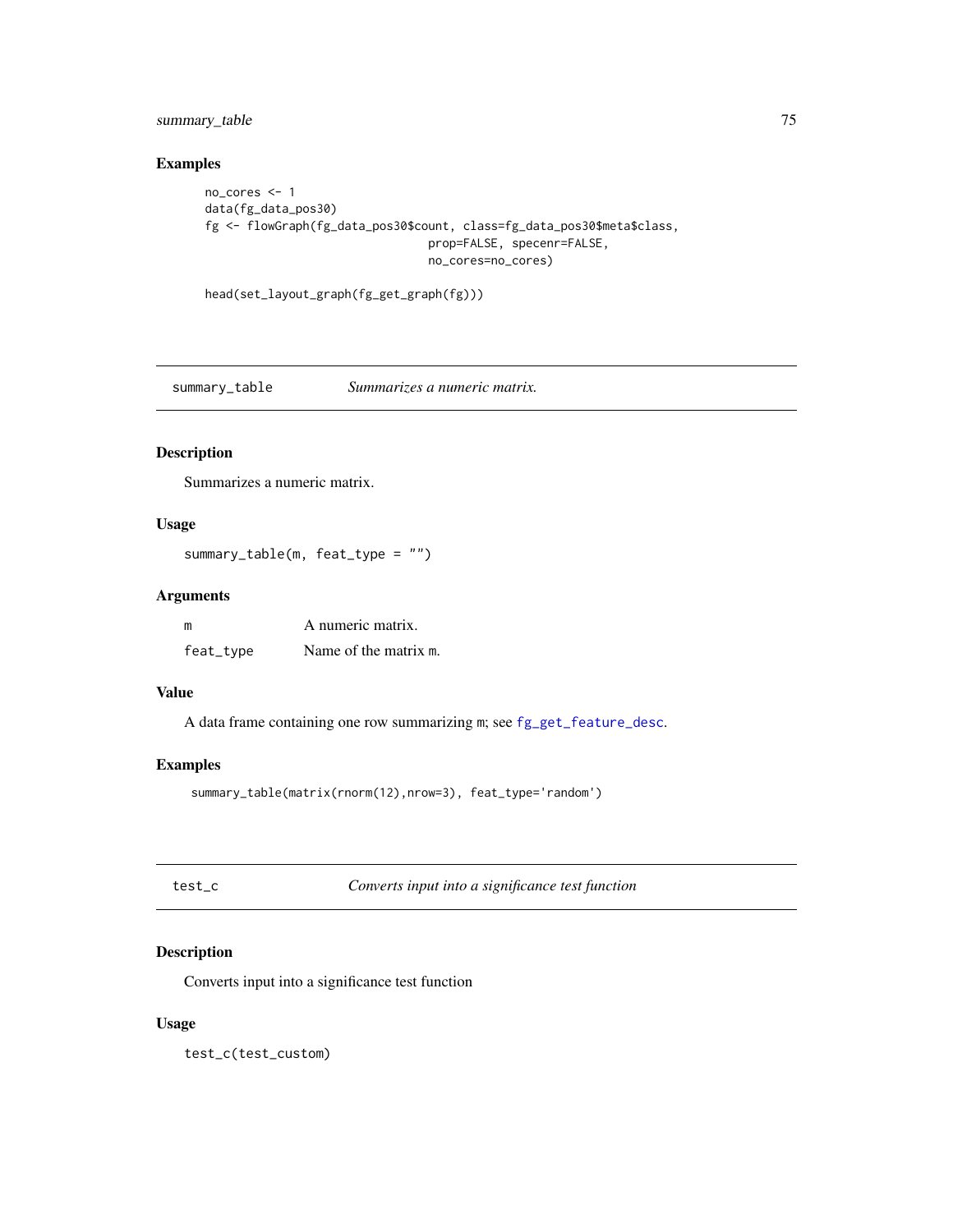#### <span id="page-75-0"></span>Arguments

```
test_custom a string c("t", "wilcox","ks","var","chisq") or a function.
```
## Value

a statistical significance test function.

#### See Also

[t.test](#page-0-0),[wilcox.test](#page-0-0), [ks.test](#page-0-0),[var.test](#page-0-0), [chisq.test](#page-0-0)

time\_output *Outputs elapsed time.*

## Description

Given a time, prints the time elapsed from that time until now.

### Usage

```
time_output(start, msg = "")
```
## Arguments

| start | A time variable of class POSIX ct, POSIX t.                  |
|-------|--------------------------------------------------------------|
| msg   | A string with a message to print out after the elapsed time. |

### Value

Prints to console, the time from which process started start - ended, and > time elapsed from start until now.

## Examples

```
start <- Sys.time()
flowGraph:::time_output(start,'start - now > time elapsed')
```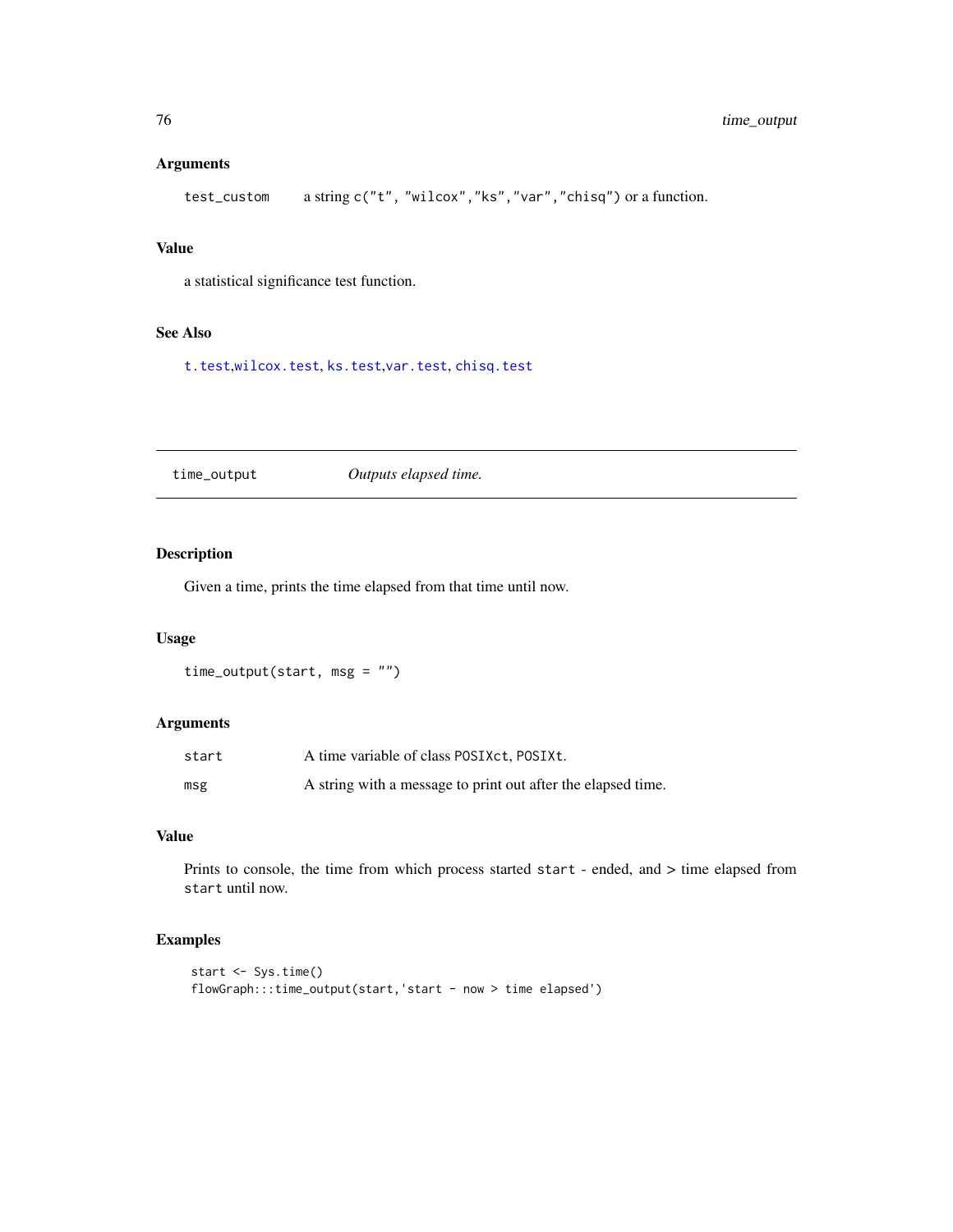<span id="page-76-0"></span>

## Description

Formats time into a string HH:MM:SS given time zone.

## Usage

tstr(time)

# Arguments

time A time variable of class POSIXct, POSIXt.

## Value

Time formatted as a string; used in time\_output function.

## Examples

# NOT EXPORTED flowGraph:::tstr(Sys.time())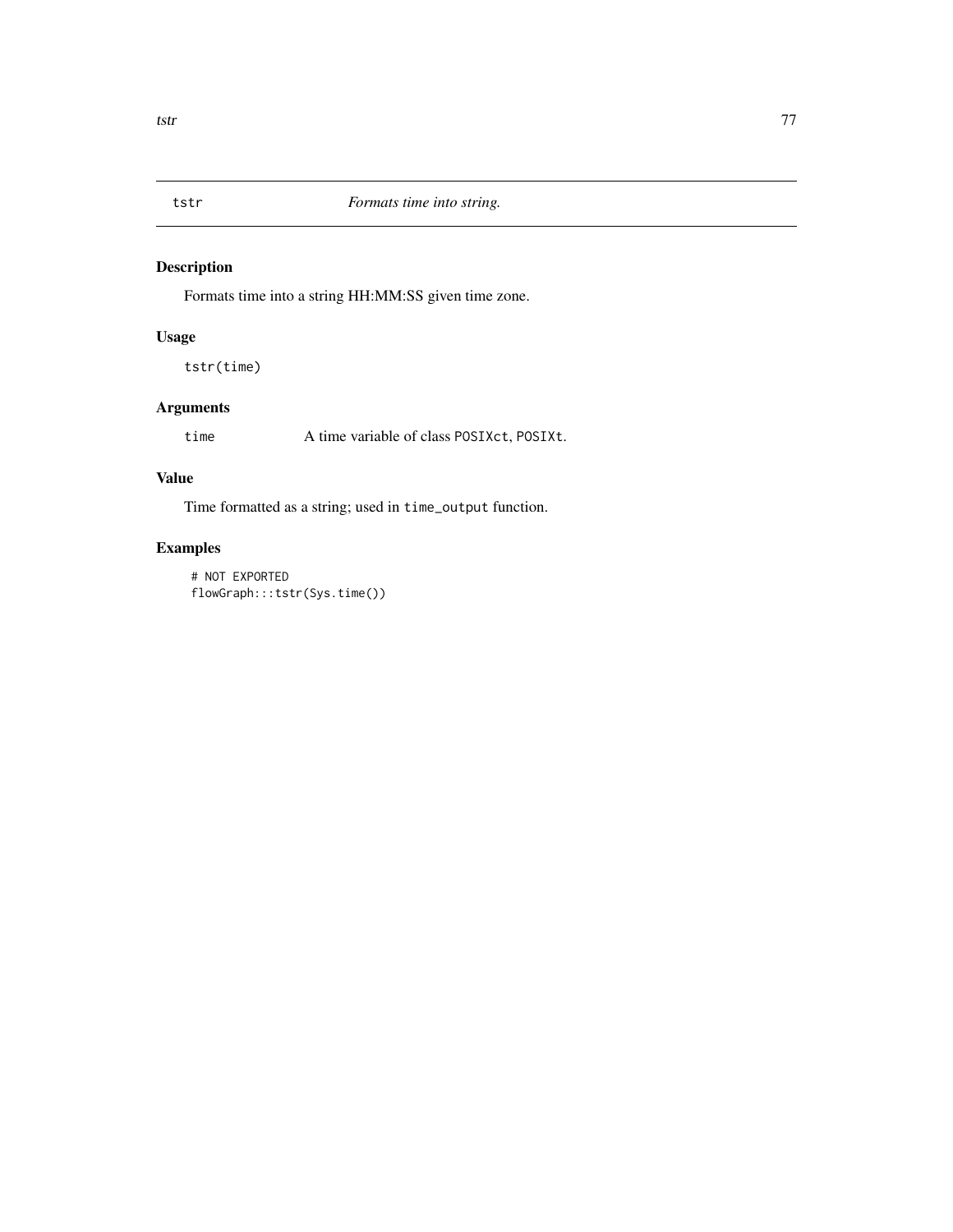# Index

∗ datasets fg\_data\_fca, [10](#page-9-0) fg\_data\_pos2, [11](#page-10-0) fg\_data\_pos30, [11](#page-10-0) cell\_type\_layers, [3,](#page-2-0) *[68,](#page-67-1) [69](#page-68-1)* chisq.test, *[63](#page-62-0)*, *[76](#page-75-0)* extract\_markers, [4](#page-3-0) fg\_add\_feature, [4,](#page-3-0) *[7](#page-6-0)*, *[16,](#page-15-0) [17](#page-16-0)*, *[19–](#page-18-0)[22](#page-21-1)*, *[48](#page-47-0)*, *[58](#page-57-1)*, *[61](#page-60-0)* fg\_add\_summary, [6,](#page-5-0) *[23](#page-22-0)*, *[28–](#page-27-0)[31](#page-30-0)*, *[48](#page-47-0)*, *[53](#page-52-0)*, *[58](#page-57-1)* fg\_clean\_phen, [8](#page-7-0) fg\_clear\_features, [8](#page-7-0) fg\_clear\_summary, [9,](#page-8-0) *[36](#page-35-0)*, *[55](#page-54-0)*, *[61](#page-60-0)* fg\_data\_fca, [10](#page-9-0) fg\_data\_pos2, [11](#page-10-0) fg\_data\_pos30, [11](#page-10-0) fg\_extract\_phenotypes, [12,](#page-11-0) *[14](#page-13-0)*, *[35](#page-34-0)*, *[58](#page-57-1)*, *[61](#page-60-0)* fg\_extract\_raw, [13](#page-12-0) fg\_extract\_samples, *[12](#page-11-0)*, [13,](#page-12-0) *[35,](#page-34-0) [36](#page-35-0)*, *[58](#page-57-1)*, *[61](#page-60-0)* fg\_feat\_cumsum, [14](#page-13-0) fg\_feat\_edge\_prop, [15](#page-14-0) fg\_feat\_edge\_specenr, [16](#page-15-0) fg\_feat\_mean\_class, [17,](#page-16-0) *[71](#page-70-0)* fg\_feat\_node\_prop, *[5](#page-4-0)*, *[16,](#page-15-0) [17](#page-16-0)*, [18,](#page-17-0) *[20](#page-19-0)*, *[61](#page-60-0)* fg\_feat\_node\_specenr, *[5](#page-4-0)*, *[16,](#page-15-0) [17](#page-16-0)*, *[19](#page-18-0)*, [19,](#page-18-0) *[61](#page-60-0)* fg\_get\_feature, *[5](#page-4-0)*, *[16,](#page-15-0) [17](#page-16-0)*, *[19,](#page-18-0) [20](#page-19-0)*, [21,](#page-20-1) *[22](#page-21-1)*, *[28](#page-27-0)*, *[31](#page-30-0)*, *[39](#page-38-0)*, *[41](#page-40-0)*, *[44](#page-43-0)*, *[46](#page-45-0)*, *[48](#page-47-0)*, *[52](#page-51-0)*, *[58](#page-57-1)*, *[60](#page-59-0)*, *[74](#page-73-0)* fg\_get\_feature\_desc, *[5](#page-4-0)*, *[12](#page-11-0)*, *[14](#page-13-0)*, *[16,](#page-15-0) [17](#page-16-0)*, *[19](#page-18-0)[–21](#page-20-1)*, [22,](#page-21-1) *[29](#page-28-0)*, *[32](#page-31-0)*, *[36](#page-35-0)*, *[48](#page-47-0)*, *[58](#page-57-1)*, *[61](#page-60-0)*, *[75](#page-74-0)* fg\_get\_feature\_means, [22,](#page-21-1) *[27,](#page-26-0) [28](#page-27-0)*, *[31](#page-30-0)* fg\_get\_graph, [24,](#page-23-0) *[60](#page-59-0)* fg\_get\_markers, [24](#page-23-0) fg\_get\_meta, [25,](#page-24-0) *[47](#page-46-0)*, *[60](#page-59-0)* fg\_get\_summary, *[7](#page-6-0)*, *[21](#page-20-1)*, *[23](#page-22-0)*, [26,](#page-25-1) *[29](#page-28-0)*, *[31](#page-30-0)*, *[39](#page-38-0)*, *[41](#page-40-0)*, *[44](#page-43-0)*, *[46](#page-45-0)*, *[48](#page-47-0)*, *[52](#page-51-0)*, *[58](#page-57-1)*, *[60,](#page-59-0) [61](#page-60-0)*, *[74](#page-73-0)* fg\_get\_summary\_desc, *[6,](#page-5-0) [7](#page-6-0)*, *[22,](#page-21-1) [23](#page-22-0)*, *[26](#page-25-1)*, *[28](#page-27-0)*, [29,](#page-28-0) *[30,](#page-29-0) [31](#page-30-0)*, *[38](#page-37-0)*, *[40](#page-39-0)*, *[43](#page-42-0)*, *[45](#page-44-0)*, *[48](#page-47-0)*, *[58](#page-57-1)*, *[61](#page-60-0)*

fg\_get\_summary\_index, [30](#page-29-0) fg\_get\_summary\_tables, [31](#page-30-0) fg\_gsub\_ids, [32,](#page-31-0) *[33](#page-32-0)*, *[58](#page-57-1)*, *[61](#page-60-0)* fg\_gsub\_markers, *[32](#page-31-0)*, [33,](#page-32-0) *[58](#page-57-1)*, *[61](#page-60-0)* fg\_load, [34](#page-33-0) fg\_merge, *[12](#page-11-0)*, *[14](#page-13-0)*, [35,](#page-34-0) *[36](#page-35-0)*, *[58](#page-57-1)*, *[61](#page-60-0)* fg\_merge\_samples, *[12](#page-11-0)*, *[35](#page-34-0)*, [36,](#page-35-0) *[58](#page-57-1)*, *[61](#page-60-0)* fg\_plot, *[7](#page-6-0)*, *[24](#page-23-0)*, *[30](#page-29-0)*, [37,](#page-36-1) *[41](#page-40-0)*, *[44](#page-43-0)*, *[46](#page-45-0)*, *[52](#page-51-0)*, *[61](#page-60-0)*, *[74](#page-73-0)* fg\_plot\_box, [40,](#page-39-0) *[52](#page-51-0)* fg\_plot\_pVSdiff, [42,](#page-41-0) *[52](#page-51-0)* fg\_plot\_qq, *[41](#page-40-0)*, *[44](#page-43-0)*, [44,](#page-43-0) *[52](#page-51-0)* fg\_replace\_meta, *[25](#page-24-0)*, [46](#page-45-0) fg\_rm\_feature, *[5](#page-4-0)*, *[16,](#page-15-0) [17](#page-16-0)*, *[19](#page-18-0)[–22](#page-21-1)*, [47,](#page-46-0) *[48](#page-47-0)*, *[58](#page-57-1)*, *[61](#page-60-0)* fg\_rm\_summary, *[7](#page-6-0)*, *[23](#page-22-0)*, *[28](#page-27-0)[–31](#page-30-0)*, *[48](#page-47-0)*, [48,](#page-47-0) *[58](#page-57-1)*, *[61](#page-60-0)* fg\_save, *[34](#page-33-0)*, [49](#page-48-0) fg\_save\_plots, [50](#page-49-0) fg\_set\_layout, [52,](#page-51-0) *[61](#page-60-0)* fg\_summary, *[6,](#page-5-0) [7](#page-6-0)*, *[9](#page-8-0)*, *[39](#page-38-0)*, [53,](#page-52-0) *[57](#page-56-0)*, *[61](#page-60-0)* flowGraph, [55](#page-54-0) flowGraph-class, [58](#page-57-1) flowGraphSubset, [61](#page-60-0) flowGraphSubset\_summary\_adjust, [64](#page-63-0) flowGraphSubset\_summary\_pars, [64](#page-63-0) fpurrr\_map, [65](#page-64-0) future\_map, *[65](#page-64-0)* get\_child, [65](#page-64-0)

get\_eprop, [66](#page-65-0) get\_paren, [67](#page-66-0) get\_phen\_list, *[4](#page-3-0)*, [67,](#page-66-0) *[69](#page-68-1)* get\_phen\_meta, *[4](#page-3-0)*, *[39](#page-38-0)*, *[68](#page-67-1)*, [68,](#page-67-1) *[70](#page-69-0)*, *[74](#page-73-0)* ggdf, *[24](#page-23-0)*, *[39](#page-38-0)*, [69,](#page-68-1) *[74](#page-73-0)*

keep, *[66](#page-65-0)* ks.test, *[63](#page-62-0)*, *[76](#page-75-0)* loop\_ind\_f, [70](#page-69-0) map, *[50](#page-49-0)*, *[65,](#page-64-0) [66](#page-65-0)*